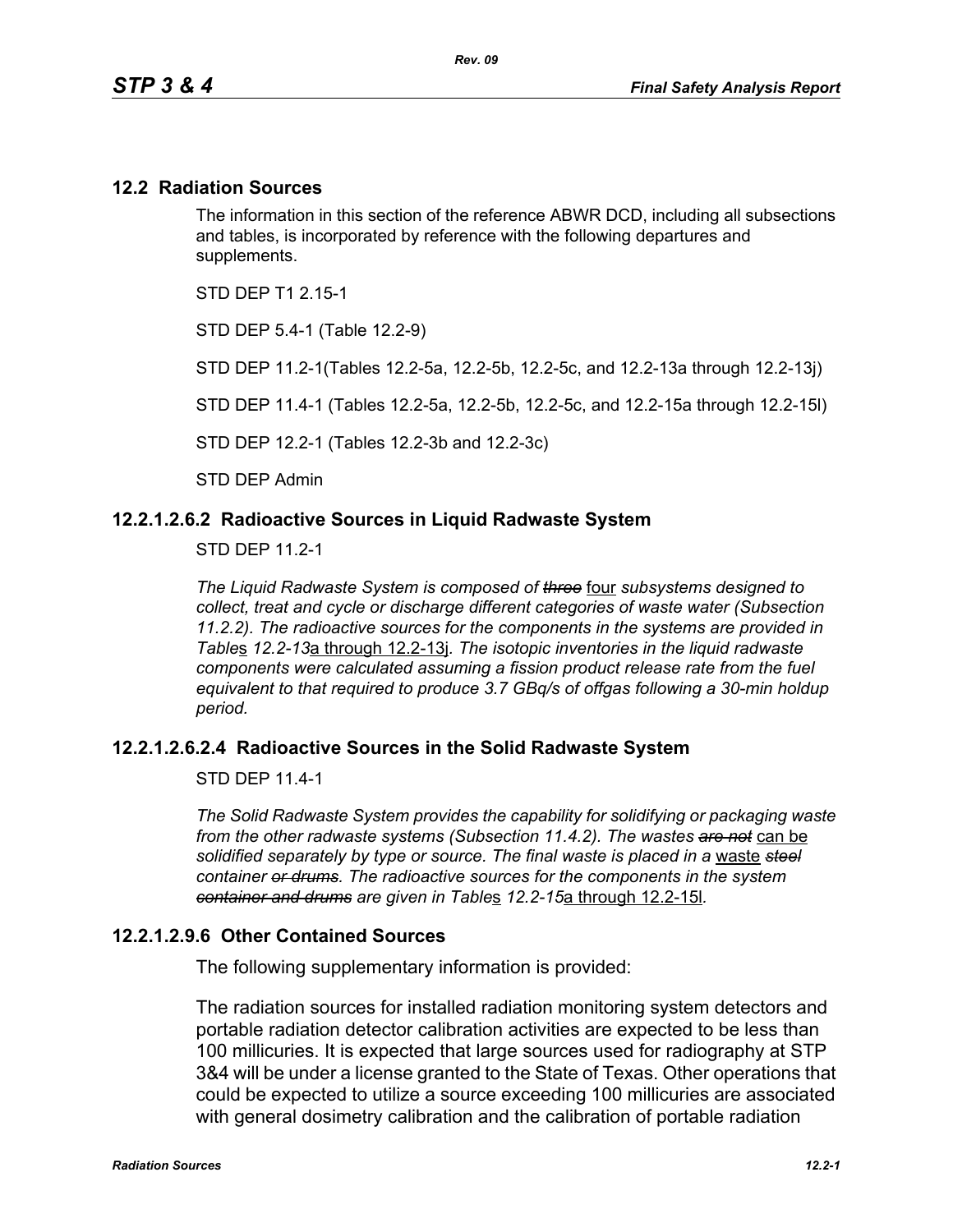monitoring equipment utilized by Health Physics personnel. These activities are expected to be performed by the Metrology Laboratory for STP Units 1 & 2.

Procurement, receipt, inventory, labeling, leak testing, control, storage, issuance for use, and disposal of all sources (including sources that contain Special Nuclear Material) maintained on site is in accordance with plant procedures developed to comply with the radiation protection program elements required by 10 CFR Parts 19 and 20, to maintain personnel exposure ALARA. Sources brought to the site and utilized by contract or vendor personnel are controlled in accordance with the provisions of the license held by the contractor or vendor. If required while on site, storage of vendor-supplied sources is in accordance with site procedures.

### **12.2.1.2.10 Post-accident Radioactive Sources**

STD DEP Admin

STD DEP T1 2.15-1

*With respect to the Reactor Building, the overall plant design has divided the Reactor Building into three separate and independent divisions. ECCS components are contained in each division in separate isolated rooms such that the failure of one system in one division will not affect components in another division. Releases of radioactive material either in the form of water or steam (airborne) are contained in and isolated to a large extent in the compartment in which it might occur by the use of watertight doors and area* process *radiation monitors which isolate the HVAC System from the compartment* on a high radiation signal*. Divisional separation under such conditions is complete. Sumps are designed to detect and alarm in the event of leaks in excess of 0.063 liter per second*. *establishing a threshold for leak before break on the larger water-carrying piping systems. All connections to the Primary Containment not terminating in the Reactor Building meet GDC 54, 55, 56, and 57. Therefore, in the event of an accident involving radioactive sources in the Primary Containment or Reactor Building, such sources would be contained and isolated for further treatment and decontamination.*

*Likewise, potential releases in the Radwaste Building will be contained by isolating* filtering *the Radwaste Building atmosphere and sealing any water releases in the building, which is seismically qualified and steel-lined to prevent any potential water releases. Such potential releases are discussed in Section 15.7.* 

### **12.2.1.3 Turbine Building Sources**

The following site specific supplement provides information concerning the design of the Condensate Storage Tank (CST).

The CST has a capacity of 2110  $\text{m}^3$  and is located outside in the yard at STP 3&4. Specifically, it is located adjacent to and just north of the Radwaste Building and to the west of the Turbine Building (see Figure 1.2-37 - Plot Plan). It is a right cylinder with a radius of approximately seven meters and a height of approximately 14 meters. It is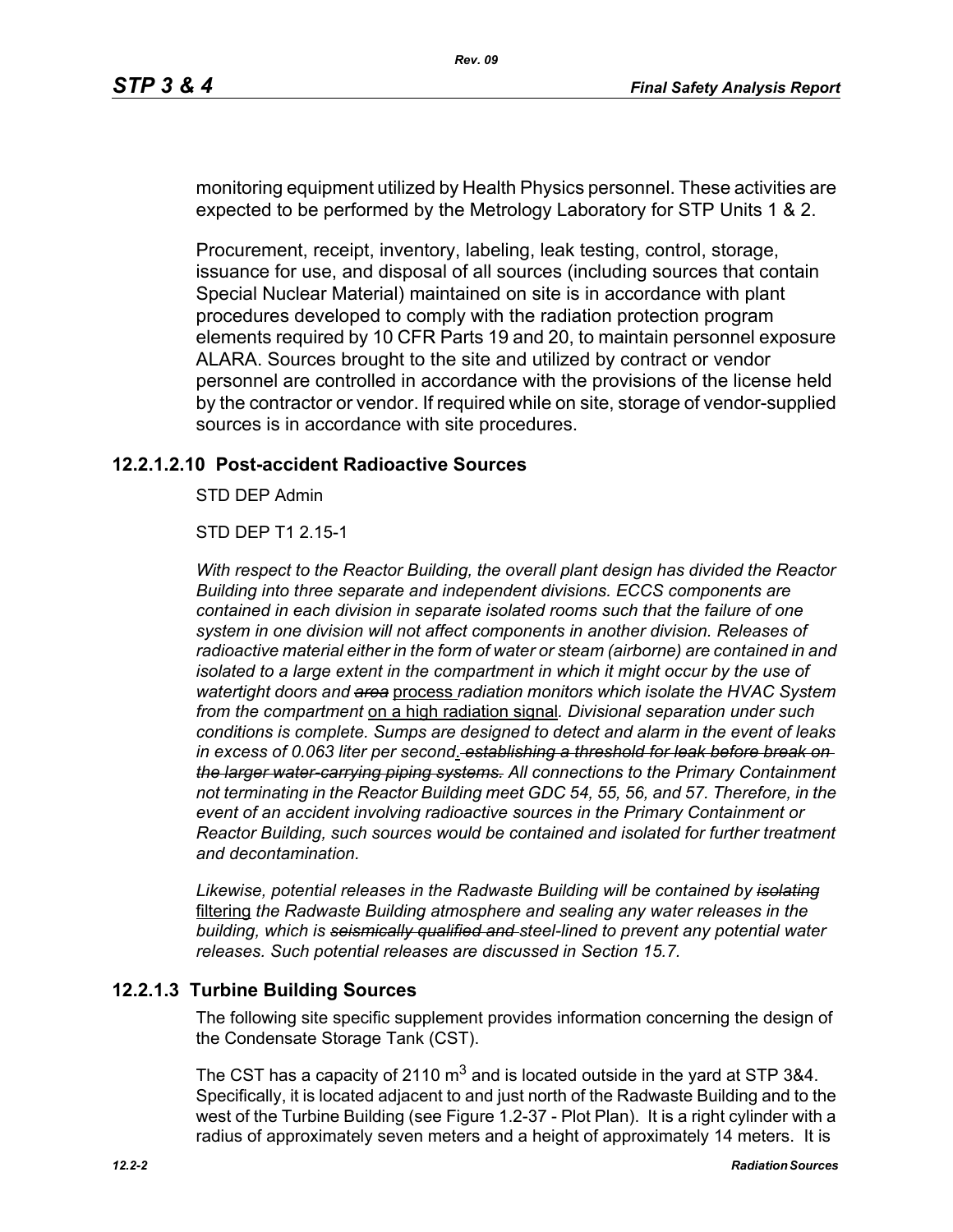located inside an enclosed open top reinforced concrete structure of approximately 19 meters square and 11 meters in height designed to contain the entire contents of the CST. The structure encompasses the CST as depicted on Figure 1.2-37. Outside wall thickness of the concrete structure is approximately 0.3 meters on all four sides. The structure is equipped with a metal cover to preclude rainwater entry, and with a controlled access door.

Normal operational CST contamination levels are expected to yield a contact dose rate of approximately 0.1 mrem/hr, however, the CST will be surveyed by Health Physics personnel periodically and after abnormal operational occurrences (AOO) in accordance with plant procedures to ensure occupational dose remains ALARA. Should an AOO occur which required controlling access to the CST such access would be controlled in accordance with plant Radiation Protection procedures, as described in Section 12.5.

In order to maintain the quality of the CST water, the inputs to the CST are limited. The CST's primary makeup water is purified water from the Makeup Water Purified (MUWP) System. In addition to makeup water from the MUWP System, which contains no radioactive contamination, there are three inputs to the CST that are potentially contaminated. Recycled water from the CRD System is routed back to the CST. The design of the CRD System ensures that the recycle water is not contaminated by other water systems so that the recycled water is the same quality as the CST water. Condensate reject is sent back to the CST to compensate for the clean gland seal steam injection and the thermal expansion of the feed and condensate systems during plant start-up. The point at which condensate is transferred to the CST is located downstream of the condensate filters and demineralizers so that the water that is rejected to the CST has the same quality as the condensate demineralizer effluent. In order to minimize liquid releases from the plant, treated water from the LWMS may also be recycled to the CST.

To establish a design source term, the weighted average of the activity concentrations for each isotope for the condensate reject and the LWMS recycle were cycled through the CST to calculate an equilibrium activity. The condensate reject activity concentration was estimated by taking the reactor water source terms in DCD Section 11.1, except for noble gas and N-16, and adjusting them by the main steam carryover fractions and the condensate filter removal factor of 99% for insoluble nuclides and condensate demineralizer removal parameters from DCD Table 11.1-7. The LWMS recycle activity in the CST is estimated by transferring the activity in the Low Conductivity Waste (LCW) Sample Tanks in COLA Table 12.2-13d to the CST at a rate of 55  $\text{m}^3$ /day, which is the normal LCW System influent rate from COLA Table 11.2-2. The transfer was continued for a period of time long enough to ensure that equilibrium concentrations were reached in the 2110  $\text{m}^3$  CST. Tritium activity was assumed to be 3.7E-04 MBq/g in accordance with DCD Section 11.1.2.3. This is conservative because it does not account for the dilution due to the makeup from the MUWP System. The resulting activity concentrations were then multiplied by the volume of the CST, 2110  $\mathrm{m}^3$ , to obtain the total activity in the CST. The design source term activity by isotope is shown in Table 12.2-37. The dose rate at 30 cm from the CST containing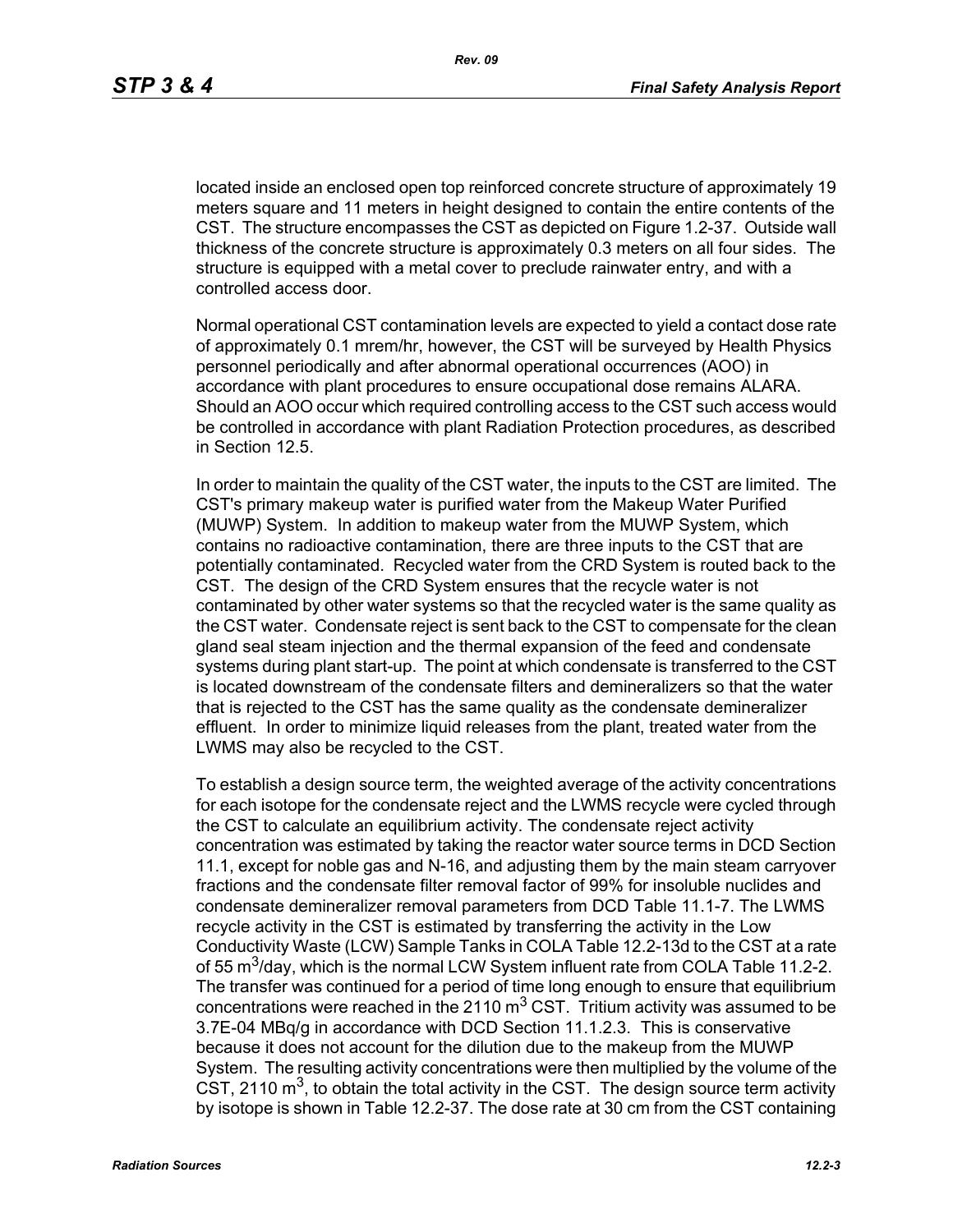this activity is less than 0.001 mSv/hr, and is small enough that no radiation shielding is required.

The CST is provided with design features to prevent environmental releases and the spread of contamination. As stated above, the CST is surrounded by a reinforced concrete enclosure that is sufficient to hold the entire contents of the CST. The drain from the enclosure is routed to the LWMS for processing, if required. The CST is provided with high level alarms in the control room and the Radwaste Building in order to prevent overflow. Any overflow that does occur is routed to the LWMS. The MUWC System contains lines that are used to transfer condensate quality water between the CST and systems in the Radwaste Building, Turbine Building and Reactor Building. All of the piping is routed in trenches or tunnels (not buried pipe). These trenches and tunnels provide the capability to identify and collect any leakage from the lines handling CST water and to transfer this water to the LWMS for processing.

Radiation source information for the CST is shown in Tables 12.2-5a, 12.2-5b, and 12.2-5c.

### **12.2.2.1 Production of Airborne Sources (Site-Specific Supplemental Value Used)**

The following site-specific supplement addresses COL License Information Item 12.5 for airborne releases.

*(1)* χ/Q values obtained from Table 2.3S-27.

STP has re-performed the gaseous release dose analysis using site-specific parameters to determine conformance with 10 CFR 20 and 10 CFR 50 Appendix I (see Subsection 12.2.3 for COL License Information), concluding that identified limits are not exceeded. As shown in Table 12.2-20 the expected per unit release is a small fraction of the site wide release limits of 10 CFR 20.

### **12.2.2.4 Average Annual Doses**

The following site-specific supplement addresses COL License Information Item 12.5.

*For compliance with 10 CFR 50 Appendix I, evaluations have been made to determine average annual doses to unrestricted areas subject to airborne and liquid releases. For airborne dose calculations, isotopic releases were taken from Table 12.2-20. assuming a 0.8 km exclusion boundary. Releases were assumed to be from the plant stack, since all major (Reactor Building, Turbine Building and Radwaste Building) ventilation systems pipe to the stack for normal releases. Since a site meteorology is not definitively defined, a statistical approach was used to evaluate the releases over a series of meteorologies discussed in References 12.26 and 12.27. Doses were calculated using methodologies and conversion factors consistent with Regulatory Guides 1.109 and 1.111 as implemented in References 12.28 and 12.29. Results of the airborne evaluations are given in Table 12.2-21. For the ingestion doses given in Table 12.2-21, ingestion values given in Table E-5 of Regulatory Guide 1.109 were used. COL applicants need to update the airborne dose calculations to conform to the as-designed plant and site-specific meteorology (see Subsection 12.2.3 for COL*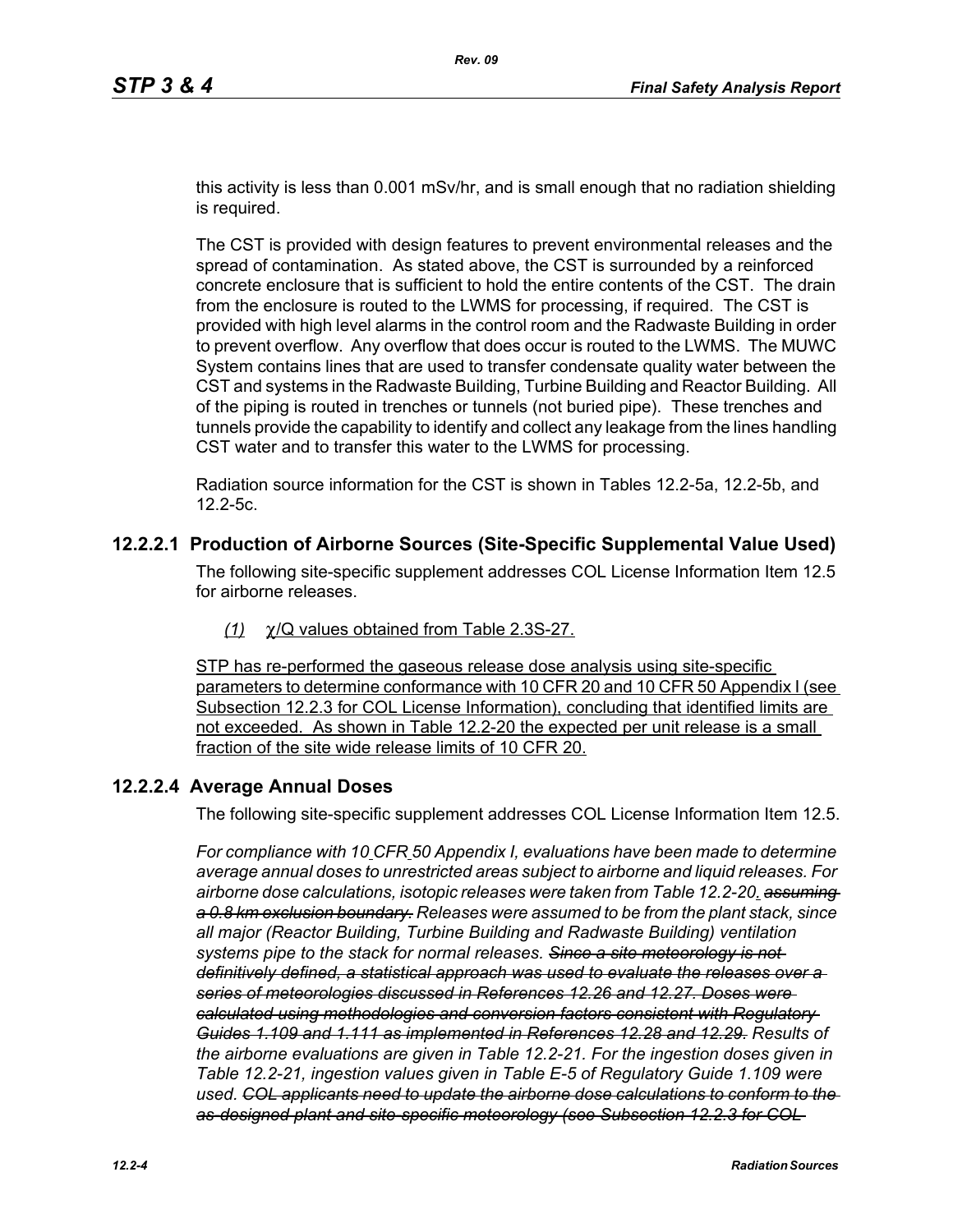*license information).* Tables 12.2-31, 12.2-32, and 12.2-33 describe the parameters used in the airborne release dose assessment.

### **12.2.2.5 Liquid Releases**

The following site-specific supplement addresses COL License Information Item 12.5 for liquid releases.

*The ABWR is designed not to release radioactive liquid effluents. However, under certain conditions of high water inventory, up to 3.7 GBq per year, excluding tritium* radioactive liquids *may be released as described in Subsection 11.2.3. These releases are given in Table 12.2-22 and form the basis for estimating doses using methodologies consistent with Regulatory Guide 1.113 as implemented in Reference 12.2-10. The results of liquid releases, assuming dilution factors described in Subsection 11.2.3.2 12.2.2.5.1, are shown in the dose evaluation in Table 12.2-23. COL applicants need to update* STP has re-performed *the liquid dose analysis to conform to the as-designed plant and* using *site-specific parameters* to determine conformance with 10 CFR 20 and 10 CFR 50 Appendix I *(see Subsection 12.2.3 for COL license information),* concluding that the identified limits are not exceeded*.* Table 12.2-34 describes the site-specific parameters used in the liquid release dose assessment.

### **12.2.2.5.1 Dilution Factors**

The following site-specific supplement addresses COL License Information Item 12.5 for liquid releases.

Dilution factors used in evaluating the release of liquid effluents are site specific. Using the methodology set forth in NUREG-0016 for Liquid Releases, the quantity of radioactive isotopes has been computed and is identified in column 2 of Table 12.2-22. The GALE code methodology, as specified in NUREG-0016, was used to determine the radiological activity released. The code provides recommended values for the activity fraction for potential effluent streams. It is assumed that this quantity is released to the plant discharge piping, which has a flow of 272,550  $\mathrm{m}^3$ /h (circulating water flow). A maximum of 150 cubic meters per hour of liquid radwaste discharge will be mixed with normal circulating water flow of 272,550  $\mathrm{m}^3$ /h providing significant dilution prior to release. The annual release values are used to calculate the per unit annual average liquid release discharge concentration, shown in column 3 of Table 12.2-22. The concentrations noted in this table are less than the limits in 10 CFR 20.

The discharge piping empties into the STP Main Cooling Reservoir (MCR), a 7000 acre reservoir. The plant liquid releases are further diluted in the MCR and allow for radioactive decay to occur before ultimate release from the site to unrestricted areas. The reservoir lies totally within the confines of the site and the use of its water is restricted to plant operation.

Liquid effluent discharge into the MCR can be released to unrestricted areas in the Little Robbins Slough or the Colorado River, and ultimately Matagorda Bay, providing further dilution prior to reaching the potential Maximally Exposed Individual (MEI).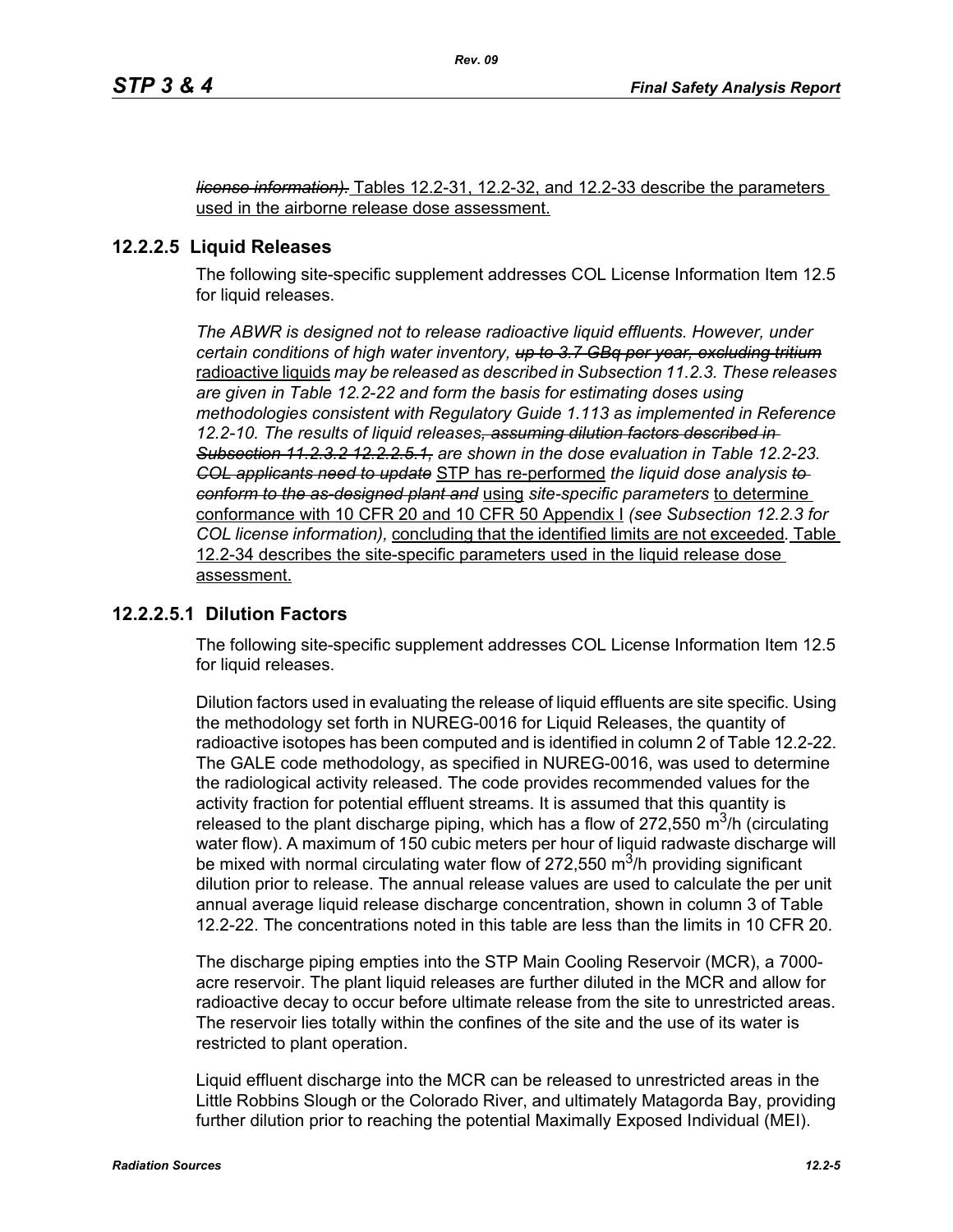Dilution flow rates in the Colorado River, Matagorda Bay and Little Robbins Slough used to evaluate the liquid pathway dose to the MEI, were obtained using information from the STP 2006 Offsite Dose Calculation Manual (ODCM). They were inputs to the LADTAP II computer program, as referenced in Table 12.2-34, footnotes 1, 2, and 3.

The liquid pathway doses to the MEI are determined to be in Little Robbins Slough and are presented in Table 12.2-23. Dose to the MEI comply with the requirements of 10 CFR 50 Appendix I.

### **12.2.3 COL License Information**

### **12.2.3.1 Compliance with 10 CFR 20 and 10 CFR 50 Appendix I**

The following supplement addresses COL License Information Item 12.5.

Using site-specific parameters, doses from the average annual liquid releases and the average annual airborne releases to the environment have been computed. The releases and doses are shown in Tables 12.2-20 through 12.2-23. Tables 12.2-35 and 36 demonstrate that the average annual liquid and airborne releases are in compliance with 10 CFR 20 and 10 CFR 50 Appendix I. Table 12.2-36 demonstrates compliance with 40 CFR 190 as specified in 10 CFR 20.1301(e).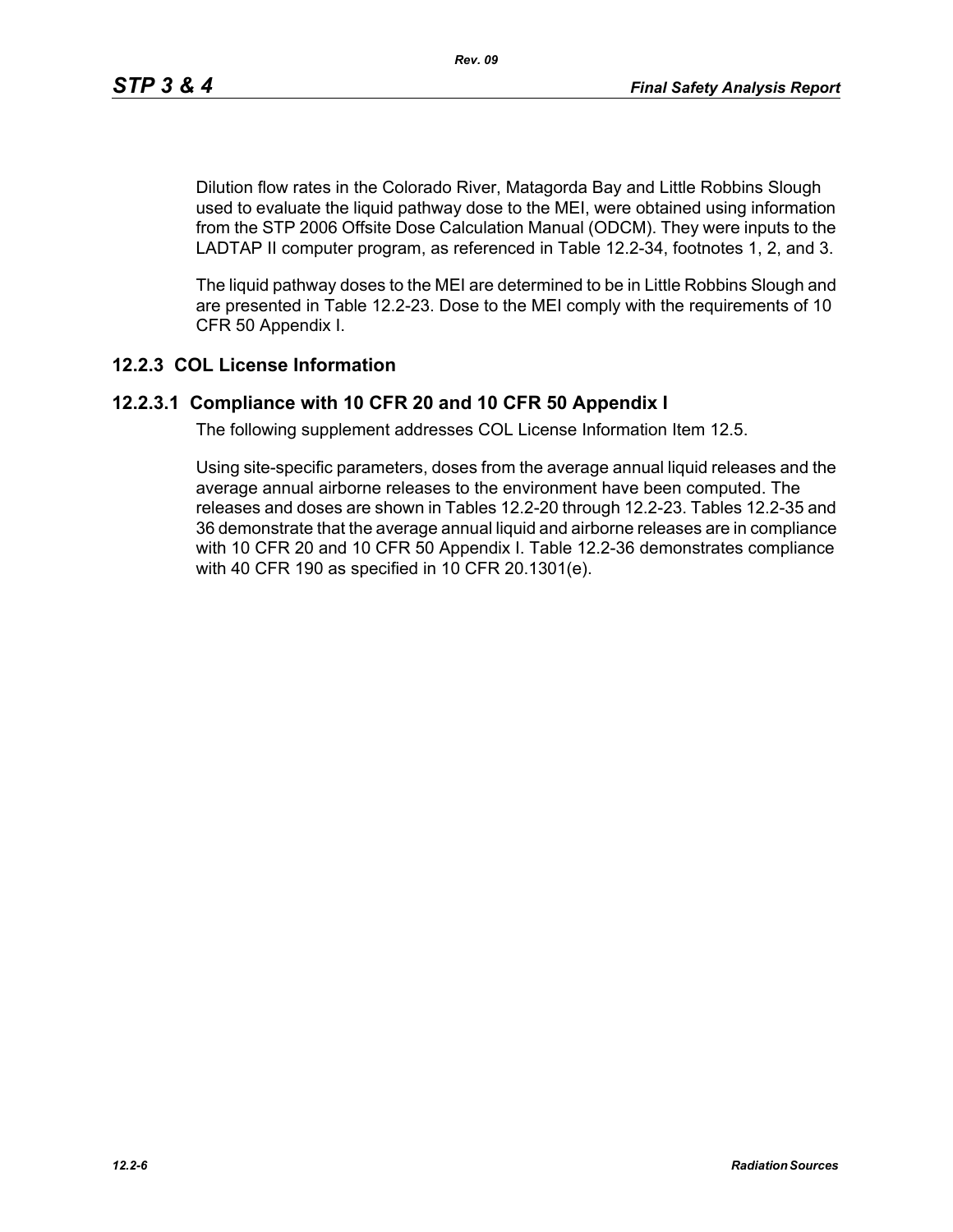### **12.2.4 References**

- 12.2-12 NRC (U.S. Nuclear Regulatory Commission) 1987. GASPAR II Technical Reference and User Guide, NUREG/CR-4653, Office of Nuclear Reactor Regulation, Washington D.C., March.
- 12.2-13 STP (South Texas Project) 2007. Offsite Dose Calculation Manual, Revision 15, South Texas Project, STI32207439, October 1, 2007.
- 12.2-14 STP (South Texas Project) 2006. 2005 Radioactive Effluent Release Report, South Texas Project Electric Generating Station, April 27, 2006.
- 12.2-15 NRC (U.S. Nuclear Regulatory Commission) 1986. LADTAP II Technical Reference and User Guide, NUREG/CR-4013, Office of Nuclear Reactor Regulation, Washington D.C., April.
- 12.2-16 NRC (U.S. Nuclear Regulatory Commission) 1977. Calculation of Annual Doses to Man from Routine Releases of Reactor Effluents for the Purpose of Evaluating Compliance with 10 CFR Part 50, Appendix I, Regulatory Guide 1.109, Revision 1, Office of Standards Development, Washington D.C., October.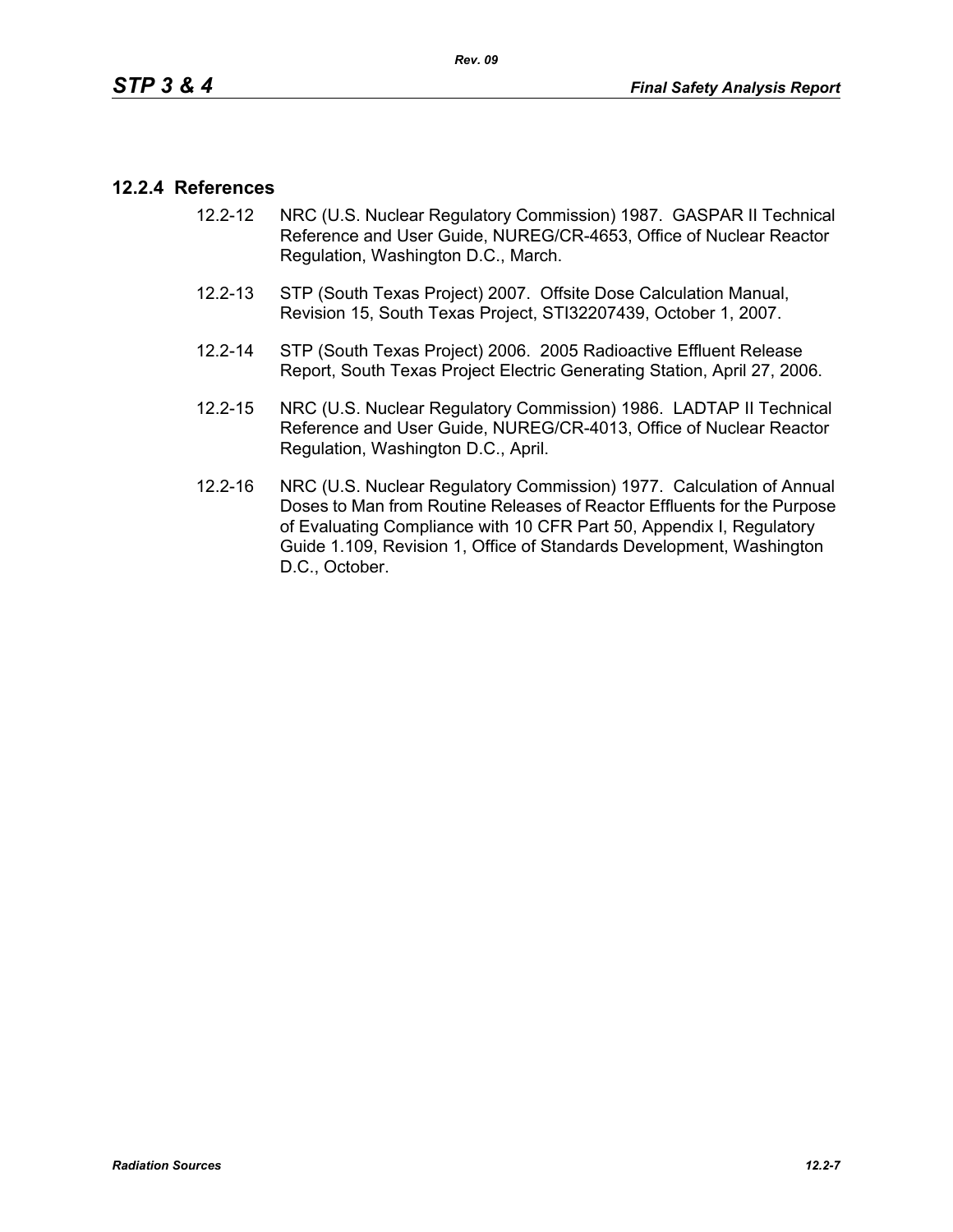| <b>Energy</b>      | <b>Time after Shutdown</b> |              |             |             |
|--------------------|----------------------------|--------------|-------------|-------------|
| <b>Bounds (pJ)</b> | 0 <sub>s</sub>             | 1 day        | 1 week      | 1 month     |
| $9.6E - 01$        |                            |              |             |             |
|                    | $1.3E-03$                  | $1.6E - 01$  | $1.6E + 00$ | $1.6E - 01$ |
| $6.4E-01$          |                            |              |             |             |
|                    | $2.9E + 03$                | $1.1E + 00$  | $7.4E - 01$ | 1.6E-01     |
| $4.8E - 01$        |                            |              |             |             |
|                    | $1.7E + 03$                | $9.1E-01$    | $5.9E-01$   | $1.6E - 01$ |
| $4.2E - 01$        |                            |              |             |             |
|                    | $2.7E + 0.3$               | $4.6E + 01$  | $2.7E + 01$ | 1.6E-01     |
| $3.5E - 01$        |                            |              |             |             |
|                    | $3.4E + 03$                | $7.2E + 01$  | $6.4E + 00$ | 8.0E-02     |
| $2.9E-01$          |                            |              |             |             |
|                    | $5.3E + 03$                | $5.0E + 02$  | $3.4E + 02$ | $1.0E + 02$ |
| $2.2E - 01$        |                            |              |             |             |
|                    | $5.9E + 03$                | $3.7E + 02$  | $2.6E + 02$ | $1.8E + 02$ |
| $1.4E - 01$        |                            |              |             |             |
|                    | $8.2E + 03$                | $1.2E + 0.3$ | $6.1E + 02$ | $3.4E + 02$ |
| $6.4E-02$          |                            |              |             |             |
|                    | $1.9E + 0.3$               | $2.9E-03$    | $1.4E + 02$ | $5.8E + 01$ |
| $1.6E-02$          |                            |              |             |             |

| Table 12.2-3b Gamma Ray Source Energy Spectra -          |
|----------------------------------------------------------|
| Post-Operation Gamma Sources in the Core* (pJ/W.s) $\pm$ |

*Rev. 09*

\* *Operating history of 3.2 years.*

† The information provided in this table shall not be used for detailed facility design, including shielding design and evaluation of equipment qualification, operational procedures, or as a basis for any changes to the final safety analysis report (FSAR).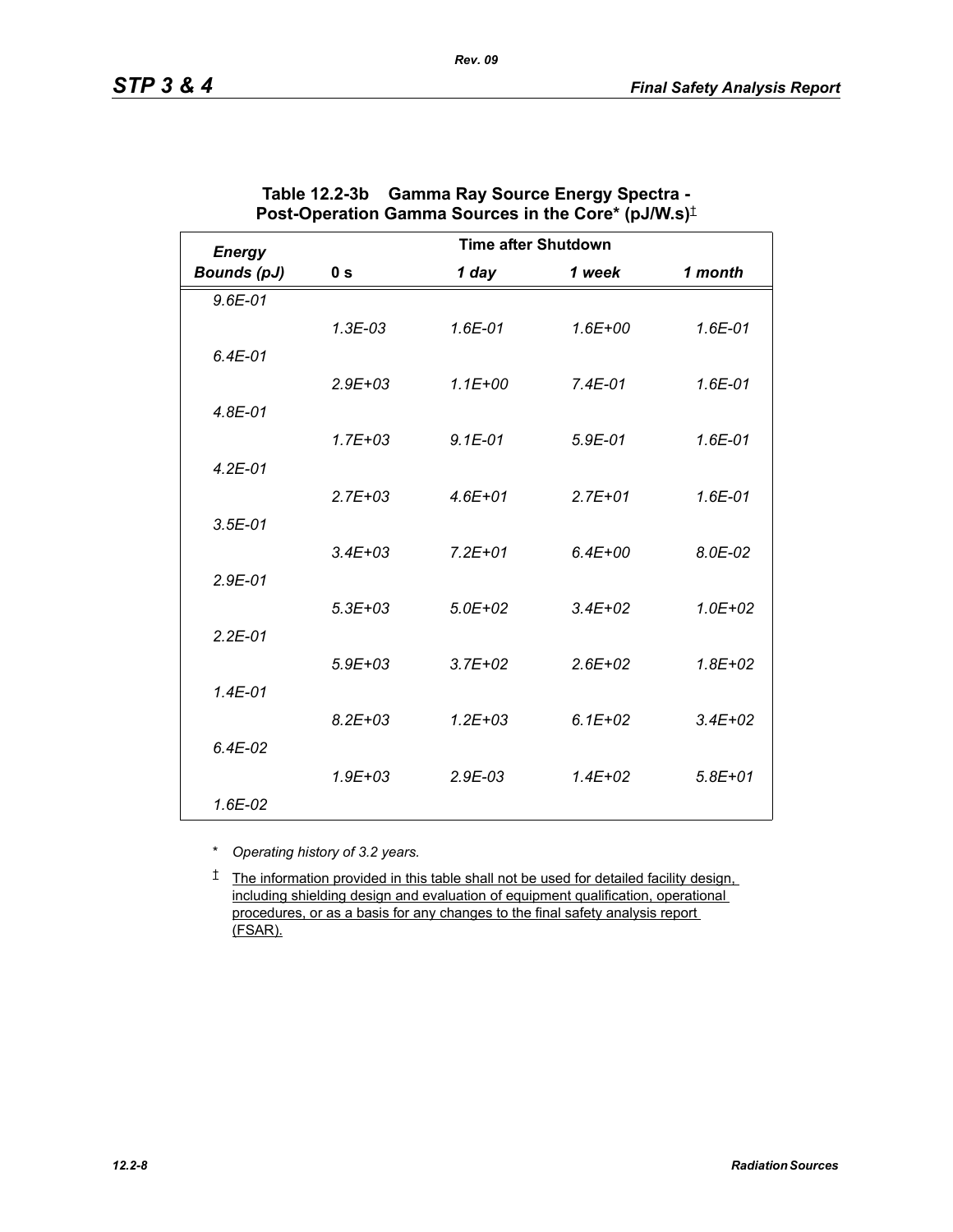|                                 | <b>Gamma Ray Source</b><br>pJ/cm <sup>3</sup> /s/MWt |               |              |               |  |
|---------------------------------|------------------------------------------------------|---------------|--------------|---------------|--|
| Energy Bounds (pJ)              | Zone H                                               | <b>Shroud</b> | Zone 1       | <b>Vessel</b> |  |
| E > 1.60                        | 1.9E-07                                              | $2.7E-03$     | $4.3E-09$    | $3.0E - 07$   |  |
| $1.28 \le E \le 1.60$           | $5.3E-04$                                            | 41.7          | $1.2E-05$    | $3.0E-04$     |  |
| $0.96 \le E \le 1.28$           | 0.14                                                 | 76.9          | $2.4E - 0.3$ | $3.0E - 03$   |  |
| $0.64 \le E \le 0.96$           | $8.3E - 04$                                          | 24.0          | $1.6E-0.5$   | $8.2E - 04$   |  |
| $0.32 \le E \le 0.64$           | 35.2                                                 | 17.6          | 4.6E-02      | $8.3E - 04$   |  |
| $0.16 \le E \le 0.32$           | $4.5E - 03$                                          | 7.7           | $6.1E-0.5$   | $3.8E - 04$   |  |
| $8.2E - 02 \le E \le 0.16$      | $3.7E-03$                                            | 4.6           | $5.0E - 0.5$ | $3.3E-04$     |  |
| $3.2E - 02 \le E \le 8.2E - 02$ | $1.1E-02$                                            | 1.3           | $1.9E - 04$  | $3.3E-0.5$    |  |
| $E < 3.2E - 0.2$                | 1.3E-04                                              | 0.30          | 2.6E-06      | 1.5E-05       |  |

| Table 12.2-3c Gamma Ray Source Energy Spectra -                  |
|------------------------------------------------------------------|
| Gamma Ray Sources External to the Core During Operation $^\ddag$ |

*Rev. 09*

<sup> $†$ </sup> The information provided in this table shall not be used for detailed facility design, including shielding design and evaluation of equipment qualification, operational procedures, or as a basis for any changes to the final safety analysis report (FSAR).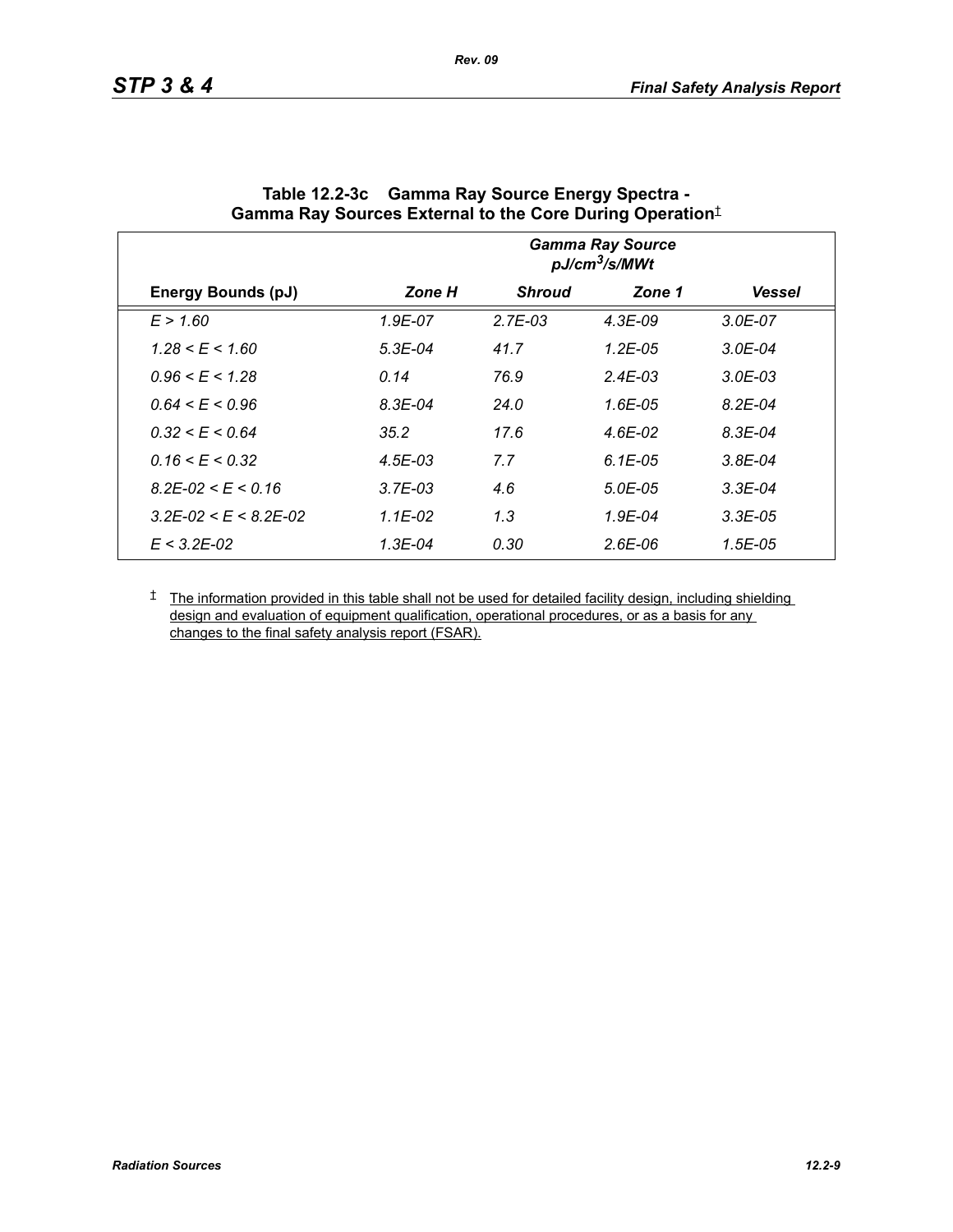| <b>Source Table</b>           | For                                      |                        | Drawing <b>Location</b>       | <b>Approximate Geometry</b>                                                              |  |  |
|-------------------------------|------------------------------------------|------------------------|-------------------------------|------------------------------------------------------------------------------------------|--|--|
| $12.2 - 6$                    | <b>RHR Heat Exchanger</b>                | $12.3 - 1$             | (R1,RF)<br>(R6,RA)<br>(R6,RF) | Rt Cylndr ( $r=0.9m$ , $l=7m$ )                                                          |  |  |
| $12.2 - 8$                    | <b>RCIC Turbine</b>                      | $12.3 - 1$             | (R6, RC)                      | Rt Cylndr (r=0.5m, l=0.7m)                                                               |  |  |
| $12.2 - 9$                    | <b>CUW Filter Demineralizer</b>          | $12.3 - 3$             | (R2, RB)                      | 2 Tanks, Rt Cylndr (r=0.6m, l=3.3m)                                                      |  |  |
| $12.2 - 10$                   | <b>CUW Regen Heat Exchanger</b>          | $12.3 - 2$             | (R1, RC)                      | Rt Cylndr (r=0.4m 0.63m, I=6.8m<br>$4.9m$ )                                              |  |  |
| $12.2 - 11$                   | <b>CUW Non-Regen Heat</b><br>Exchanger   | $12.3 - 1$             | (R1, RC)                      | Rt Cylndr (r=0.4m, l=5.5m)                                                               |  |  |
| $12.2 - 13.1$<br>$12.2 - 13a$ | <b>LCW Collector Tank</b>                | 12.3-37<br>$12.3 - 38$ | <b>ITEM-7</b>                 | 24 Tanks, Rt Cylndr (r=4.2.74m,<br>l=9.49.9.5858m)                                       |  |  |
| $12.2 - 13.2$<br>12.2-13b     | <b>LCW Filter/Demin Skid</b>             | 12.3-39                | <b>ITEM 12</b>                | Rt Cylndr (r=0.5m, I=2.5m)Rt cylndr<br>$(r=0.5m, I=1.8m)$                                |  |  |
| <del>12.2-13.3</del>          | <b>LCW Demineralizer</b>                 | <del>12.3-39</del>     | <b>ITEM 11</b>                | Rt Cylndr (r=0.6m, I=2.8m)                                                               |  |  |
| 12.2-13.4<br>12.2-13d         | <b>LCW Sample Tank</b>                   | $12.3 - 37$<br>12.3-38 | <b>ITEM 8</b>                 | 2 Tanks, Rt Cylndr (r=4.2.74m,<br>l=9.499.58.58m)                                        |  |  |
| $12.2 - 13.5$<br>12.2-13e     | <b>HCW Collector Tank</b>                | 12.3-37<br>12.3-38     | <b>ITEM 13</b>                | 3 Tanks, Rt Cylndr ( $r=2.2m$ ,<br>$\frac{1}{2}$ = 4.3m)(r=2.74m, l=9.58m)               |  |  |
| 12.2-13.6<br>$12.2 - 13f$     | HCW Filter/ Demineralizer<br><b>Skid</b> | 12.3-39                | <b>ITEM 20</b>                | Rt Cylnder (r=0.6m, l=2.8m)Rt cylndr<br>$(r=0.5m, l=1.8m)$                               |  |  |
| $12.2 - 13g$                  | <b>HCW Sample Tank</b>                   | 12.3-37<br>12.3-38     |                               | Rt Cylinder (r=2.74m, l=9.58m)                                                           |  |  |
| $12.2 - 13h$                  | <b>HSD Receiver Tank</b>                 | 12.3-37<br>12.3-38     |                               | Cylinder (r=1.98m, I=4.4m)                                                               |  |  |
| $12.2 - 13i$                  | <b>HSD Sample Tank</b>                   | $12.3 - 37$<br>12.3-38 |                               | Cylinder (r=1.98m, l=4.4m)                                                               |  |  |
| $12.2 - 13j$                  | <b>Chem Drain Tank</b>                   | 12.3-37                |                               | Cylinder (r=0.91m, I=2.6m)                                                               |  |  |
| $12.2 - 14$                   | Offgas                                   | 12.3-50                | $(TF, T2)$                    | Tank 1, Rt Cylndr (r=0.6m, l=7.6m)<br>Tanks 2-9, Rt Cylndr (r=1.1m,<br>$I = 7.6m$        |  |  |
| 12.2-29                       | Steam Jet Air Ejector                    | 12.3-51                | $(TF, T2)$                    | Rt Cylndr (r=0.15m, l=4.6m)<br>Rt Cylndr (r=0.76m, l=6.1m)<br>Rt Cylndr (r=0.2m, l=4.6m) |  |  |
| $12.2 - 14$                   | Offgas Recombiner                        | 12.3-51                | $(TF, T2)$                    | Rt Cylndr ( $r=1.4m$ , $l=7m$ )                                                          |  |  |
| $12.2 - 15.1$<br>$12.2 - 15a$ | <b>CUW Backwash Receiving</b><br>Tank    | $12.3 - 1$             | (R2, RB)                      | Rt Cylndr (r=2.2m, l=5.7m)                                                               |  |  |
| $42.2 - 15.2$<br>$12.2 - 15b$ | CF Backwash Receiving Tank               | 12.3-49                | (TD, T4)                      | Rt Cylndr (r=2.2m, l=5.7m)                                                               |  |  |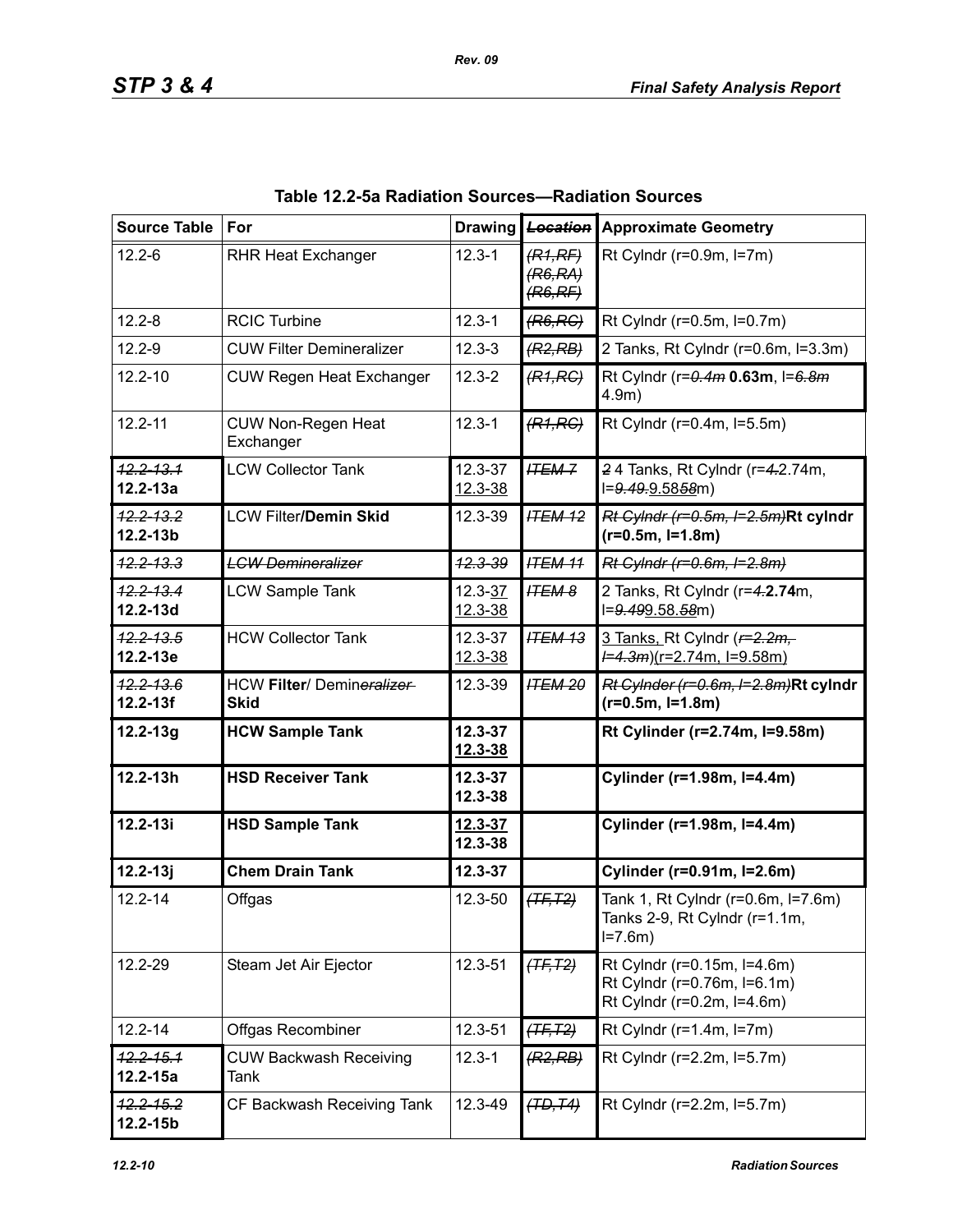| <b>Source Table</b>                               | For                                                           | <b>Drawing</b>             | Location               | <b>Approximate Geometry</b>                                                                                                                                                 |
|---------------------------------------------------|---------------------------------------------------------------|----------------------------|------------------------|-----------------------------------------------------------------------------------------------------------------------------------------------------------------------------|
| $42.2 - 15.3$<br>$12.2 - 15c$                     | Phase Separators                                              | 12.3-37<br>$12.3 - 38$     | <b>ITEM 30</b>         | 2 Tanks, Rt Cylndr (r=2.4-2.3m,<br>$I = 6.09.7m$                                                                                                                            |
| $12.2 - 15.4$<br>12.2-15d                         | Spent Resin Storage Tanks                                     | $12.3 - 37$<br>$12.3 - 38$ | <b>ITEM 31</b>         | Rt Cylndr (r=2.0m, l=5.76.6m), 2<br><b>Tanks</b>                                                                                                                            |
| <del>12.2-15.5</del>                              | <b>Concentrated Waste Tank</b>                                | $12.3 - 37$                | <b>ITEM 35</b>         | Rt Cylndr (r=1.5m, I=4.4m)                                                                                                                                                  |
| $42.2 - 15.6$                                     | Solids Dryer Feed Tank                                        | $12.3 - 41$                | <b>ITEM 39</b>         | Rt Cylndr (r=1.6m, I=3.2m)                                                                                                                                                  |
| $12.2 - 15.7$                                     | Solids Dryer (outlet)                                         | 12.3-39                    | <b>ITEM 55</b>         | Rt Cylndr (r=0.2m, l=3.2m)                                                                                                                                                  |
| $42.2 - 15.8$                                     | Solids Pelletizer                                             | <del>12.3-38</del>         | <b>ITEM 58</b>         | Rt Cylndr (r=0.4m, I=2.5m)                                                                                                                                                  |
| $42.2 - 15.9$                                     | Sol Mist Separator (steam)                                    | $42.3 - 39$                | <b>ITEM 56</b>         | Rt Cylndr (r=0.1m, I=2.8m)                                                                                                                                                  |
| $12.2 - 15.10$                                    | Sol Condenser                                                 | $12.3 - 40$                | <b>ITEM 57</b>         | Rt Cylndr (r=0.2m, I=1.4m)                                                                                                                                                  |
| <del>12.2-15.11</del>                             | Sol Drum                                                      | <del>12.3-39</del>         | (2, D)                 | Rt Cylndr (r=0.3m, I=0.8m)<br>Box (1.5mx1.5mx1m)                                                                                                                            |
| $12.2 - 151$                                      | <b>LW Receiving Tank</b>                                      | $12.3 - 37$<br>12.3-38     |                        | Cylinder (r=1.98m, l=6.6m)                                                                                                                                                  |
| $12.2 - 16$                                       | FPC Filter Demineralizer                                      | $12.3 - 3$                 | (R2, RB)               | Rt Cylndr (r=0.7m, l=3.4m)                                                                                                                                                  |
| $12.2 - 17$                                       | <b>Suppression Pool Cleanup</b><br>System <sup>®</sup>        | $12.3 - 3$                 | (R2, RA)               | Rt Cylndr (r=0.7m, l=3.4m)                                                                                                                                                  |
| $12.2 - 18$                                       | Control Rod Drive System <sup>†</sup>                         | $12.3 - 2$                 | (R4,RF)                | <b>Distributed Source</b>                                                                                                                                                   |
| $12.2 - 24$                                       | <b>Traversing Incore Probe</b>                                | $12.3 - 2$                 | (R4, RB)               | <b>Distributed Source</b>                                                                                                                                                   |
| 12.2-25                                           | Reactor Internal Pumps <sup>‡</sup>                           | $12.3 - 2$                 | (RF, R1)               | <b>Distributed Source</b>                                                                                                                                                   |
| $12.2 - 25$                                       | <b>RIP Heat Exchanger</b>                                     | $1.2 - 3b$                 | E <sub>1</sub> 3000    | Rt Cylndr (r=0.322m, l=2.9m)                                                                                                                                                |
| 12.2-26                                           | <b>Turbine Moisture</b><br>Separator/Reheater                 | 12.3-52                    | (T6, TE)               | Rt Cylndr (r=1.8m, l=31.m)                                                                                                                                                  |
| 12.2-27                                           | <b>Turbine Condenser</b>                                      | 12.3-53                    | (TD, TG)               | <b>Distributed Source</b>                                                                                                                                                   |
| 12.2-28                                           | Condenser Filter/<br>Demineralizer<br>Filter<br>Demineralizer | 12.3-51<br>12.3-51         | (TG, T2)<br>$(TC, T3)$ | 3 Tanks, Rt Cylndr(r=1.4m, I=6.1m)<br>6 Tanks, Rt Cylndr(r=1.7m, l=5.1m)                                                                                                    |
| 12.2-30                                           | <b>SGTS Filter Train</b>                                      | $12.3 - 7$                 | (R2, RB)               | Surface, (3.66m x 2.54m) <sup>§</sup>                                                                                                                                       |
| Applicant<br><b>See</b><br><b>Appendix</b><br>12B | Spent Fuel Storage                                            | $12.3 - 6$<br>$12.3 - 10$  | (R4,RF)                | See Drawings<br><u>14.0m x 9.4m x 11.9m deep (pool)</u><br>10.7m x 9.0m x 4.5m (fuel racks)<br><b>Active Fuel Assembly dimensions:</b><br>0.152m (6in) square x 3.8m height |
| 12.2-37                                           | Condensate Storage Tank                                       |                            |                        | Rt Cylinder (r=7m, l=14m)                                                                                                                                                   |

|  |  | Table 12.2-5a Radiation Sources—Radiation Sources (Continued) |  |
|--|--|---------------------------------------------------------------|--|
|--|--|---------------------------------------------------------------|--|

\* Suppression pool clean up F/D uses second of Fuel Pool F/D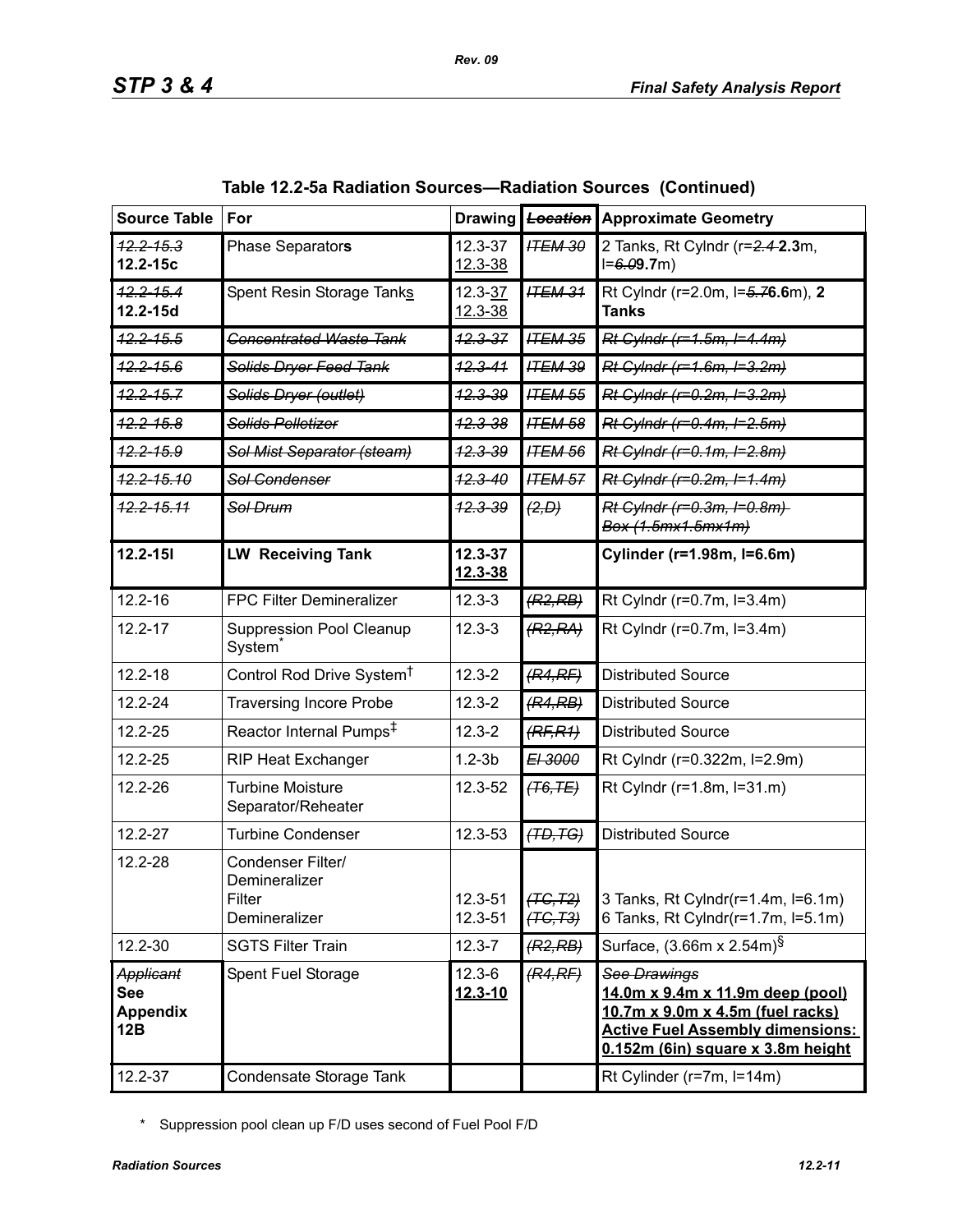- † Maintenance Facility
- ‡ Maintenance Facility, see Figure 1.2-3b Elevation 3000 for drywell location
- § Surface area of HEPA and charcoal filter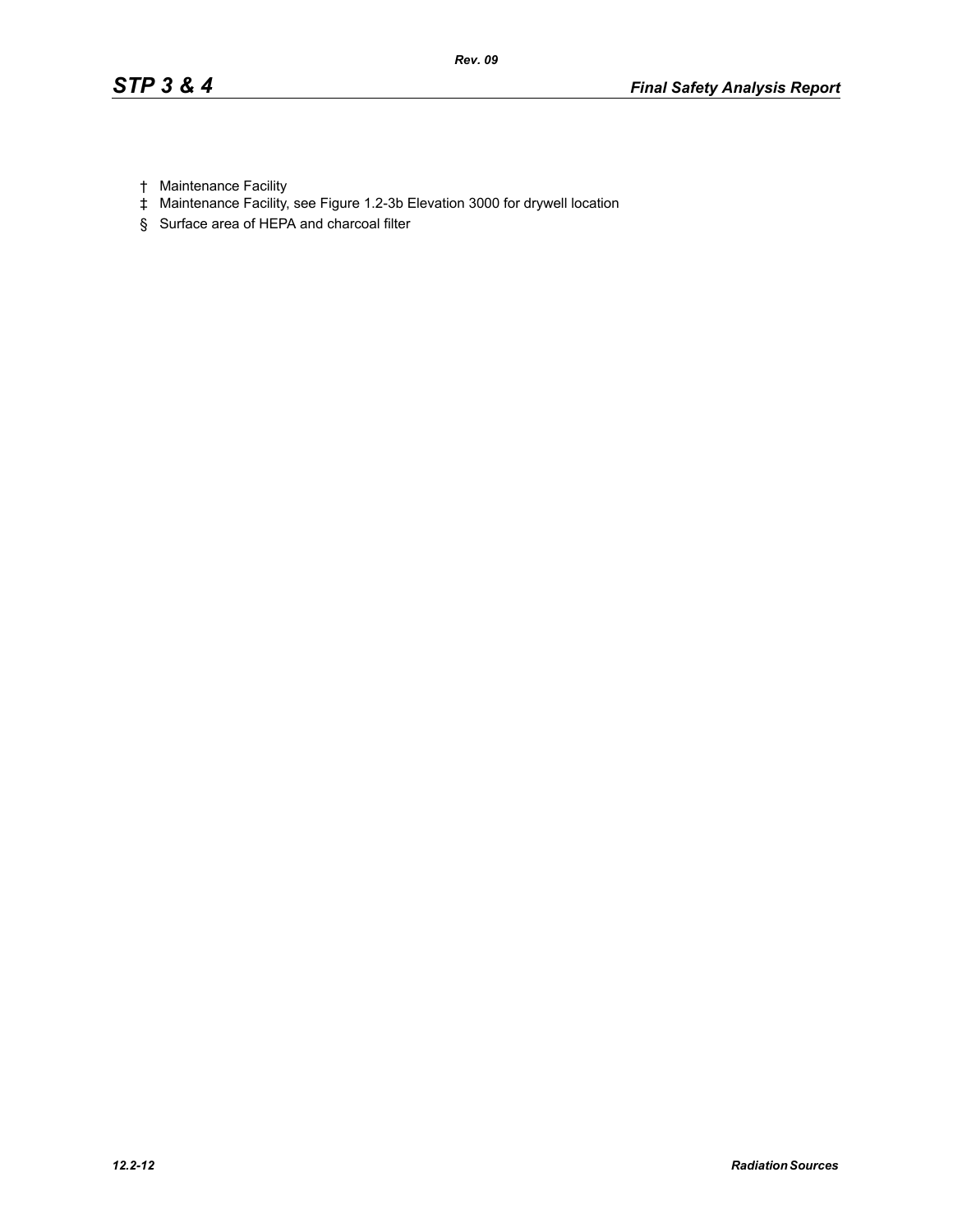| Component                               | <b>Assumed Shielding Source Geometry</b>                                                                                           |
|-----------------------------------------|------------------------------------------------------------------------------------------------------------------------------------|
| <b>RHR Heat Exchanger</b>               | Homogenous source over volume of heat exchanger                                                                                    |
| <b>RCIC Turbine</b>                     | Homogenous source over volume of turbine                                                                                           |
| <b>CUW Filter Demineralizer</b>         | 80% of source in first 15 cm, remainder dispersed over volume.                                                                     |
| <b>CUW Regen Heat</b><br>Exchanger      | Homogenous source over volume of exchanger                                                                                         |
| CUW Non-Regen Heat<br>Exchanger         | Homogenous source over volume of exchanger                                                                                         |
| <b>LCW Collector Tank</b>               | 80% non-solubles in slurry on tank bottom, rest evenly dispersed in volume                                                         |
| <b>LCW Filter/Demin Skid</b>            | Homogenous source over volume of filterHomogenous source over<br>volume of skid                                                    |
| <b>LCW Demineralizer</b>                | 80% of source in first 15 cm, rest evenly dispersed over volume                                                                    |
| <b>LCW Sample Tank</b>                  | Homogenous source over volume of tank                                                                                              |
| <b>HCW Collector Tank</b>               | Homogenous source over volume of tank                                                                                              |
| <b>HCW Filter/Demineralizer</b><br>Skid | 80% of source in first 15 cm, rest evenly dispersed over-<br>volumeHomogenous source over volume of skid                           |
| Offgas                                  | 90% of source in first tank in first (upper) 30 cm, rest evenly dispersed.<br>Remaining tanks, homogenous source over tank volume. |
| Steam Jet Air Ejector*                  | Homogenous source over volume of ejector                                                                                           |
| Offgas Recombiner*                      | Homogenous source over subcomponent (Figure 12.2-14)+                                                                              |
| <b>CUW Backwash Receiving</b><br>Tank   | 80% non-solubles in slurry on tank bottom, rest evenly dispersed in volume                                                         |
| CF Backwash Receiving<br>Tank           | 80% non-solubles in slurry on tank bottom, rest evenly dispersed in volume                                                         |
| Phase Separator                         | 90% non-solubles in slurry on tank bottom, rest evenly dispersed in volume                                                         |
| Spent Resin Storage Tank                | Homogenous source over volume of tank                                                                                              |
| <b>Concentrated Waste Tank</b>          | 90% non-solubles in slurry on tank bottom, rest evenly dispersed in volume                                                         |
| Sol Dryer Feed Tank                     | Source evenly dispersed over volume                                                                                                |
| Sol Dryer (outlet)                      | Source evenly dispersed over volume                                                                                                |
| <b>Sol Peletizer</b>                    | Source evenly dispersed over volume                                                                                                |
| <del>Sol Mist Separator (steam)</del>   | Source evenly dispersed over volume                                                                                                |
| Sol Condenser                           | Source evenly dispersed over volume                                                                                                |
| Sol Drum                                | Source evenly dispersed over volume                                                                                                |
| <b>FPC Filter Demineralizer</b>         | 90% insolubles in first 15 cm, rest of source evenly dispersed over volume                                                         |
| Supression Pool Cleanup<br>System       | 90% insolubles in first 15 cm, rest of source evenly dispersed over volume                                                         |
| Control Rod Drive System                | Exposure dependent, assume evenly dispersed over length of blade                                                                   |
| <b>Transverse Incore Probe</b>          | Point or line geometry (Table 12.2-24)                                                                                             |
| Reactor Internal Pumps                  | Cylindrical source coupled to water bearing components                                                                             |
| RIP Heat Exchanger                      | Homogenous source over volume of exchanger                                                                                         |

### **Table 12.2-5b Radiation Sources—Source Geometry**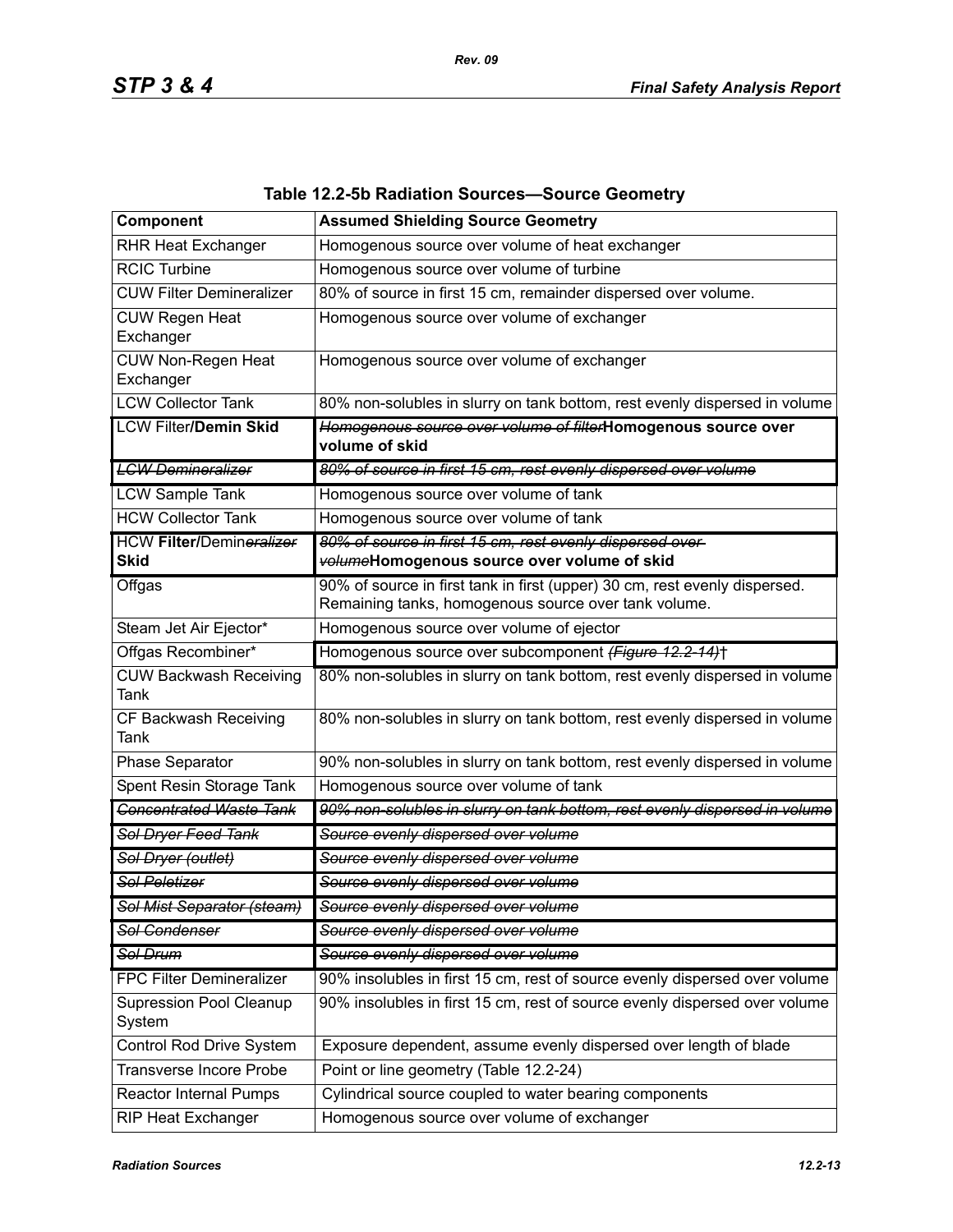| <b>Component</b>         | <b>Assumed Shielding Source Geometry</b>                                   |  |  |
|--------------------------|----------------------------------------------------------------------------|--|--|
| Turbine Moisture         | Homogenous source over volume of exchanger                                 |  |  |
| Separator/Reheater       |                                                                            |  |  |
| <b>Turbine Condenser</b> | Homogenous source over volume of exchanger                                 |  |  |
| Condenser                | Homogenous source over volume of exchanger                                 |  |  |
| Filter/Demineralizer     |                                                                            |  |  |
| Filter                   | Source evenly dispersed over volume of filter                              |  |  |
| Demineralizer            | 90% insolubles in first 15 cm, rest of source evenly dispersed over volume |  |  |
| <b>SGTS Filter Train</b> | 90% particulates on HEPA filter, remaining on charcoal filter              |  |  |
| Spent Fuel Storage       | Applicant                                                                  |  |  |
|                          | Spent fuel source evenly dispersed over volume of racks in the pool        |  |  |
| <b>HSD Receiver Tank</b> | Homogenous source over volume of tank                                      |  |  |
| <b>HSD Sample Tank</b>   | Homogenous source over volume of tank                                      |  |  |
| <b>LW Backwash</b>       | Homogenous source over volume of tank                                      |  |  |
| <b>Receiving</b>         |                                                                            |  |  |
| <b>Chem Drain Tank</b>   | Homogenous source over volume of tank                                      |  |  |
| <b>HCW Sample Tank</b>   | Homogenous source over volume of tank                                      |  |  |
| Condensate Storage Tank  | Homogeneous source over volume of tank                                     |  |  |

| Table 12.2-5b Radiation Sources-Source Geometry (Continued) |  |  |  |  |  |  |
|-------------------------------------------------------------|--|--|--|--|--|--|
|-------------------------------------------------------------|--|--|--|--|--|--|

\* Radiation levels in SJAE and recombiner highly dependent upon power level. Actual measurements on SJAE condenser contact dose rate are  $2x10^{-3}$  Gy/h at 100% power and less than 5x10<sup>-2</sup>m Gy/h at 20% power.

† See Offgas Recombiner Description, Section 11.3, use inventory for preheater, recombiner, condenser and cooler for recombiner inventory for shielding applications.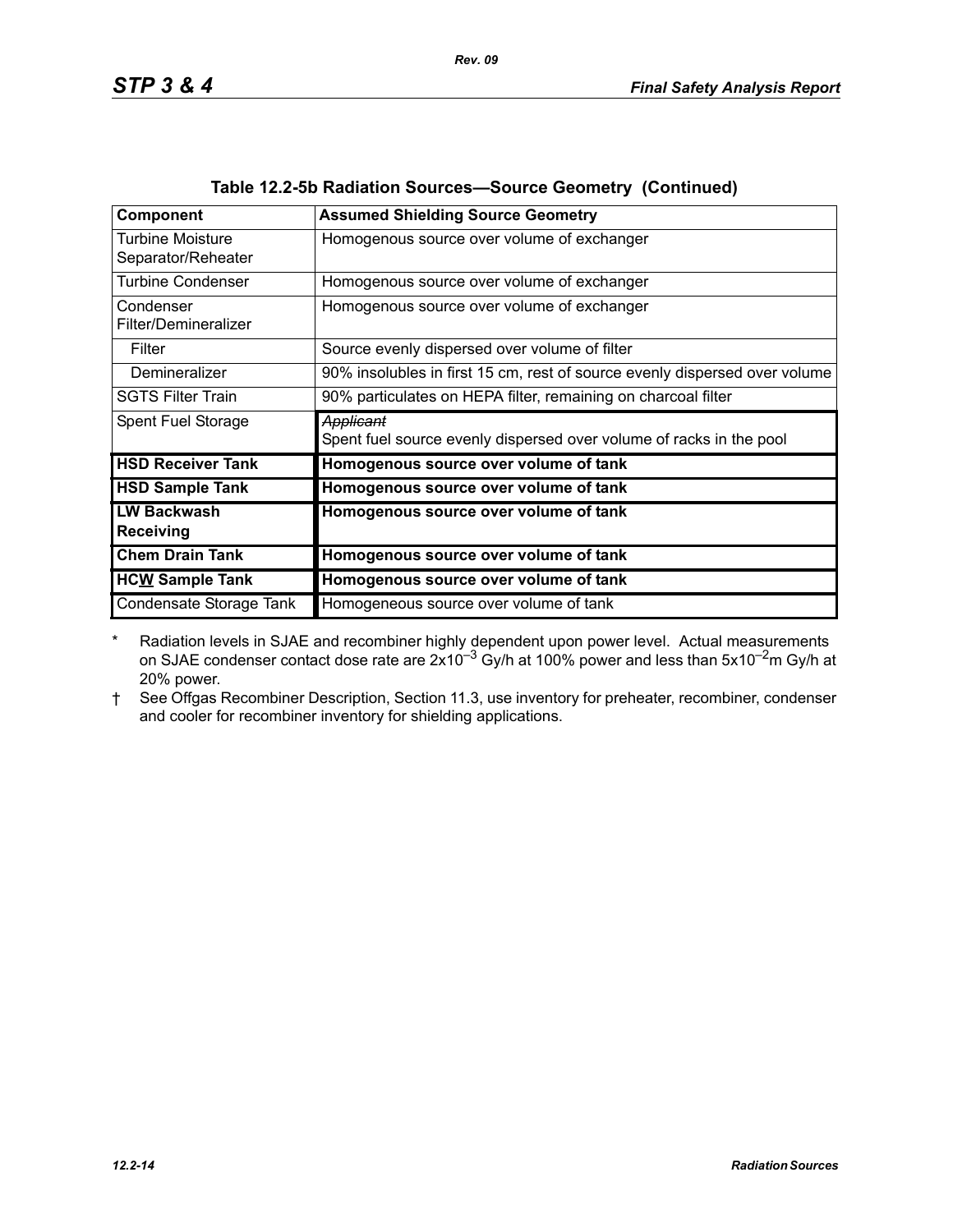## Radiation Sources *Radiation Sources 12.2-15*

# Component Table 12.24-26 Radition Sources—Shielding Geometry in Meders<br>
Next Heat Exchanger<br>
Next Heat Exchanger<br>
Next Heat Exchanger<br>
Next Heat Exchanger<br>
CGC Lurence<br>
CGC Lurence<br>
CGC Lurence<br>
CGC Lurence<br>
CGC Lurence<br>

*STP 3 & 4*

12.2-15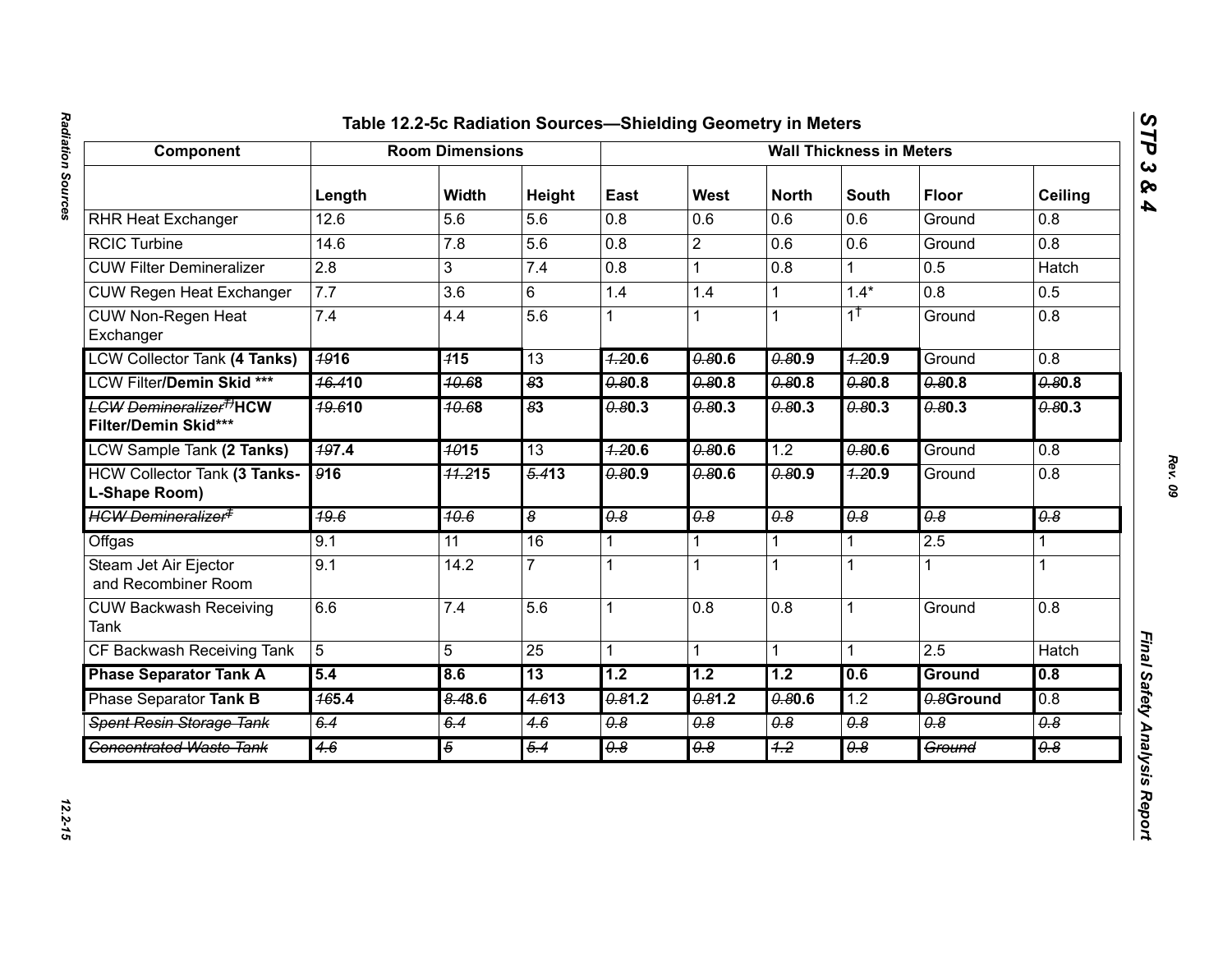| Component                                      | <b>Room Dimensions</b> |                  |                             | <b>Wall Thickness in Meters</b>  |                                  |                                  |                             |                       |                                  |
|------------------------------------------------|------------------------|------------------|-----------------------------|----------------------------------|----------------------------------|----------------------------------|-----------------------------|-----------------------|----------------------------------|
|                                                | Length                 | <b>Width</b>     | Height                      | East                             | West                             | <b>North</b>                     | <b>South</b>                | Floor                 | Ceiling                          |
| Sol Dryer Feed Tank                            | 9.4                    | 7.2              | 6.2                         | $\overline{\theta.8}$            | $\overline{\theta \cdot \theta}$ | $\overline{\theta.8}$            | $\overline{\theta.8}$       | $\overline{\theta.8}$ | $\overline{\theta.8}$            |
| So Dryer (outlet) <sup>‡</sup>                 | 9.2                    | 5.2              | $\overline{\boldsymbol{s}}$ | $\overline{\theta.8}$            | 0.8                              | 0.8                              | 0.8                         | 0.8                   | 0.8                              |
| <b>Sol Peletizer</b>                           | $\overline{9.2}$       | $\overline{5.2}$ | 6.8                         | $\overline{\theta \cdot \theta}$ | $\overline{\theta \cdot \theta}$ | $\overline{\theta.8}$            | $\overline{\theta \cdot 8}$ | $\overline{\theta.8}$ | $\overline{\theta \cdot \theta}$ |
| Sol Mist Separator (steam) <sup>7</sup>        | 9.2                    | 5.2              | $\overline{\boldsymbol{s}}$ | $\overline{\theta.8}$            | $\theta$ .8                      | $\theta$ .8                      | $\overline{\theta.8}$       | $\overline{\theta.8}$ | $\overline{\theta \cdot \theta}$ |
| Sol Condenser                                  | 4.2                    | 7.2              | 6.2                         | $\overline{0.8}$                 | 0.8                              | $\overline{\theta \cdot \theta}$ | $\overline{0.8}$            | $\overline{\theta.8}$ | 0.8                              |
| Sol Drum                                       | $\frac{3.2}{5}$        | 3                | $\overline{\boldsymbol{s}}$ | 0.8                              | 0.8                              | 0.8                              | $\overline{\theta.8}$       | $\overline{\theta.8}$ | $\overline{\theta \cdot \theta}$ |
| <b>FPC Filter Demineralizer</b>                | $\overline{3.2}$       | $\overline{3.2}$ | 7.4                         | $\overline{0.8}$                 |                                  | $\overline{0.8}$                 | $\overline{0.8}$            | 0.5                   | <b>Hatch</b>                     |
| Suppression Pool Cleanup Sys                   | 3.2                    | $\overline{3.2}$ | 7.4                         | 0.5                              | $\overline{0.8}$                 | 0.8                              | 0.8                         | 0.5                   | <b>Hatch</b>                     |
| Control Rod Drive System*                      | 7.6                    | 33.4             | 5.8                         | 0.6                              | 0.6                              | 0.6                              | 0.6                         | 0.8                   | 0.6                              |
| Transverse Incore Probe                        | $\overline{4}$         | $\overline{7.3}$ | $\overline{2.7}$            |                                  |                                  |                                  |                             | Mezz                  | $\overline{0.6}$                 |
| Reactor Internal Pumps**                       | 8.2                    | 8.5              | 5.8                         | 0.6                              | 0.6                              | 0.6                              | 0.6                         | 0.8                   | 0.6                              |
| RIP Heat Exchanger                             | Primary<br>Containment |                  |                             |                                  |                                  |                                  |                             |                       |                                  |
| Turbine Moisture Sep/Reheater                  | 12.4                   | 47.6             | 8.5                         |                                  | $\mathbf{1}$                     | $\mathbf{1}$                     | $\mathbf 1$                 |                       | 1                                |
| <b>Turbine Condenser</b>                       | 14.2                   | $\overline{36}$  | 25                          | 3.5                              | 2.5                              | $\overline{1}$                   |                             | 2.5                   | Turbine                          |
| <b>Condenser Filter</b>                        | 5                      | 21.1             | 8                           | $2.5$ <sup>T</sup>               | 1                                | $\mathbf{1}$                     | 1                           |                       | Hatch                            |
| <b>Condenser Demineralizer</b>                 | 9.8                    | 17.3             | 9                           |                                  |                                  | $\mathbf{1}$                     | 1.6                         | 1                     | $\mathbf{1}$                     |
| <b>SGTS Filter Train</b>                       | 14.4                   | 5                | 8.2                         | $\overline{0.2}$                 | 0.5                              | 0.2                              | 0.2                         | $\overline{2}$        | $\overline{0.6}$                 |
| Spent Fuel Storage                             | 9.4                    | 14               | 4.1                         | $\overline{2}$                   | $\overline{2}$                   | $\overline{2}$                   | $\overline{2}$              | $\overline{2}$        | $7.4***$                         |
| <b>HSD Receiver and Sample</b><br><b>Tanks</b> | 7.7                    | 7.2              | 12.7                        | 0.6                              | 0.6                              | 0.6                              | 0.6                         | Ground                | 0.6                              |
| <b>LW Backwash Receiving</b>                   | 5.6                    | 7.0              | 13                          | 0.6                              | 0.6                              | 0.6                              | 0.6                         | <b>Ground</b>         | 0.8                              |
| <b>Chem Drain Collector Tank</b>               | 4.4                    | $\overline{3.7}$ | 6.3                         | 0.3                              | 0.6                              | 0.6                              | 0.6                         | Ground                | 0.6                              |
| <b>HCW Sample Tank (2 Tanks)</b>               | $\overline{15}$        | 7.7              | $\overline{13}$             | 0.6                              | 0.6                              | 1.2                              | 0.6                         | Ground                | 0.8                              |

*Radiation Sources* 

**Radiation Sources** 

*STP 3 & 4*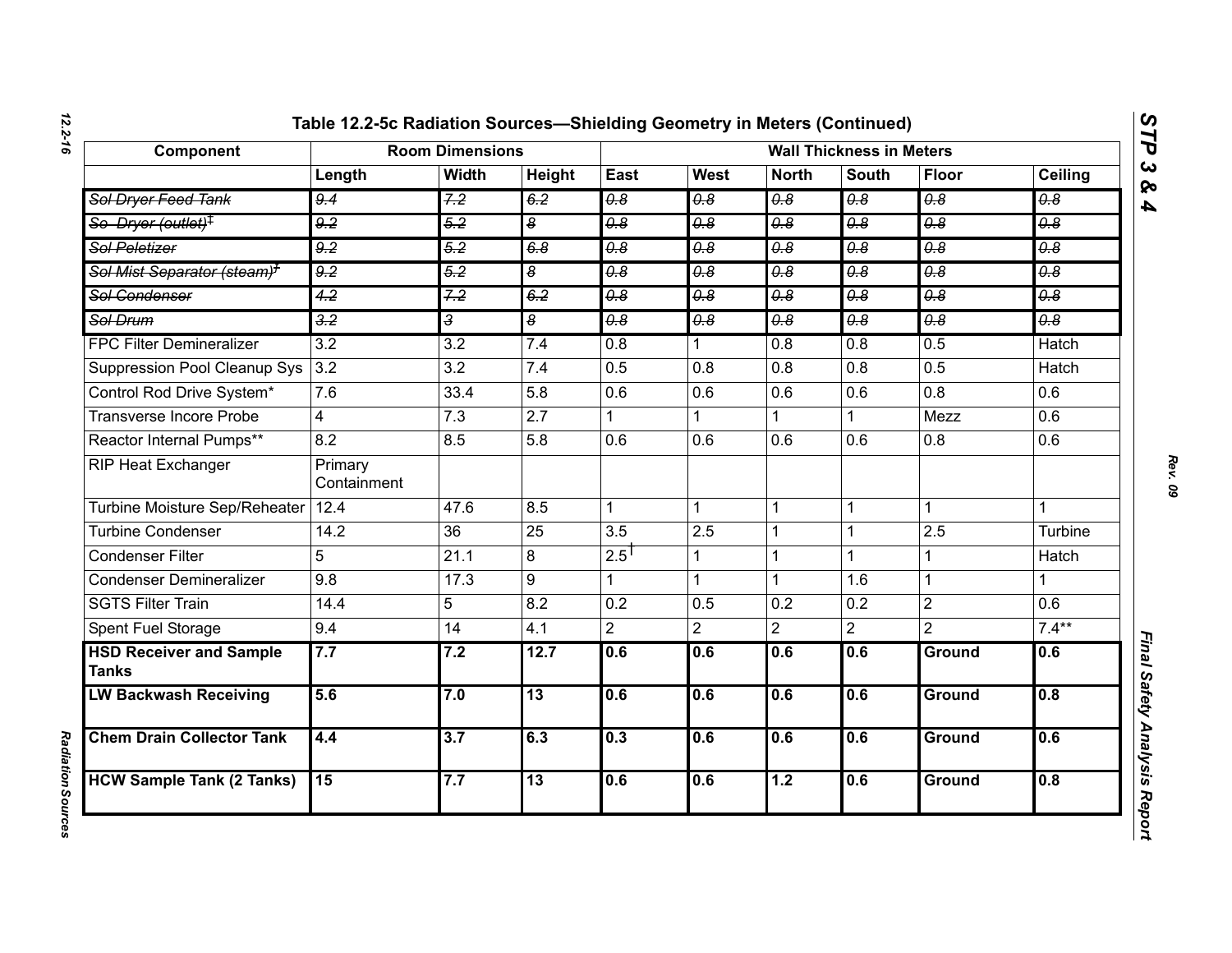| Component                                                                                                                                                                                                                                                                                                                                                                                                                                                                                                                                    |        | <b>Room Dimensions</b> |        |      |      |              | <b>Wall Thickness in Meters</b> |               |                |
|----------------------------------------------------------------------------------------------------------------------------------------------------------------------------------------------------------------------------------------------------------------------------------------------------------------------------------------------------------------------------------------------------------------------------------------------------------------------------------------------------------------------------------------------|--------|------------------------|--------|------|------|--------------|---------------------------------|---------------|----------------|
|                                                                                                                                                                                                                                                                                                                                                                                                                                                                                                                                              | Length | <b>Width</b>           | Height | East | West | <b>North</b> | <b>South</b>                    | <b>Floor</b>  | <b>Ceiling</b> |
| <b>Spent Resin Storage Tank</b>                                                                                                                                                                                                                                                                                                                                                                                                                                                                                                              |        |                        |        |      |      |              |                                 |               |                |
| <b>Tank A</b>                                                                                                                                                                                                                                                                                                                                                                                                                                                                                                                                | 5.2    | 6.4                    | 10.1   | 0.9  | 0.9  | 0.9          | 0.9                             | Ground        | 0.6            |
| Tank B                                                                                                                                                                                                                                                                                                                                                                                                                                                                                                                                       | 5.2    | 5.2                    | 10.1   | 0.9  | 0.9  | 0.9          | 0.9                             | <b>Ground</b> | 0.6            |
| Condensate Storage Tank                                                                                                                                                                                                                                                                                                                                                                                                                                                                                                                      | N/A    | N/A                    | N/A    | N/A  | N/A  | N/A          | N/A                             | Ground        | Air            |
| # Maintenance Facility<br>*** The LCW and HCW Filter Demineralizer Skids will be, identified as "LRW System Skids", are vendor provided. They will be located on the ground floor<br>elevation, 10700 (See Fig. 1.2-23C), The vendor will provide the skids with shielding adequate to maintain the Room, 6381, as a Radiation Zone C. The<br>room dimensions provided are approximate since the shield walls will be movable and the final arrangement will depend on the equipment provided.<br>7.4m water depth above fuel elements<br>** |        |                        |        |      |      |              |                                 |               |                |

*STP 3 & 4*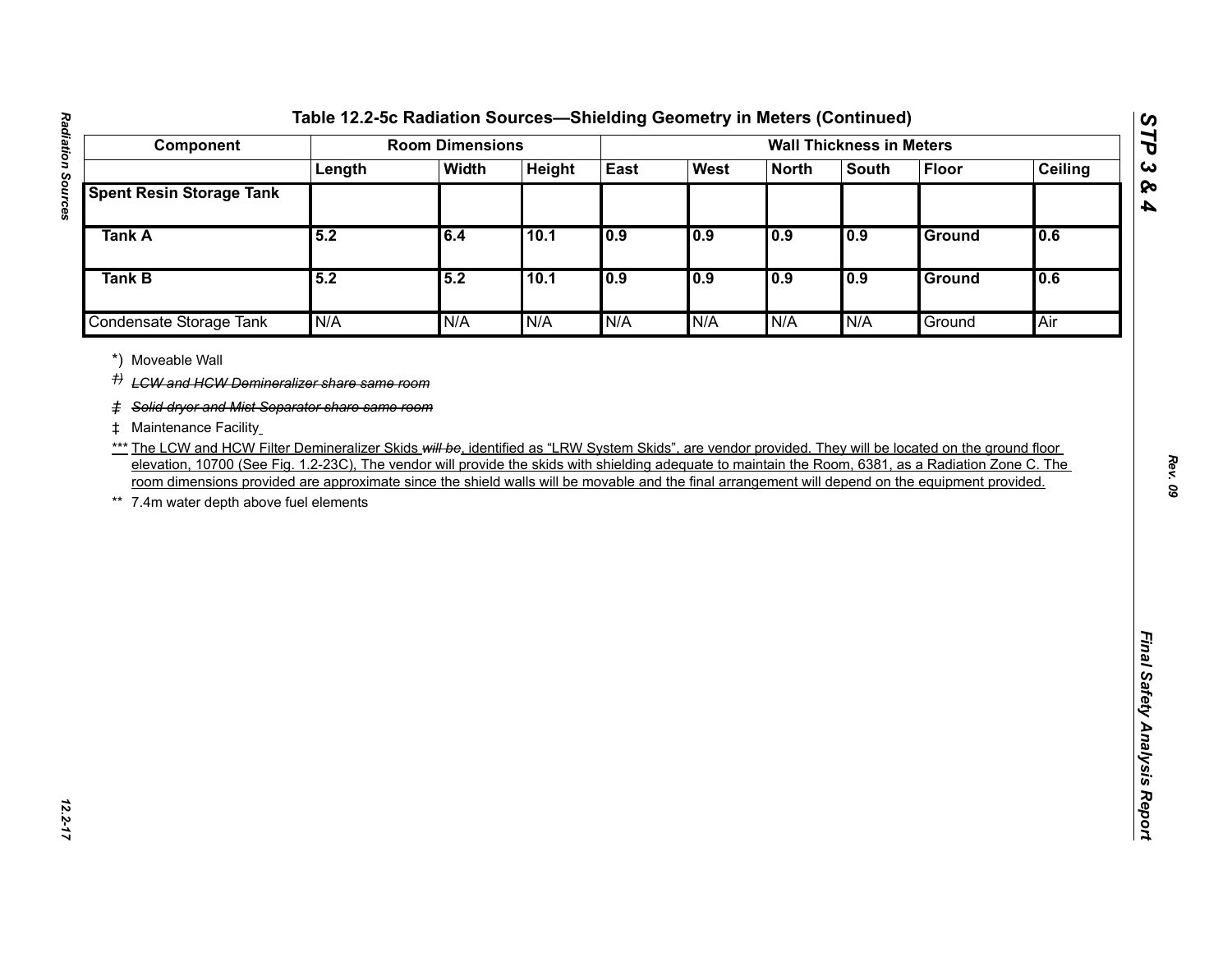**Source volume = 3.7m<sup>3</sup>**

|                | Total MBq = $1.94E+08$ |                        |                       |                |                          |                   |              |  |
|----------------|------------------------|------------------------|-----------------------|----------------|--------------------------|-------------------|--------------|--|
|                |                        | <b>Soluble fission</b> |                       |                | <b>Insoluble fission</b> | <b>Activation</b> |              |  |
|                | <b>Halogens</b>        | <b>Products</b>        |                       |                | <b>Products</b>          | <b>Products</b>   |              |  |
| <b>Isotope</b> | <b>MBq</b>             | <b>Isotope</b>         | <b>MBq</b><br>Isotope |                | <b>MBq</b>               | Isotope           | <b>MBq</b>   |  |
| $I - 131$      | $2.41E+07$             | <b>Rb-89</b>           | $2.82E + 04$          | $Y-91$         | $3.66E + 05$             | <b>Na-24</b>      | 5.01E+06     |  |
| $I-132$        | 3.06E+06               | <b>Sr-89</b>           | $9.40E + 05$          | $Y-92$         | 7.37E+05                 | $P-32$            | $1.32E + 06$ |  |
| $I-133$        | 2.20E+07               | <b>Sr-90</b>           | 7.27E+04              | $Y-93$         | 1.36E+06                 | $Cr-51$           | 4.99E+07     |  |
| $I-134$        | $2.01E + 06$           | $Y-90$                 | 7.27E+04              | $Zr-95$        | 7.41E+04                 | Mn-54             | 7.12E+05     |  |
| $I-135$        | $9.52E + 06$           | <b>Sr-91</b>           | $1.27E + 06$          | <b>Nb-95</b>   | 7.41E+04                 | Mn-56             | 4.44E+06     |  |
|                |                        | <b>Sr-92</b>           | 9.76E+05              | <b>Ru-103</b>  | 1.73E+05                 | $Co-58$           | 1.87E+06     |  |
|                |                        | Mo-99                  | 4.05E+06              | <b>Rh-103m</b> | 1.73E+05                 | $Co-60$           | 4.10E+06     |  |
|                |                        | <b>Tc-99m</b>          | 4.05E+06              | <b>Ru-106</b>  | 3.11E+04                 | Fe-55             | 5.41E+06     |  |
|                |                        | Te-129m                | 3.36E+05              | <b>Rh-106</b>  | $3.11E + 04$             | Fe-59             | 2.73E+05     |  |
|                |                        | Te-131m                | $9.27E + 04$          | La-140         | $2.51E+06$               | <b>Ni-63</b>      | $1.03E + 07$ |  |
|                |                        | Te-132                 | 2.37E+05              | Ce-141         | 2.58E+05                 | <b>Cu-64</b>      | $1.22E + 07$ |  |
|                |                        | <b>Cs-134</b>          | $1.54E + 05$          | Ce-144         | 3.09E+04                 | $Zn-65$           | 2.00E+06     |  |
|                |                        | $Cs-136$               | $6.44E + 04$          | Pr-144         | 3.09E+04                 | Ag-110m           | 1.00E+04     |  |
|                |                        | <b>Cs-137</b>          | $4.23E + 05$          |                |                          | W-187             | 2.28E+05     |  |
|                |                        | <b>Cs-138</b>          | 2.07E+05              |                |                          |                   |              |  |
|                |                        | <b>Ba-140</b>          | $2.51E + 06$          |                |                          |                   |              |  |
|                |                        | <b>Np-239</b>          | 1.44E+07              |                |                          |                   |              |  |
| <b>Total</b>   | $6.06E + 07$           | <b>Total</b>           | $2.98E + 07$          | Total          | 5.85E+06                 | <b>Total</b>      | 9.77E+07     |  |

### **Table 12.2-9 CUW Filter Demineralizer**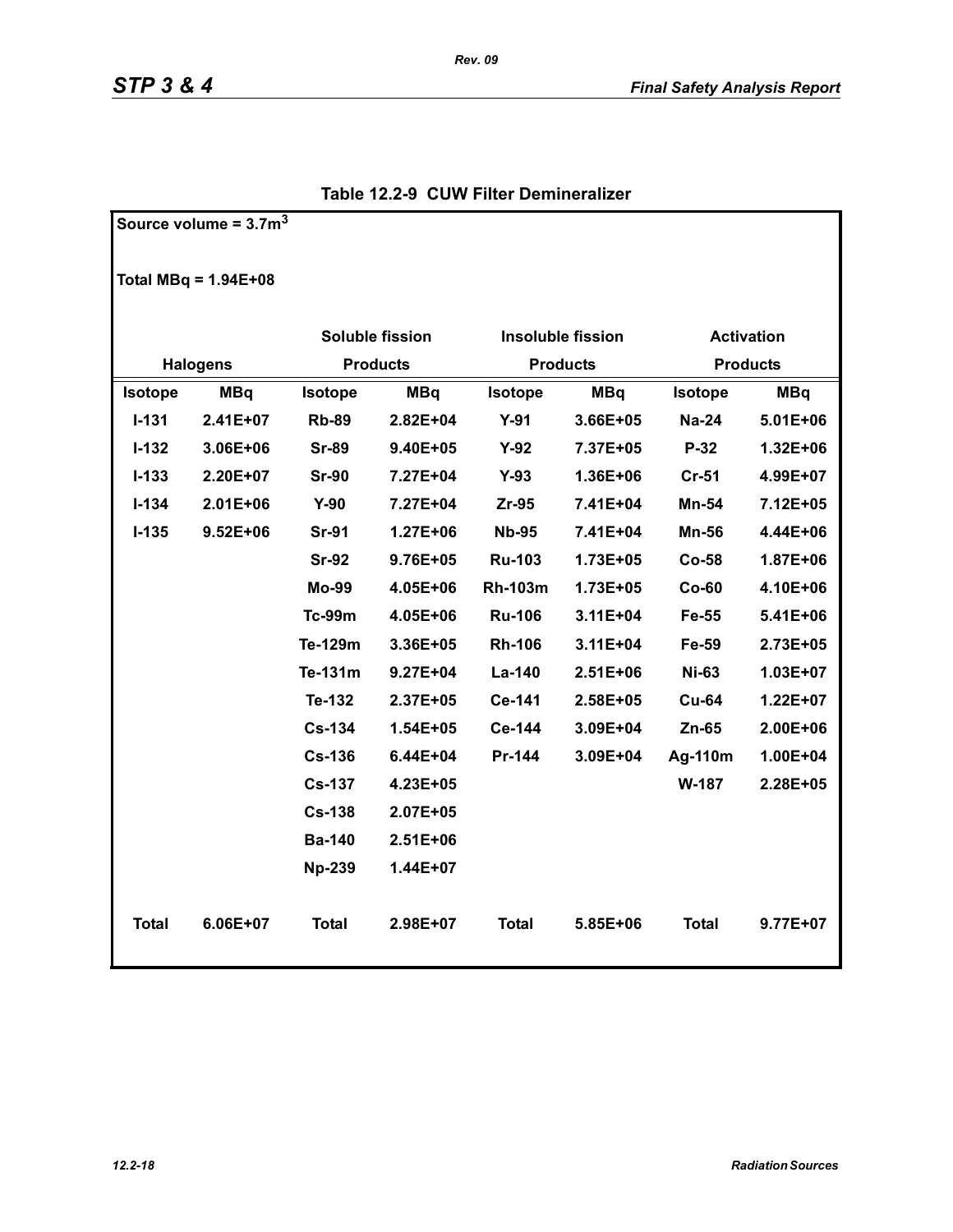|                        | Source volume = $140m3$ |                 |                        |                 |                          |                   |                 |
|------------------------|-------------------------|-----------------|------------------------|-----------------|--------------------------|-------------------|-----------------|
| Total MBq = $7.40E+05$ |                         |                 |                        |                 |                          |                   |                 |
|                        | <b>Halogens</b>         |                 | <b>Soluble Fission</b> |                 | <b>Insoluble Fission</b> | <b>Activation</b> |                 |
|                        |                         | <b>Products</b> |                        | <b>Products</b> |                          |                   | <b>Products</b> |
| Isotope                | <b>MBq</b>              | <b>Isotope</b>  | <b>MBq</b>             | <b>Isotope</b>  | <b>MBq</b>               | <b>Isotope</b>    | <b>MBq</b>      |
| $I - 131$              | $2.03E + 04$            | <b>Rb-89</b>    | $9.42E + 01$           | $Y-91$          | 2.97E+04                 | <b>Na-24</b>      | 1.29E+04        |
| $I - 132$              | 8.06E+03                | <b>Sr-89</b>    | $2.11E + 03$           | $Y-92$          | 2.32E+03                 | $P-32$            | 2.65E+03        |
| $I - 133$              | 5.54E+04                | <b>Sr-90</b>    | 2.67E+02               | $Y-93$          | 2.72E+04                 | $Cr-51$           | 1.04E+05        |
| $I - 134$              | 5.28E+03                | $Y-90$          | 2.67E+02               | Zr-95           | $6.03E + 03$             | <b>Mn-54</b>      | $2.21E + 03$    |
| $I-135$                | 2.50E+04                | <b>Sr-91</b>    | 3.33E+03               | <b>Nb-95</b>    | 6.03E+03                 | <b>Mn-56</b>      | 1.17E+04        |
|                        |                         | <b>Sr-92</b>    | 2.57E+03               | <b>Ru-103</b>   | 1.38E+04                 | $Co-58$           | 4.43E+03        |
|                        |                         | <b>Mo-99</b>    | 8.86E+03               | <b>Rh-103m</b>  | 1.38E+04                 | $Co-60$           | 1.47E+04        |
|                        |                         | <b>Tc-99m</b>   | 8.86E+03               | <b>Ru-106</b>   | 2.69E+03                 | Fe-55             | 1.09E+04        |
|                        |                         | Te-129m         | 7.13E+02               | <b>Rh-106</b>   | 2.69E+03                 | Fe-59             | $6.02E + 02$    |
|                        |                         | Te-131m         | 2.25E+02               | La-140          | 1.89E+05                 | <b>Ni-63</b>      | 3.79E+04        |
|                        |                         | Te-132          | 5.09E+02               | Ce-141          | 2.04E+04                 | <b>Cu-64</b>      | 3.17E+04        |
|                        |                         | <b>Cs-134</b>   | 4.00E+02               | Ce-144          | 2.66E+03                 | Zn-65             | 6.00E+03        |
|                        |                         | <b>Cs-136</b>   | 1.35E+02               | Pr-144          | 2.66E+03                 | Ag-110m           | $3.01E + 01$    |
|                        |                         | <b>Cs-137</b>   | 1.22E+03               |                 |                          | W-187             | 5.66E+02        |
|                        |                         | <b>Cs-138</b>   | 5.46E+02               |                 |                          |                   |                 |
|                        |                         | <b>Ba-140</b>   | 5.04E+03               |                 |                          |                   |                 |
|                        |                         | <b>Np-239</b>   | 3.20E+04               |                 |                          |                   |                 |
| <b>Total</b>           | 1.14E+05                | <b>Total</b>    | $6.72E + 04$           | <b>Total</b>    | 3.19E+05                 | <b>Total</b>      | 2.40E+05        |

### **Table 12.2-13a Liquid Radwaste Component Inventories-LCW Collector Tank**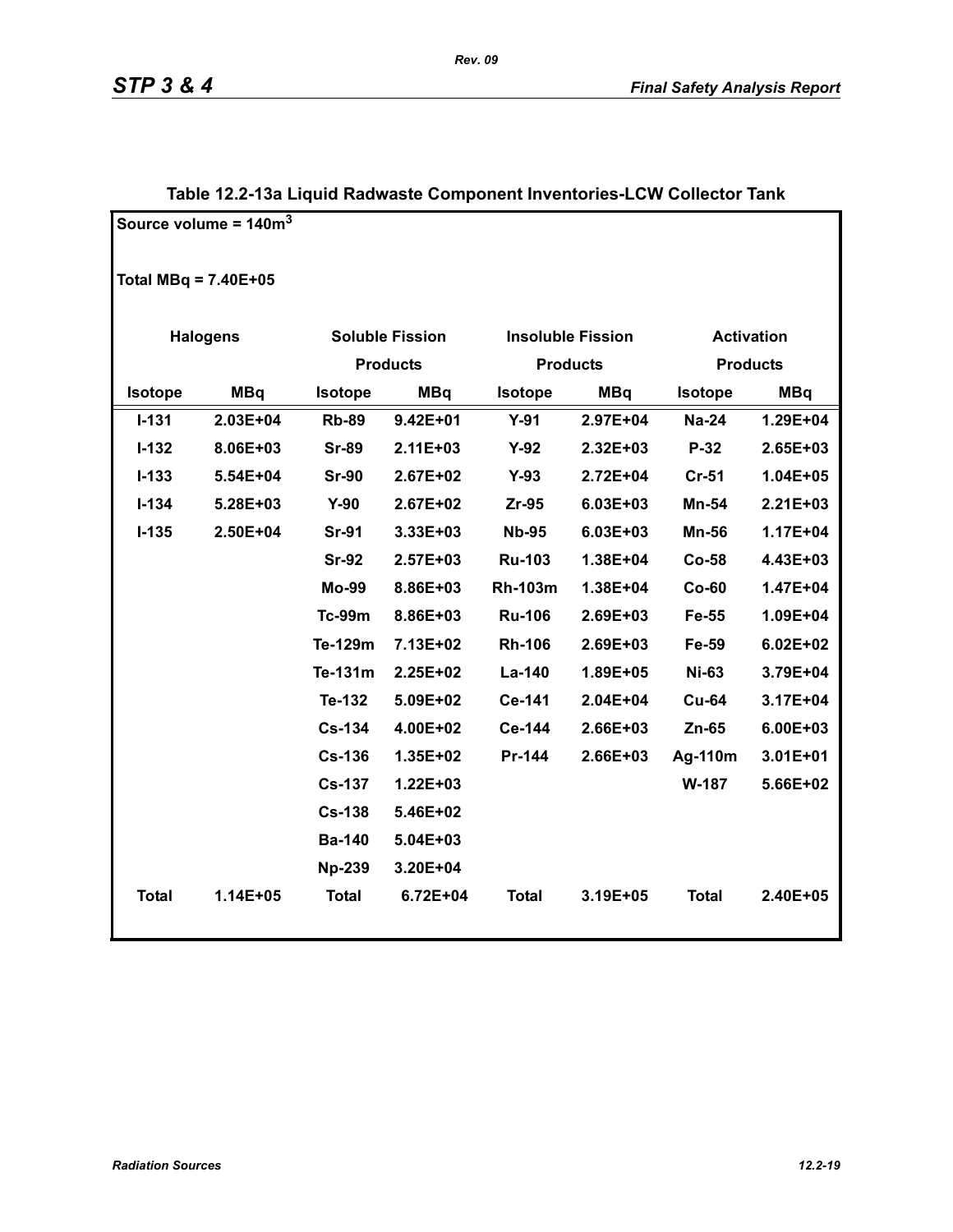|                        | Source Volume = $1.42m3$ |                 |                        |                |                          |                |                   |
|------------------------|--------------------------|-----------------|------------------------|----------------|--------------------------|----------------|-------------------|
| Total MBq = $6.52E+06$ |                          |                 |                        |                |                          |                |                   |
| <b>Halogens</b>        |                          |                 | <b>Soluble Fission</b> |                | <b>Insoluble Fission</b> |                | <b>Activation</b> |
|                        |                          | <b>Products</b> |                        |                | <b>Products</b>          |                | <b>Products</b>   |
| <b>Isotope</b>         | <b>MBq</b>               | <b>Isotope</b>  | <b>MBq</b>             | <b>Isotope</b> | <b>MBq</b>               | <b>Isotope</b> | <b>MBq</b>        |
| $I - 131$              | 3.64E+05                 | <b>Rb-89</b>    | 1.39E+03               | $Y-91$         | 3.20E+04                 | Na-24          | 6.69E+04          |
| $I-132$                | 7.31E+04                 | <b>Sr-89</b>    | 4.14E+04               | $Y-92$         | $3.02E + 04$             | $P-32$         | 2.56E+04          |
| $I-133$                | 2.79E+05                 | <b>Sr-90</b>    | 1.36E+04               | $Y-93$         | 2.03E+04                 | $Cr-51$        | 1.48E+06          |
| $I-134$                | $5.55E + 04$             | $Y-90$          | 1.36E+04               | $Zr-95$        | 4.12E+03                 | Mn-54          | $9.25E + 04$      |
| $I-135$                | 1.65E+05                 | Sr-91           | 1.94E+04               | <b>Nb-95</b>   | 6.09E+03                 | Mn-56          | $1.02E + 05$      |
|                        |                          | <b>Sr-92</b>    | 2.24E+04               | Ru-103         | $6.51E + 03$             | $Co-58$        | 1.09E+05          |
|                        |                          | Mo-99           | 4.79E+04               | Rh-103m        | $6.52E + 03$             | $Co-60$        | 7.36E+05          |
|                        |                          | Tc-99m          | 4.70E+04               | Ru-106         | 4.30E+03                 | Fe-55          | 1.71E+06          |
|                        |                          | Te-129m         | $1.13E + 04$           | Rh-106         | 4.30E+03                 | Fe-59          | $1.12E + 04$      |
|                        |                          | Te-131m         | $1.13E + 03$           | La-140         | $5.22E + 04$             | Ni-63          | 1.89E+03          |
|                        |                          | Te-132          | 2.84E+02               | Ce-141         | 8.48E+03                 | Cu-64          | 1.68E+05          |
|                        |                          | Cs-134          | 2.94E+04               | Ce-144         | 3.93E+03                 | $Zn-65$        | 2.42E+05          |
|                        |                          | Cs-136          | 1.36E+03               | Pr-144         | 3.93E+03                 | Ag-110m        | 1.19E+03          |
|                        |                          | Cs-137          | 9.41E+04               |                |                          | W-187          | 2.79E+03          |
|                        |                          | Ba-137m         | 8.79E+04               |                |                          |                |                   |
|                        |                          | Cs-138          | $5.62E + 03$           |                |                          |                |                   |
|                        |                          | Ba-140          | 4.63E+04               |                |                          |                |                   |
|                        |                          | Np-239          | $1.71E + 05$           |                |                          |                |                   |
| <b>TOTAL</b>           | 9.37E+05                 | <b>TOTAL</b>    | $6.55E + 05$           | <b>TOTAL</b>   | 1.83E+05                 | <b>TOTAL</b>   | 4.75E+06          |

### **Table 12.2-13b Liquid Radwaste Component Inventories-LCW Filter/Demin Skid**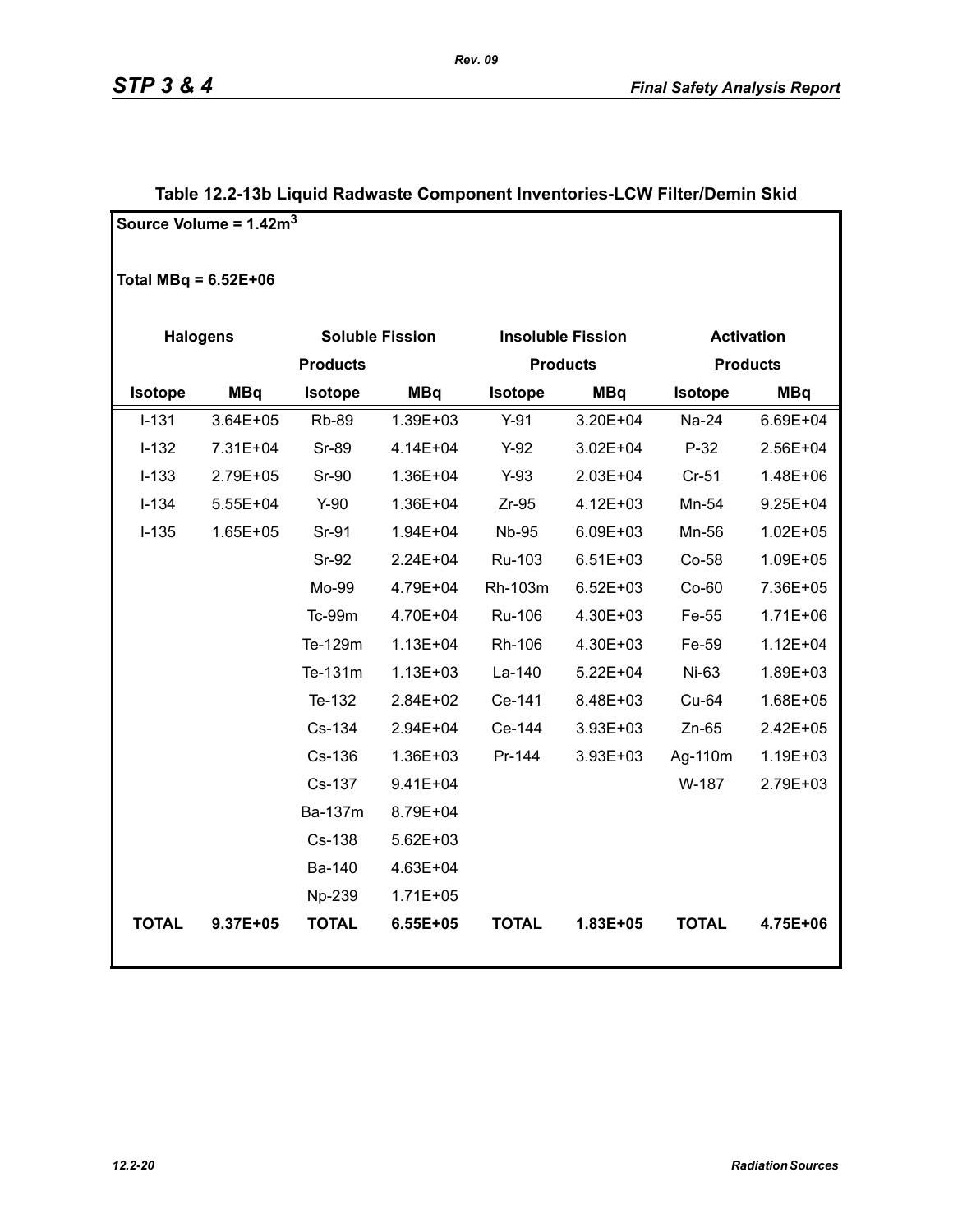**Table 12.2-13c** *Liquid Radwaste Component Inventories-LCW Demineralizer* **Not Used**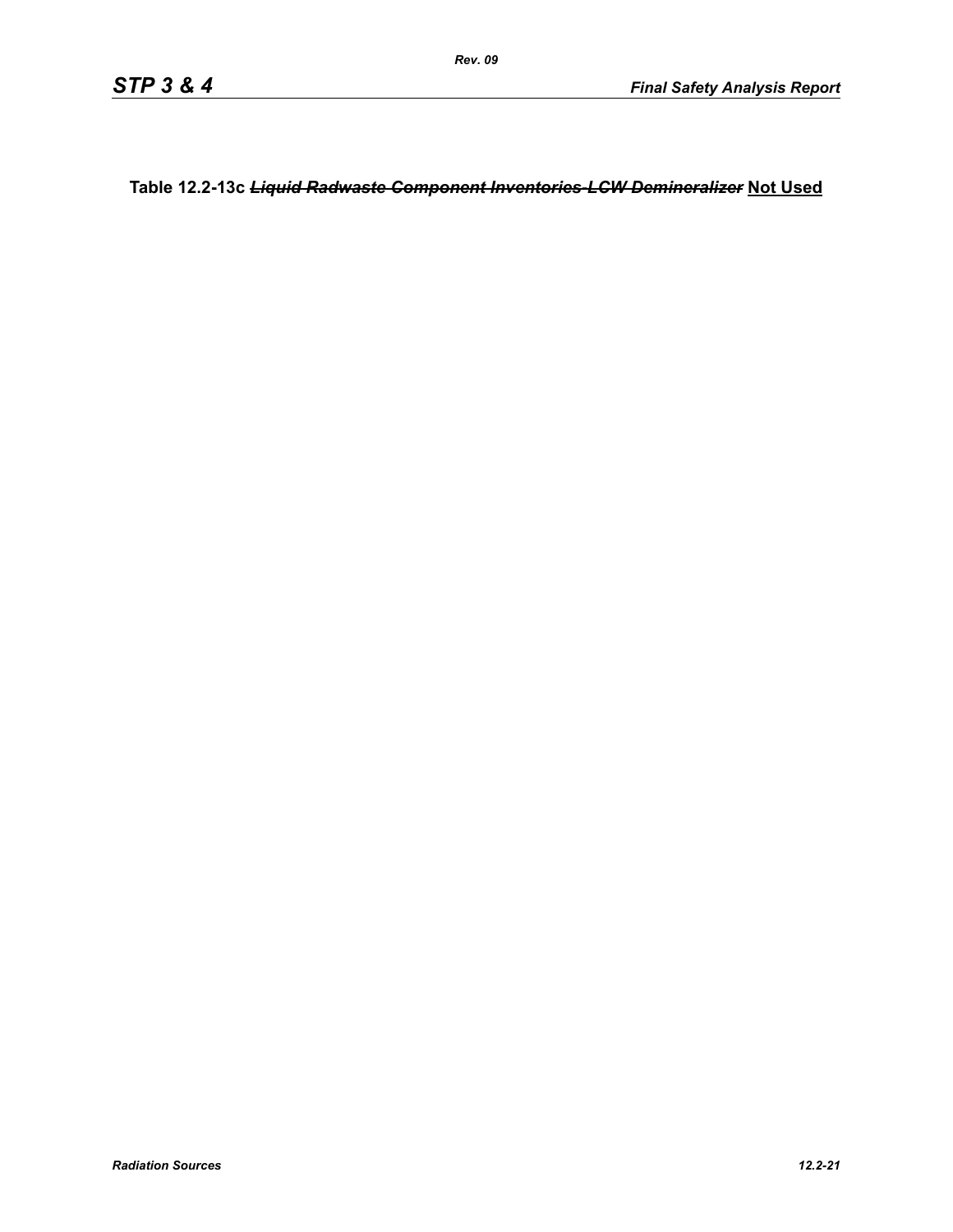|                        | Source volume = $140m3$ |                        |              |                |                          |                   |                 |
|------------------------|-------------------------|------------------------|--------------|----------------|--------------------------|-------------------|-----------------|
| Total MBq = $5.84E+02$ |                         |                        |              |                |                          |                   |                 |
|                        | <b>Halogens</b>         | <b>Soluble Fission</b> |              |                | <b>Insoluble Fission</b> | <b>Activation</b> |                 |
|                        |                         | <b>Products</b>        |              |                | <b>Products</b>          |                   | <b>Products</b> |
| Isotope                | <b>MBq</b>              | <b>Isotope</b>         | <b>MBq</b>   | Isotope        | <b>MBq</b>               | <b>Isotope</b>    | <b>MBq</b>      |
| $I - 131$              | 1.82E+01                | <b>Rb-89</b>           | 5.63E-03     | $Y-91$         | $2.92E + 01$             | <b>Na-24</b>      | 4.30E+00        |
| $I-132$                | 4.35E-01                | <b>Sr-89</b>           | 2.07E+00     | $Y-92$         | 1.94E-01                 | $P-32$            | 2.49E+00        |
| $I-133$                | 2.37E+01                | <b>Sr-90</b>           | 2.67E-01     | $Y-93$         | 6.43E+00                 | Cr-51             | 1.01E+02        |
| $I - 134$              | 1.09E-01                | $Y-90$                 | 2.67E-01     | $Zr-95$        | 5.95E+00                 | Mn-54             | 2.20E+00        |
| $I-135$                | 3.90E+00                | <b>Sr-91</b>           | 7.37E-01     | <b>Nb-95</b>   | 5.95E+00                 | Mn-56             | 7.12E-01        |
|                        |                         | <b>Sr-92</b>           | 1.64E-01     | <b>Ru-103</b>  | 1.35E+01                 | <b>Co-58</b>      | 4.37E+00        |
|                        |                         | <b>Mo-99</b>           | 6.54E+00     | <b>Rh-103m</b> | 1.35E+01                 | $Co-60$           | 1.47E+01        |
|                        |                         | <b>Tc-99m</b>          | 6.54E+00     | <b>Ru-106</b>  | 2.68E+00                 | Fe-55             | 9.91E+00        |
|                        |                         | Te-129m                | 6.95E-01     | <b>Rh-106</b>  | 2.68E+00                 | Fe-59             | 5.90E-01        |
|                        |                         | Te-131m                | 1.20E-01     | La-140         | 1.76E+02                 | <b>Ni-63</b>      | 3.79E+01        |
|                        |                         | Te-132                 | 3.93E-01     | Ce-141         | 1.99E+01                 | <b>Cu-64</b>      | $9.22E + 00$    |
|                        |                         | <b>Cs-134</b>          | 3.99E+00     | Ce-144         | 2.65E+00                 | Zn-65             | 5.98E+00        |
|                        |                         | <b>Cs-136</b>          | 1.26E+00     | Pr-144         | 2.65E+00                 | Ag-110m           | 3.00E-02        |
|                        |                         | <b>Cs-137</b>          | 1.22E+01     |                |                          | W-187             | 2.65E-01        |
|                        |                         | <b>Cs-138</b>          | 6.92E-02     |                |                          |                   |                 |
|                        |                         | <b>Ba-140</b>          | 4.71E+00     |                |                          |                   |                 |
|                        |                         | <b>Np-239</b>          | 2.25E+01     |                |                          |                   |                 |
| <b>Total</b>           | 4.63E+01                | <b>Total</b>           | $6.25E + 01$ | <b>Total</b>   | 2.82E+02                 | <b>Total</b>      | 1.93E+02        |

### **Table 12.2-13d Liquid Radwaste Component Inventories-LCW Sample Tank**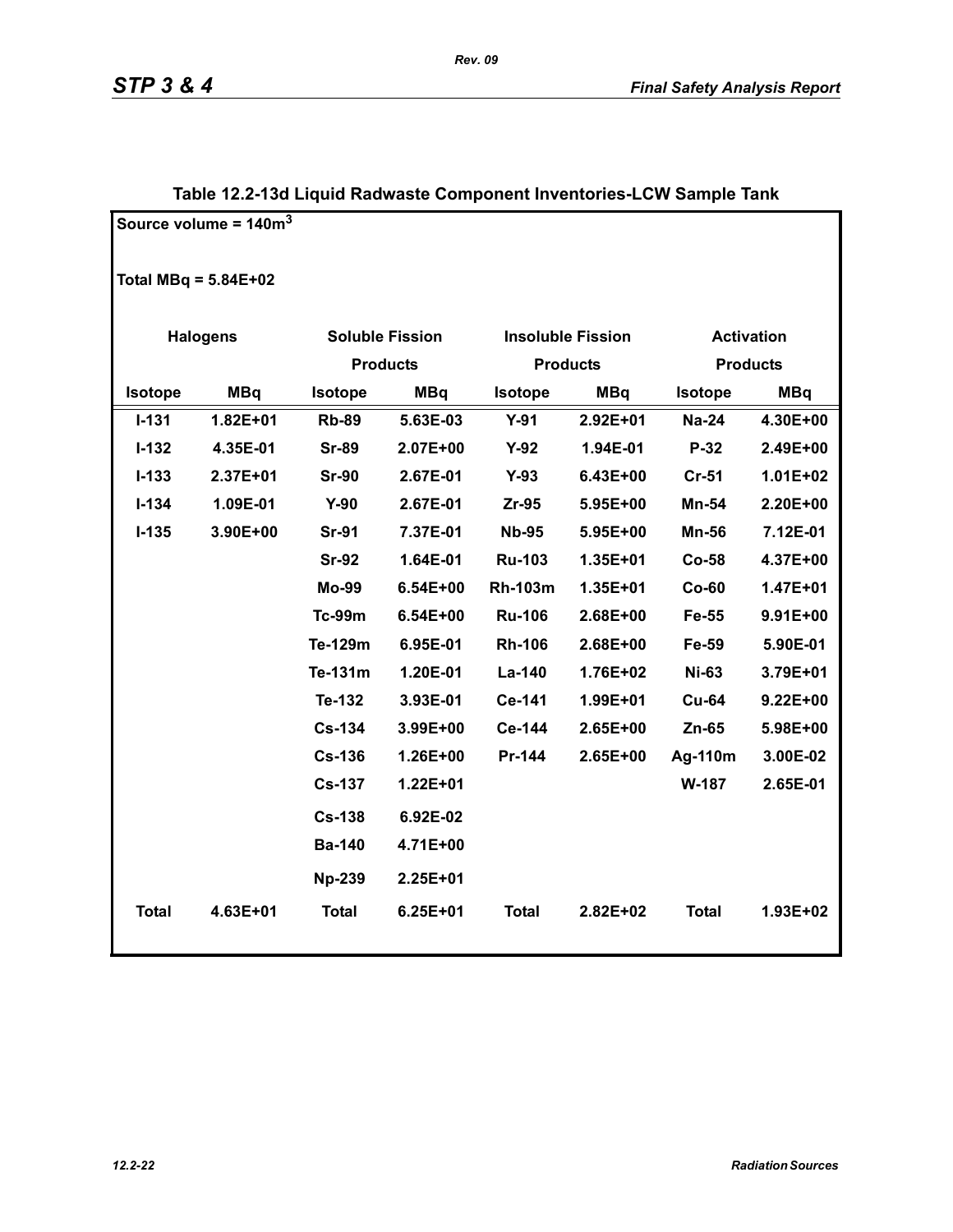|                        | Source volume = $140m3$ |                              |                        |                |                          |                   |                 |
|------------------------|-------------------------|------------------------------|------------------------|----------------|--------------------------|-------------------|-----------------|
| Total MBq = $1.80E+04$ |                         |                              |                        |                |                          |                   |                 |
|                        | <b>Halogens</b>         |                              | <b>Soluble Fission</b> |                | <b>Insoluble Fission</b> | <b>Activation</b> |                 |
|                        |                         | <b>Products</b>              |                        |                | <b>Products</b>          |                   | <b>Products</b> |
| Isotope                | <b>MBq</b>              | <b>Isotope</b><br><b>MBq</b> |                        | <b>Isotope</b> | <b>MBq</b>               | <b>Isotope</b>    | <b>MBq</b>      |
| $I - 131$              | 4.45E+02                | <b>Rb-89</b>                 | 2.57E+02               | $Y-91$         | 5.51E-01                 | <b>Na-24</b>      | 4.94E+01        |
| $I-132$                | 9.76E+00                | <b>Sr-89</b>                 | 5.68E+00               | $Y-92$         | 4.05E+02                 | $P-32$            | $6.51E+00$      |
| $I - 133$              | $2.57E+02$              | <b>Sr-90</b>                 | 4.27E+01               | $Y-93$         | 6.59E+02                 | <b>Cr-51</b>      | $6.51E+00$      |
| $I - 134$              | 5.68E+00                | $Y-90$                       | 1.32E-01               | Zr-95          | 7.35E+01                 | Mn-54             | 4.04E+01        |
| $I-135$                | 4.27E+01                | <b>Sr-91</b>                 | 1.87E+02               | <b>Nb-95</b>   | 2.53E+00                 | <b>Mn-56</b>      | 2.19E+02        |
|                        |                         | <b>Sr-92</b>                 | 1.55E+01               | <b>Ru-103</b>  | 7.87E+00                 | $Co-58$           | 9.38E+03        |
|                        |                         | Mo-99                        | 1.55E+01               | <b>Rh-103m</b> | 1.50E+01                 | $Co-60$           | 1.50E+02        |
|                        |                         | <b>Tc-99m</b>                | 6.96E+00               | <b>Ru-106</b>  | 1.50E+01                 | Fe-55             | 1.41E+01        |
|                        |                         | Te-129m                      | $3.13E+00$             | <b>Rh-106</b>  | 3.38E+01                 | Fe-59             | 3.79E+02        |
|                        |                         | Te-131m                      | 2.30E+02               | La-140         | 3.38E+01                 | <b>Ni-63</b>      | 8.72E+02        |
|                        |                         | Te-132                       | 2.30E+02               | Ce-141         | 6.56E+00                 | <b>Cu-64</b>      | 7.90E+02        |
|                        |                         | <b>Cs-134</b>                | 6.46E+01               | Ce-144         | 6.56E+00                 | Zn-65             | 5.40E+01        |
|                        |                         | <b>Cs-136</b>                | 1.75E+00               | Pr-144         | 4.05E+02                 | Ag-110m           | 2.19E+03        |
|                        |                         | <b>Cs-137</b>                | 1.64E+01               |                |                          | W-187             | 8.47E+01        |
|                        |                         | <b>Cs-138</b>                | 5.84E+01               |                |                          |                   |                 |
|                        |                         | <b>Ba-140</b>                | 1.88E+01               |                |                          |                   |                 |
|                        |                         | <b>Np-239</b>                | $1.62E + 02$           |                |                          |                   |                 |
| <b>Total</b>           | 7.60E+02                | <b>Total</b>                 | 1.32E+03               | <b>Total</b>   | 1.66E+03                 | <b>Total</b>      | 1.42E+04        |

### **Table 12.2-13e Liquid Radwaste Component Inventories-HCW Collector Tank**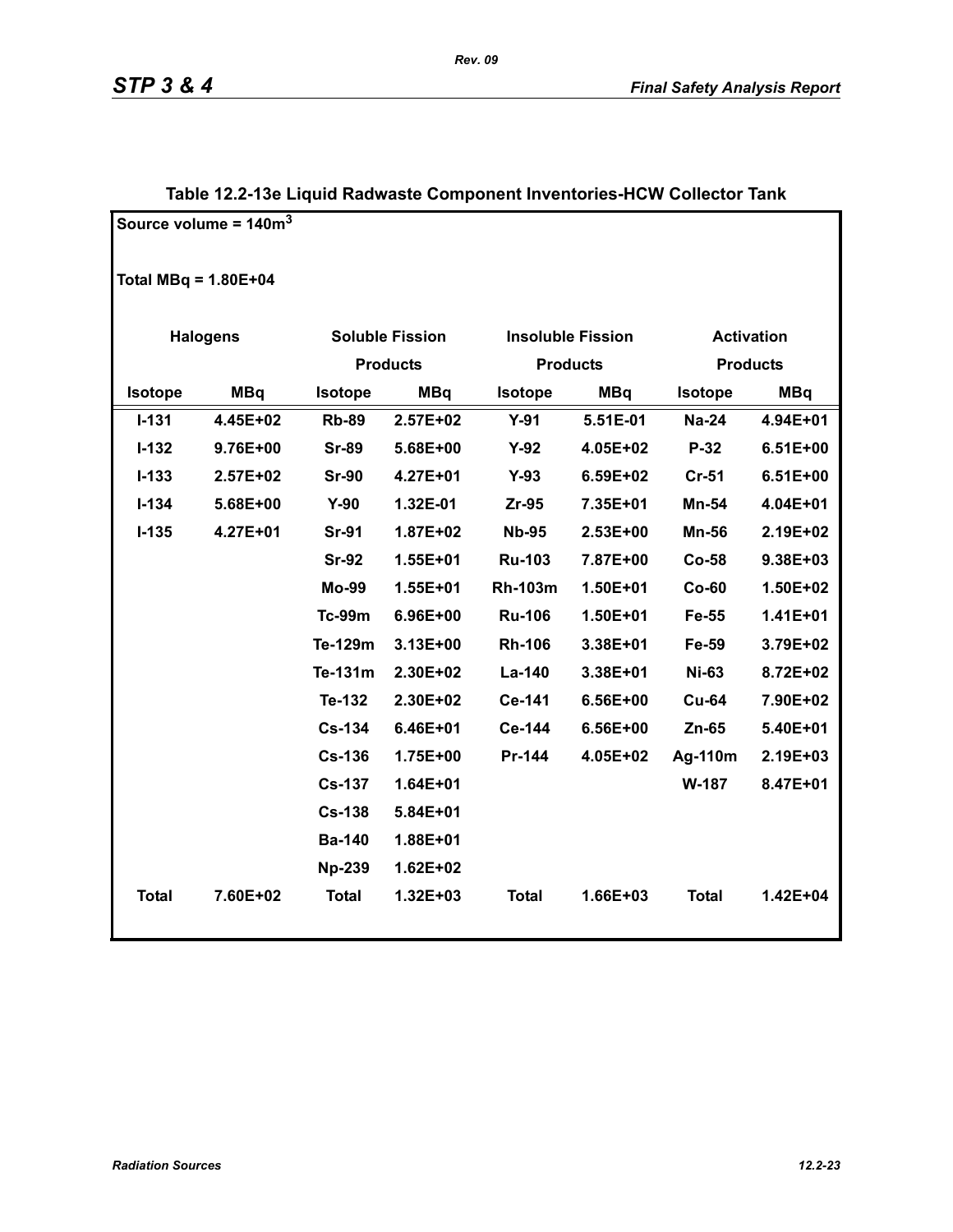|                        | Source Volume = $1.42m3$ |                        |              |                |                          |                |                   |
|------------------------|--------------------------|------------------------|--------------|----------------|--------------------------|----------------|-------------------|
|                        |                          |                        |              |                |                          |                |                   |
| Total MBq = $2.02E+04$ |                          |                        |              |                |                          |                |                   |
|                        |                          |                        |              |                |                          |                |                   |
|                        | <b>Halogens</b>          | <b>Soluble Fission</b> |              |                | <b>Insoluble Fission</b> |                | <b>Activation</b> |
|                        |                          | <b>Products</b>        |              |                | <b>Products</b>          |                | <b>Products</b>   |
| <b>Isotope</b>         | <b>MBq</b>               | <b>Isotope</b>         | <b>MBq</b>   | <b>Isotope</b> | <b>MBq</b>               | <b>Isotope</b> | <b>MBq</b>        |
| $I-131$                | $1.04E + 03$             | <b>Rb-89</b>           | 1.80E+00     | $Y-91$         | $1.05E + 02$             | Na-24          | 1.76E+02          |
| $I-132$                | 1.08E+02                 | Sr-89                  | 1.34E+02     | $Y-92$         | $6.03E + 01$             | $P-32$         | 7.44E+01          |
| $I-133$                | 7.71E+02                 | <b>Sr-90</b>           | 4.60E+01     | $Y-93$         | 4.77E+01                 | $Cr-51$        | 4.45E+03          |
| $I-134$                | $6.94E + 01$             | $Y-90$                 | 4.60E+01     | $Zr-95$        | $1.32E + 01$             | Mn-54          | 3.16E+02          |
| $I-135$                | 3.36E+02                 | Sr-91                  | 4.52E+01     | <b>Nb-95</b>   | 2.02E+01                 | Mn-56          | 1.55E+02          |
|                        |                          | <b>Sr-92</b>           | 3.44E+01     | Ru-103         | 2.05E+01                 | Co-58          | 3.60E+02          |
|                        |                          | Mo-99                  | 1.45E+02     | Rh-103m        | 2.06E+01                 | $Co-60$        | $2.47E + 03$      |
|                        |                          | Tc-99m                 | 1.40E+02     | Ru-106         | 1.46E+01                 | Fe-55          | 5.69E+03          |
|                        |                          | Te-129m                | 3.54E+01     | Rh-106         | 1.46E+01                 | Fe-59          | 3.59E+01          |
|                        |                          | Te-131m                | 3.20E+00     | La-140         | $1.51E + 02$             | Ni-63          | 6.40E+00          |
|                        |                          | Te-132                 | 8.34E-01     | Ce-141         | 2.64E+01                 | Cu-64          | 4.27E+02          |
|                        |                          | Cs-134                 | 1.53E+02     | Ce-144         | $1.34E + 01$             | $Zn-65$        | 8.21E+02          |
|                        |                          | Cs-136                 | $6.13E + 00$ | Pr-144         | $1.34E + 01$             | Ag-110m        | 4.10E+00          |
|                        |                          | Cs-137                 | 4.81E+02     |                |                          | W-187          | 7.97E+00          |
|                        |                          | Ba-137m                | 4.49E+02     |                |                          |                |                   |
|                        |                          | Cs-138                 | 7.34E+00     |                |                          |                |                   |
|                        |                          | Ba-140                 | 1.33E+02     |                |                          |                |                   |
|                        |                          | Np-239                 | 5.09E+02     |                |                          |                |                   |
| <b>TOTAL</b>           | 2.32E+03                 | <b>TOTAL</b>           | 2.37E+03     | <b>TOTAL</b>   | 5.21E+02                 | <b>TOTAL</b>   | 1.50E+04          |
|                        |                          |                        |              |                |                          |                |                   |

### **Table 12.2-13f Liquid Radwaste Component Inventories-HCW** *Demineralizer* **Filter/Demin Skid**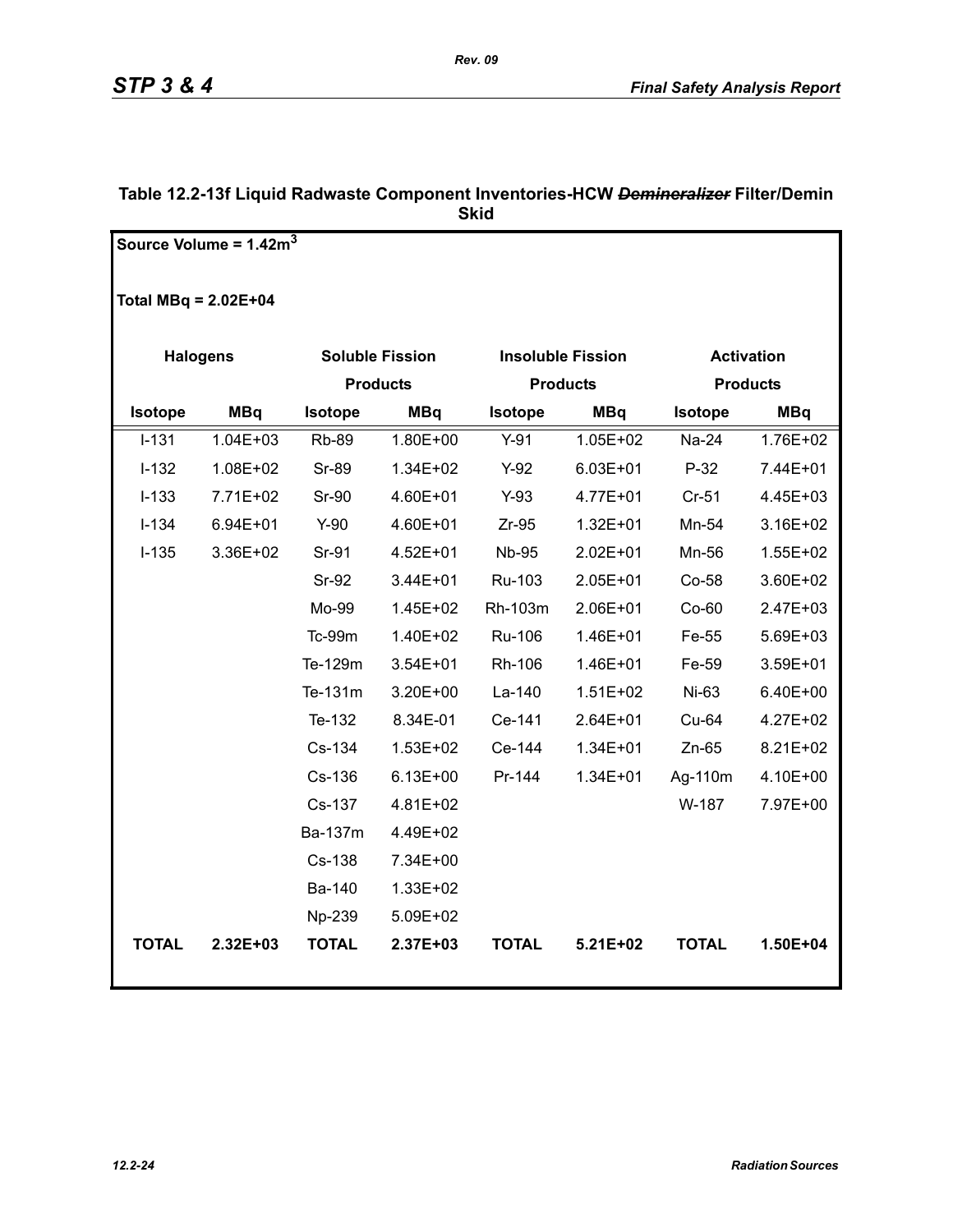|                        | Source volume = $140m^3$ |                 |                        |                          |            |                   |            |
|------------------------|--------------------------|-----------------|------------------------|--------------------------|------------|-------------------|------------|
| Total MBq = $1.81E+00$ |                          |                 |                        |                          |            |                   |            |
|                        | <b>Halogens</b>          |                 | <b>Soluble Fission</b> | <b>Insoluble Fission</b> |            | <b>Activation</b> |            |
|                        |                          | <b>Products</b> |                        | <b>Products</b>          |            | <b>Products</b>   |            |
| Isotope                | <b>MBq</b>               | Isotope         | <b>MBq</b>             | <b>Isotope</b>           | <b>MBq</b> | <b>Isotope</b>    | <b>MBq</b> |
| $I - 131$              | 2.90E-02                 | <b>Rb-89</b>    | 9.29E-07               | $Y-91$                   | 6.90E-03   | <b>Na-24</b>      | 3.38E-04   |
| $I-132$                | 1.25E-03                 | <b>Sr-89</b>    | 1.75E-02               | $Y-92$                   | 4.99E-06   | P-32              | 1.71E-02   |
| $I-133$                | 2.99E-01                 | <b>Sr-90</b>    | 1.55E-03               | $Y-93$                   | 4.48E-05   | $Cr-51$           | 8.22E-01   |
| $I - 134$              | 2.78E-04                 | $Y-90$          | 1.55E-03               | $Zr-95$                  | 1.42E-03   | Mn-54             | 1.48E-02   |
| $I-135$                | 1.57E-02                 | <b>Sr-91</b>    | 3.68E-05               | <b>Nb-95</b>             | 1.42E-03   | <b>Mn-56</b>      | 2.03E-05   |
|                        |                          | <b>Sr-92</b>    | 4.74E-06               | <b>Ru-103</b>            | 3.09E-03   | $Co-58$           | 3.60E-02   |
|                        |                          | Mo-99           | 7.92E-03               | <b>Rh-103m</b>           | 3.09E-03   | $Co-60$           | 8.70E-02   |
|                        |                          | <b>Tc-99m</b>   | 7.92E-03               | <b>Ru-106</b>            | 6.50E-04   | Fe-55             | 5.47E-02   |
|                        |                          | Te-129m         | 5.79E-03               | <b>Rh-106</b>            | 6.50E-04   | Fe-59             | 4.98E-03   |
|                        |                          | Te-131m         | 2.92E-05               | La-140                   | 3.07E-02   | <b>Ni-63</b>      | 2.19E-01   |
|                        |                          | Te-132          | 6.41E-04               | Ce-141                   | 4.41E-03   | <b>Cu-64</b>      | 6.05E-04   |
|                        |                          | <b>Cs-134</b>   | 5.77E-03               | Ce-144                   | 6.42E-04   | $Zn-65$           | 4.14E-02   |
|                        |                          | $Cs-136$        | 1.43E-03               | Pr-144                   | 6.42E-04   | Ag-110m           | 2.07E-04   |
|                        |                          | <b>Cs-137</b>   | 1.62E-02               |                          |            | <b>W-187</b>      | 4.20E-05   |
|                        |                          | <b>Cs-138</b>   | 1.65E-07               |                          |            |                   |            |
|                        |                          | <b>Ba-140</b>   | 3.07E-02               |                          |            |                   |            |
|                        |                          | <b>Np-239</b>   | 1.97E-02               |                          |            |                   |            |
| <b>Total</b>           | 3.45E-01                 | <b>Total</b>    | 1.17E-01               | <b>Total</b>             | 5.36E-02   | <b>Total</b>      | 1.30E+00   |

### **Table 12.2-13g Liquid Radwaste Component Inventories-HCW Sample Tank**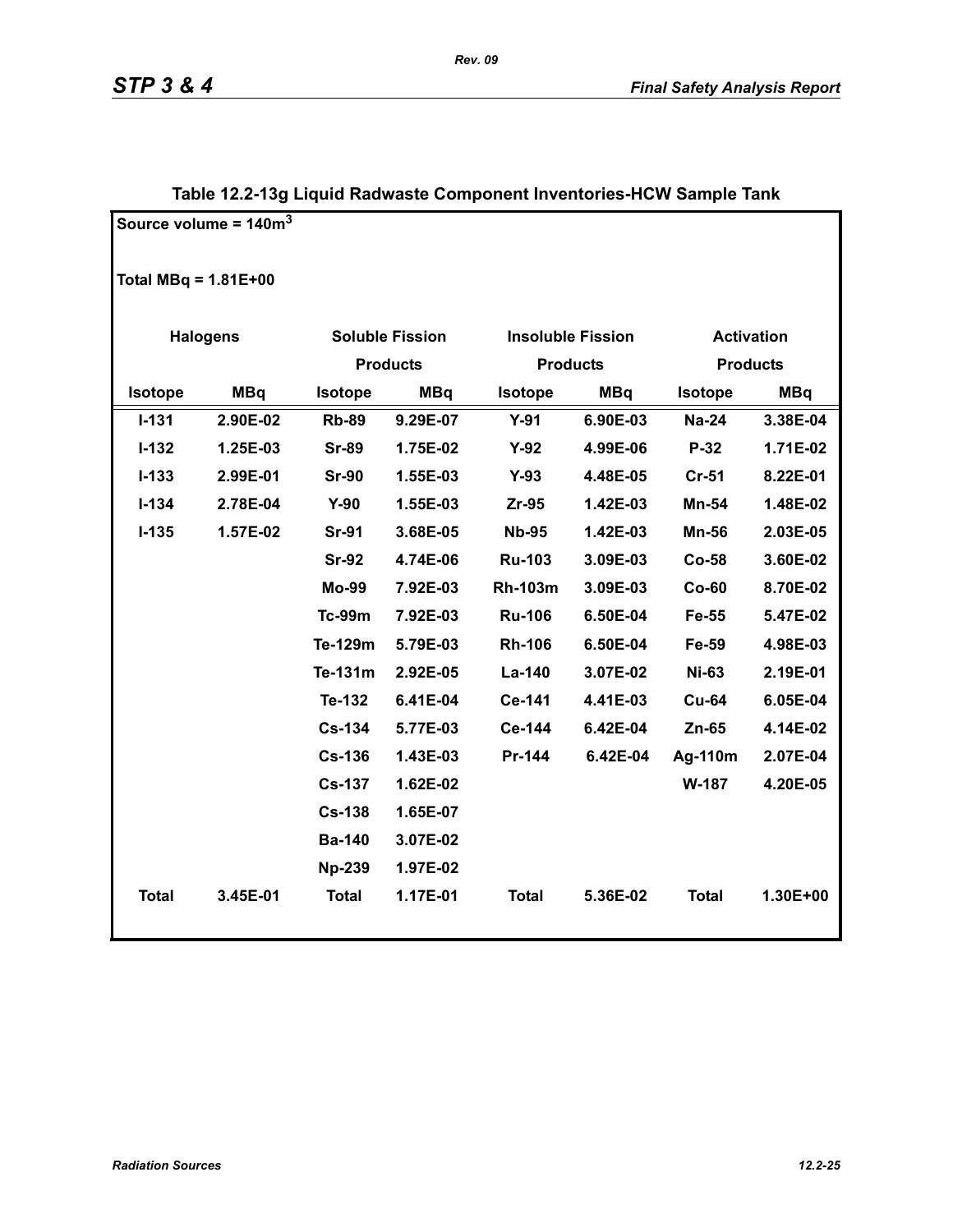|           | Source volume = $30.00m3$ |              |                 |              |                          |                   |                 |  |
|-----------|---------------------------|--------------|-----------------|--------------|--------------------------|-------------------|-----------------|--|
|           | Total MBq = $1.59E+03$    |              |                 |              |                          |                   |                 |  |
|           | <b>Halogens</b>           |              | Soluble fission |              | <b>Insoluble fission</b> | <b>Activation</b> |                 |  |
|           |                           |              | <b>Products</b> |              | <b>Products</b>          |                   | <b>Products</b> |  |
| Isotope   | <b>MBq</b>                | Isotope      | <b>MBq</b>      | Isotope      | <b>MBq</b>               | Isotope           | <b>MBq</b>      |  |
| $I - 131$ | 2.05E+02                  | <b>Rb-89</b> | 3.32E-01        | $Y-91$       | 2.29E+00                 | Na-24             | 4.71E+01        |  |
| $I-132$   | 2.13E+01                  | Sr-89        | 5.92E+00        | $Y-92$       | 5.32E+00                 | $P-32$            | $9.75E + 00$    |  |
| $I-133$   | 2.25E+02                  | <b>Sr-90</b> | 4.28E-01        | $Y-93$       | $1.17E + 01$             | $Cr-51$           | 3.33E+02        |  |
| $I-134$   | 1.34E+01                  | $Y-90$       | 4.28E-01        | $Zr-95$      | 4.61E-01                 | Mn-54             | 4.23E+00        |  |
| $I-135$   | 7.46E+01                  | Sr-91        | $1.07E + 01$    | <b>Nb-95</b> | 4.61E-01                 | Mn-56             | $3.12E + 01$    |  |
|           |                           | Sr-92        | 6.87E+00        | Ru-103       | $1.12E + 00$             | Co-58             | 1.16E+01        |  |
|           |                           | Mo-99        | 4.55E+01        | Rh-103m      | $1.12E + 00$             | $Co-60$           | 2.41E+01        |  |
|           |                           | Tc-99m       | 4.55E+01        | Ru-106       | 1.85E-01                 | Fe-55             | 4.40E+01        |  |
|           |                           | Te-129m      | 2.20E+00        | Rh-106       | 1.85E-01                 | Fe-59             | 1.74E+00        |  |
|           |                           | Te-131m      | $1.03E + 00$    | La-140       | 1.90E+01                 | Ni-63             | $6.04E + 01$    |  |
|           |                           | Te-132       | 2.59E+00        | Ce-141       | 1.69E+00                 | Cu-64             | 1.10E+02        |  |
|           |                           | Cs-134       | 1.64E+00        | Ce-144       | 1.84E-01                 | $Zn-65$           | 1.19E+01        |  |
|           |                           | Cs-136       | 8.76E-01        | Pr-144       | 1.84E-01                 | Ag-110m           | 5.96E-02        |  |
|           |                           | Cs-137       | 4.48E+00        |              |                          | W-187             | 2.41E+00        |  |
|           |                           | Cs-138       | 1.37E+00        |              |                          |                   |                 |  |
|           |                           | Ba-140       | 1.90E+01        |              |                          |                   |                 |  |
|           |                           | Np-239       | 1.64E+02        |              |                          |                   |                 |  |
| Total     | 5.39E+02                  | Total        | 3.13E+02        | Total        | 4.39E+01                 | Total             | 6.91E+02        |  |

### **Table 12.2-13h Liquid Radwaste Component Inventories-HSD Receiver Tank**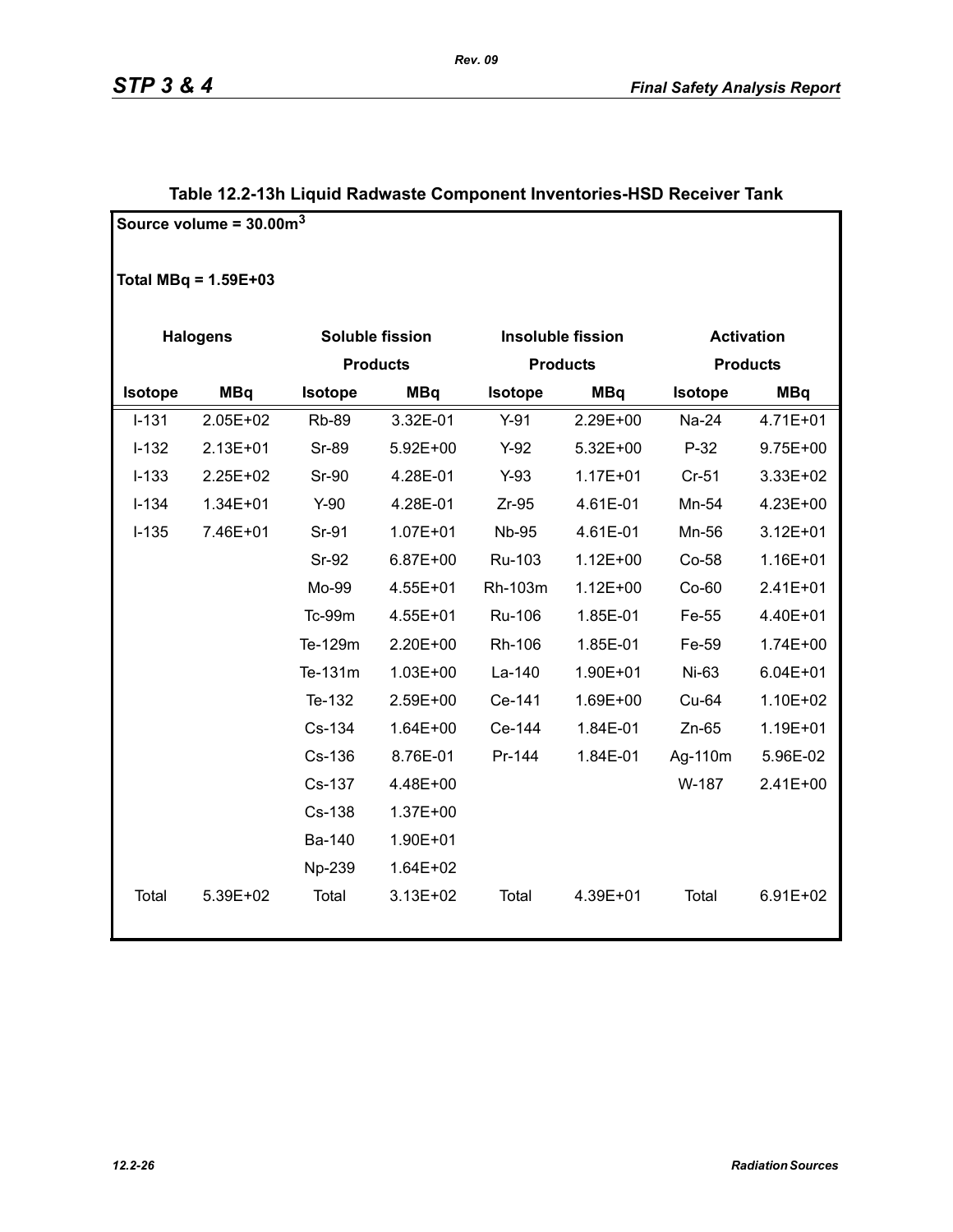|                | Source volume = $30m3$ |              |                        |                |                          |                 |                   |  |
|----------------|------------------------|--------------|------------------------|----------------|--------------------------|-----------------|-------------------|--|
|                |                        |              |                        |                |                          |                 |                   |  |
|                | Total $MBq = 2.43E+01$ |              |                        |                |                          |                 |                   |  |
|                | <b>Halogens</b>        |              | <b>Soluble fission</b> |                | <b>Insoluble fission</b> |                 | <b>Activation</b> |  |
|                |                        |              | <b>Products</b>        |                | <b>Products</b>          | <b>Products</b> |                   |  |
| <b>Isotope</b> | <b>MBq</b>             | Isotope      | <b>MBq</b>             | <b>Isotope</b> | <b>MBq</b>               | Isotope         | <b>MBq</b>        |  |
| $I-131$        | 3.01E+00               | <b>Rb-89</b> | 1.87E-04               | $Y-91$         | 5.02E-02                 | Na-24           | 9.40E-01          |  |
| $I-132$        | 1.05E-01               | <b>Sr-89</b> | 7.41E-02               | $Y-92$         | 1.23E-01                 | $P-32$          | 1.34E-01          |  |
| $I-133$        | 4.91E+00               | Sr-90        | 5.36E-03               | $Y-93$         | 1.92E-01                 | $Cr-51$         | 4.38E+00          |  |
| $I-134$        | 2.44E-02               | $Y-90$       | 5.37E-03               | $Zr-95$        | 5.88E-03                 | Mn-54           | 5.33E-02          |  |
| $I-135$        | 9.12E-01               | Sr-91        | 1.73E-01               | <b>Nb-95</b>   | 6.03E-03                 | Mn-56           | 1.62E-01          |  |
|                |                        | Sr-92        | 3.75E-02               | Ru-103         | 3.39E-03                 | Co-58           | 1.48E-01          |  |
|                |                        | Mo-99        | 8.40E-01               | Rh-103m        | 1.45E-02                 | Co-60           | 3.03E-01          |  |
|                |                        | Tc-99m       | 8.08E-01               | Ru-106         | 2.32E-03                 | Fe-55           | 7.54E-01          |  |
|                |                        | Te-129m      | 2.88E-02               | Rh-106         | 2.32E-03                 | Fe-59           | 2.24E-02          |  |
|                |                        | Te-131m      | 2.21E-02               | La-140         | 2.87E-01                 | Ni-63           | ---               |  |
|                |                        | Te-132       | 4.54E-03               | Ce-141         | 2.21E-02                 | Cu-64           | 2.04E+00          |  |
|                |                        | Cs-134       | 2.08E-02               | Ce-144         | 2.32E-03                 | $Zn-65$         | 1.50E-01          |  |
|                |                        | Cs-136       | 1.22E-02               | Pr-144         | 2.32E-03                 | Ag-110m         | 7.50E-04          |  |
|                |                        | Cs-137       | 5.62E-02               |                |                          | W-187           | 5.23E-02          |  |
|                |                        | Cs-138       | 1.57E-03               |                |                          |                 |                   |  |
|                |                        | Ba-140       | 2.65E-01               |                |                          |                 |                   |  |
|                |                        | Np-239       | 3.15E+00               |                |                          |                 |                   |  |
| <b>TOTAL</b>   | 8.96E+00               | <b>TOTAL</b> | 5.51E+00               | <b>TOTAL</b>   | 7.14E-01                 | <b>TOTAL</b>    | 9.15E+00          |  |
|                |                        |              |                        |                |                          |                 |                   |  |

### **Table 12.2-13i Liquid Radwaste Component Inventories - HSD Sample Tank**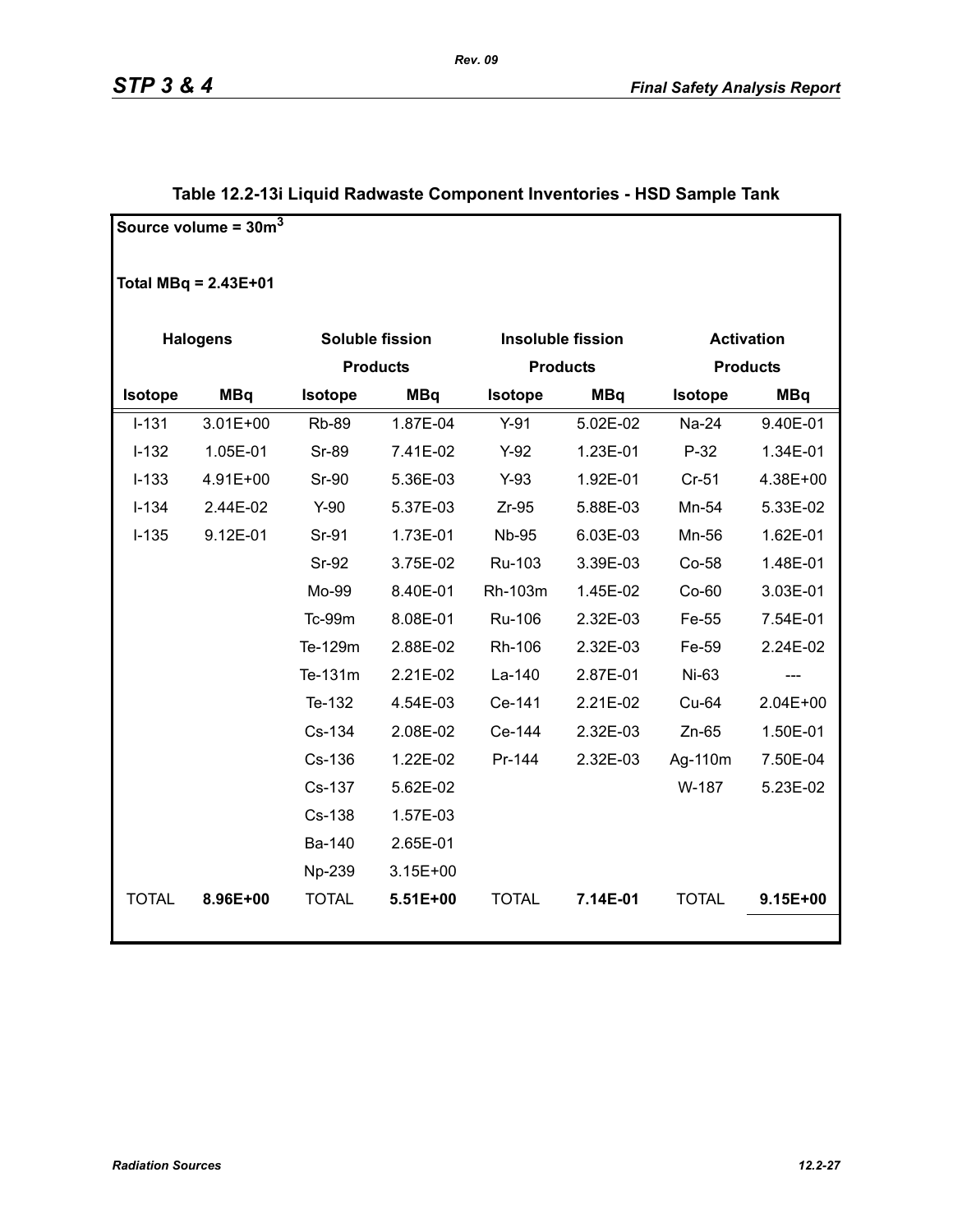|              | Source volume = $4m3$  |                 |                        |              |                          |                   |                 |  |
|--------------|------------------------|-----------------|------------------------|--------------|--------------------------|-------------------|-----------------|--|
|              | Total MBq = $6.52E+00$ |                 |                        |              |                          |                   |                 |  |
|              | <b>Halogens</b>        |                 | <b>Soluble fission</b> |              | <b>Insoluble fission</b> | <b>Activation</b> |                 |  |
|              |                        | <b>Products</b> |                        |              | <b>Products</b>          |                   | <b>Products</b> |  |
| Isotope      | <b>MBq</b>             | Isotope         | <b>MBq</b>             | Isotope      | <b>MBq</b>               | Isotope           | <b>MBq</b>      |  |
| $I-131$      | 3.68E-01               | <b>Rb-89</b>    | 4.10E-03               | $Y-91$       | 4.93E-03                 | Na-24             | 3.56E-01        |  |
| $I-132$      | 2.46E-01               | <b>Sr-89</b>    | 8.15E-03               | $Y-92$       | 1.36E-01                 | $P-32$            | 1.56E-02        |  |
| $I-133$      | 1.40E+00               | <b>Sr-90</b>    | 5.79E-04               | $Y-93$       | 1.05E-01                 | $Cr-51$           | 4.91E-01        |  |
| $I-134$      | 1.58E-01               | $Y-90$          | 5.79E-04               | $Zr-95$      | 6.45E-04                 | Mn-54             | 5.78E-03        |  |
| $I-135$      | 7.61E-01               | Sr-91           | 9.99E-02               | <b>Nb-95</b> | 6.52E-04                 | Mn-56             | 3.53E-01        |  |
|              |                        | Sr-92           | 7.75E-02               | Ru-103       | 1.60E-03                 | Co-58             | 1.62E-02        |  |
|              |                        | Mo-99           | 1.29E-01               | Rh-103m      | 1.61E-03                 | $Co-60$           | 3.27E-02        |  |
|              |                        | Tc-99m          | 1.25E-01               | Ru-106       | 2.51E-04                 | Fe-55             | 8.15E-02        |  |
|              |                        | Te-129m         | 3.21E-03               | Rh-106       | 2.51E-04                 | Fe-59             | 2.48E-03        |  |
|              |                        | Te-131m         | 4.92E-03               | La-140       | 3.23E-02                 | Ni-63             |                 |  |
|              |                        | Te-132          | 6.64E-04               | Ce-141       | 2.46E-03                 | Cu-64             | 8.96E-01        |  |
|              |                        | Cs-134          | 2.24E-03               | Ce-144       | 2.51E-04                 | $Zn-65$           | 1.63E-02        |  |
|              |                        | Cs-136          | 1.42E-03               | Pr-144       | 2.51E-04                 | Ag-110m           | 8.13E-05        |  |
|              |                        | Cs-137          | 6.06E-03               |              |                          | W-187             | 1.36E-02        |  |
|              |                        | Cs-138          | 1.64E-02               |              |                          |                   |                 |  |
|              |                        | Ba-140          | 3.10E-02               |              |                          |                   |                 |  |
|              |                        | Np-239          | 5.14E-01               |              |                          |                   |                 |  |
| <b>TOTAL</b> | 2.94E+00               | <b>TOTAL</b>    | $1.02E + 00$           | <b>TOTAL</b> | 2.86E-01                 | <b>TOTAL</b>      | 2.28E+00        |  |
|              |                        |                 |                        |              |                          |                   |                 |  |

### **Table 12.2-13j Liquid Radwaste Component Inventories - Chemical Drain Tank**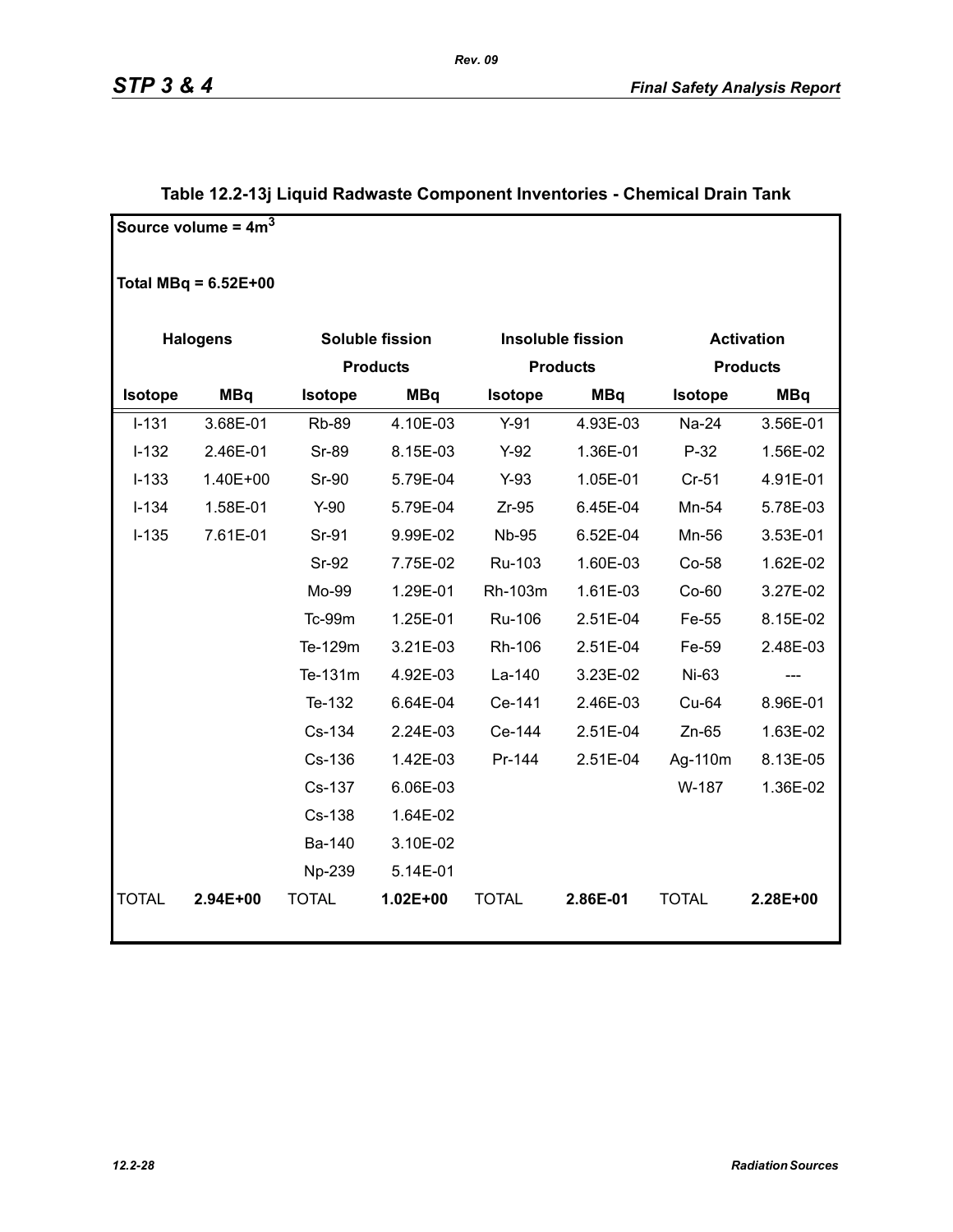|                | Source volume = $28m3$ |              |                 |                |                          |                |                   |
|----------------|------------------------|--------------|-----------------|----------------|--------------------------|----------------|-------------------|
|                | Total MBq = $1.94E+08$ |              |                 |                |                          |                |                   |
|                | <b>Halogens</b>        |              | Soluble fission |                | <b>Insoluble fission</b> |                | <b>Activation</b> |
|                |                        |              | <b>Products</b> |                | <b>Products</b>          |                | <b>Products</b>   |
| <b>Isotope</b> | <b>MBq</b>             | Isotope      | <b>MBq</b>      | <b>Isotope</b> | <b>MBq</b>               | <b>Isotope</b> | <b>MBq</b>        |
| $I-131$        | $2.41E+07$             | <b>Rb-89</b> | $2.82E + 04$    | $Y-91$         | 3.66E+05                 | Na-24          | $5.01E + 06$      |
| $I-132$        | 3.06E+06               | Sr-89        | 9.40E+05        | $Y-92$         | 7.37E+05                 | $P-32$         | $1.32E + 06$      |
| $I-133$        | 2.20E+07               | Sr-90        | 7.27E+04        | $Y-93$         | 1.36E+06                 | $Cr-51$        | 4.99E+07          |
| $I-134$        | $2.01E + 06$           | $Y-90$       | 7.27E+04        | $Zr-95$        | 7.41E+04                 | Mn-54          | 7.12E+05          |
| $I-135$        | $9.52E + 06$           | Sr-91        | $1.27E + 06$    | <b>Nb-95</b>   | 7.41E+04                 | Mn-56          | 4.44E+06          |
|                |                        | <b>Sr-92</b> | 9.76E+05        | Ru-103         | $1.73E + 05$             | Co-58          | 1.87E+06          |
|                |                        | Mo-99        | 4.05E+06        | Rh-103m        | 1.73E+05                 | $Co-60$        | 4.10E+06          |
|                |                        | Tc-99m       | 4.05E+06        | Ru-106         | $3.11E + 04$             | Fe-55          | $5.41E + 06$      |
|                |                        | Te-129m      | 3.36E+05        | Rh-106         | $3.11E + 04$             | Fe-59          | 2.73E+05          |
|                |                        | Te-131m      | $9.27E + 04$    | La-140         | $2.51E+06$               | Ni-63          | 1.03E+07          |
|                |                        | Te-132       | $2.37E + 05$    | Ce-141         | 2.58E+05                 | Cu-64          | 1.22E+07          |
|                |                        | Cs-134       | $1.54E + 05$    | Ce-144         | 3.09E+04                 | $Zn-65$        | 2.00E+06          |
|                |                        | Cs-136       | $6.44E + 04$    | Pr-144         | 3.09E+04                 | Ag-110m        | 1.00E+04          |
|                |                        | Cs-137       | 4.23E+05        |                |                          | W-187          | 2.28E+05          |
|                |                        | Cs-138       | 2.07E+05        |                |                          |                |                   |
|                |                        | Ba-140       | 2.51E+06        |                |                          |                |                   |
|                |                        | Np-239       | 1.44E+07        |                |                          |                |                   |
| Total          | 6.06E+07               | Total        | 2.98E+07        | Total          | 5.85E+06                 | Total          | $9.77E + 07$      |

### **Table 12.2-15a Solid Radwaste Component Inventories CUW Backwash Receiving Tank**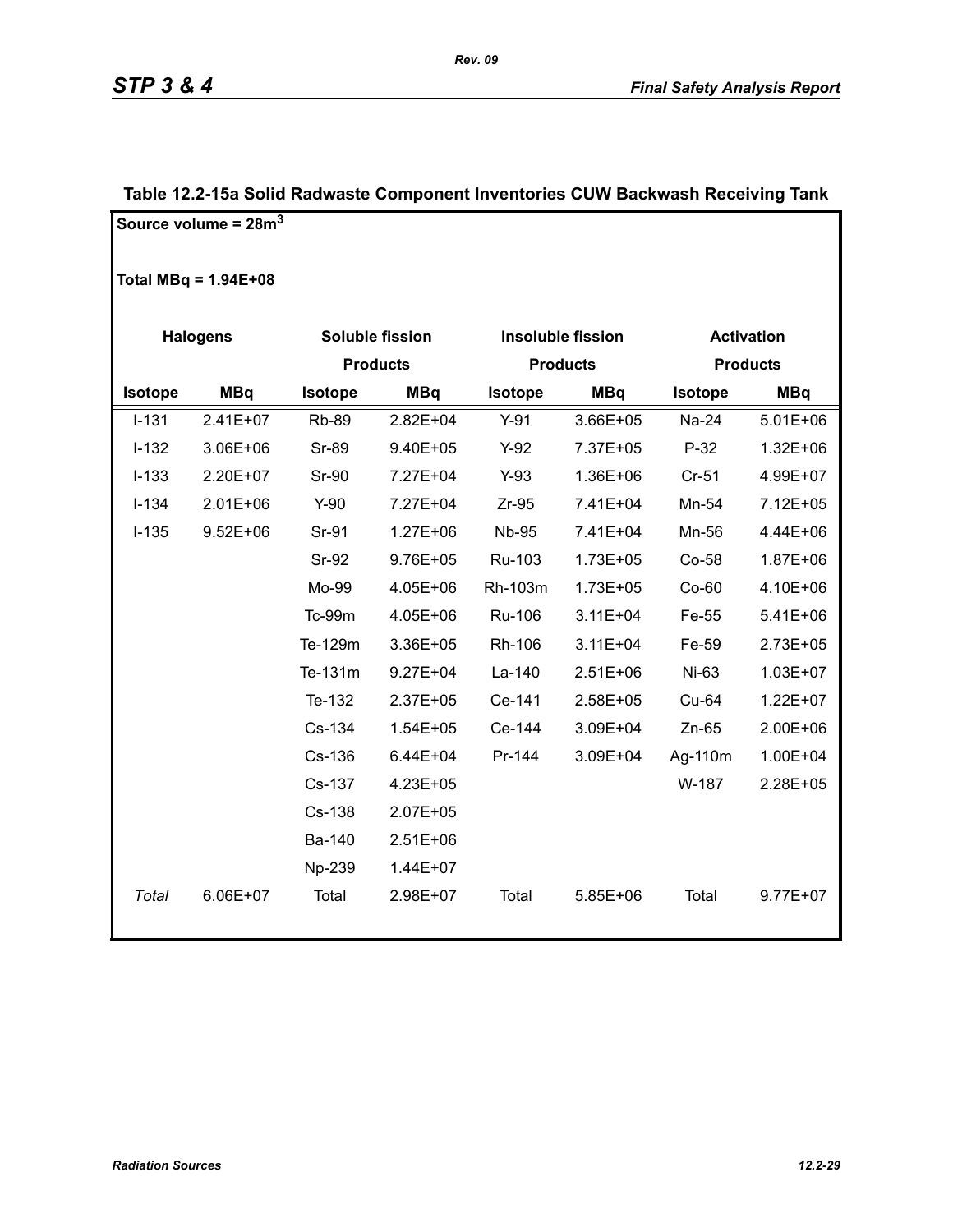|                        | Source volume = $60m^3$ |                 |                 |                |                          |                |                   |
|------------------------|-------------------------|-----------------|-----------------|----------------|--------------------------|----------------|-------------------|
| Total MBq = $2.59E+03$ |                         |                 |                 |                |                          |                |                   |
|                        | <b>Halogens</b>         |                 | Soluble fission |                | <b>Insoluble fission</b> |                | <b>Activation</b> |
|                        |                         | <b>Products</b> |                 |                | <b>Products</b>          |                | <b>Products</b>   |
| Isotope                | <b>MBq</b>              | Isotope         | <b>MBq</b>      | Isotope        | <b>MBq</b>               | <b>Isotope</b> | <b>MBq</b>        |
| $I - 131$              | $0.00E + 00$            | <b>Rb-89</b>    | $0.00E + 00$    | $Y-91$         | 2.06E+02                 | <b>Na-24</b>   | $0.00E + 00$      |
| $I-132$                | $0.00E + 00$            | <b>Sr-89</b>    | $0.00E + 00$    | $Y-92$         | 2.63E+02                 | P-32           | $0.00E + 00$      |
| $I-133$                | $0.00E + 00$            | <b>Sr-90</b>    | $0.00E + 00$    | $Y-93$         | 4.88E+02                 | $Cr-51$        | $0.00E + 00$      |
| $I-134$                | $0.00E + 00$            | $Y-90$          | $0.00E + 00$    | Zr-95          | 4.21E+01                 | Mn-54          | $0.00E + 00$      |
| $I-135$                | $0.00E + 00$            | <b>Sr-91</b>    | $0.00E + 00$    | <b>Nb-95</b>   | 4.21E+01                 | <b>Mn-56</b>   | $0.00E + 00$      |
|                        |                         | <b>Sr-92</b>    | $0.00E + 00$    | <b>Ru-103</b>  | 9.45E+01                 | <b>Co-58</b>   | $0.00E + 00$      |
|                        |                         | <b>Mo-99</b>    | $0.00E + 00$    | <b>Rh-103m</b> | 9.45E+01                 | $Co-60$        | $0.00E + 00$      |
|                        |                         | <b>Tc-99m</b>   | $0.00E + 00$    | <b>Ru-106</b>  | 1.87E+01                 | Fe-55          | $0.00E + 00$      |
|                        |                         | Te-129m         | $0.00E + 00$    | <b>Rh-106</b>  | 1.87E+01                 | Fe-59          | $0.00E + 00$      |
|                        |                         | Te-131m         | $0.00E + 00$    | La-140         | 1.14E+03                 | <b>Ni-63</b>   | $0.00E + 00$      |
|                        |                         | Te-132          | $0.00E + 00$    | Ce-141         | 1.37E+02                 | <b>Cu-64</b>   | $0.00E + 00$      |
|                        |                         | <b>Cs-134</b>   | $0.00E + 00$    | Ce-144         | 1.85E+01                 | $Zn-65$        | $0.00E + 00$      |
|                        |                         | <b>Cs-136</b>   | $0.00E + 00$    | Pr-144         | 1.85E+01                 | Ag-110m        | $0.00E + 00$      |
|                        |                         | <b>Cs-137</b>   | $0.00E + 00$    |                |                          | W-187          | $0.00E + 00$      |
|                        |                         | <b>Cs-138</b>   | $0.00E + 00$    |                |                          |                |                   |
|                        |                         | <b>Ba-140</b>   | $0.00E + 00$    |                |                          |                |                   |
|                        |                         | <b>Np-239</b>   | $0.00E + 00$    |                |                          |                |                   |
| <b>Total</b>           | $0.00E + 00$            | <b>Total</b>    | $0.00E + 00$    | <b>Total</b>   | 2.59E+03                 | <b>Total</b>   | $0.00E + 00$      |

### **Table 12.2-15b Solid Radwaste Component Inventories CF Backwash Receiving Tank**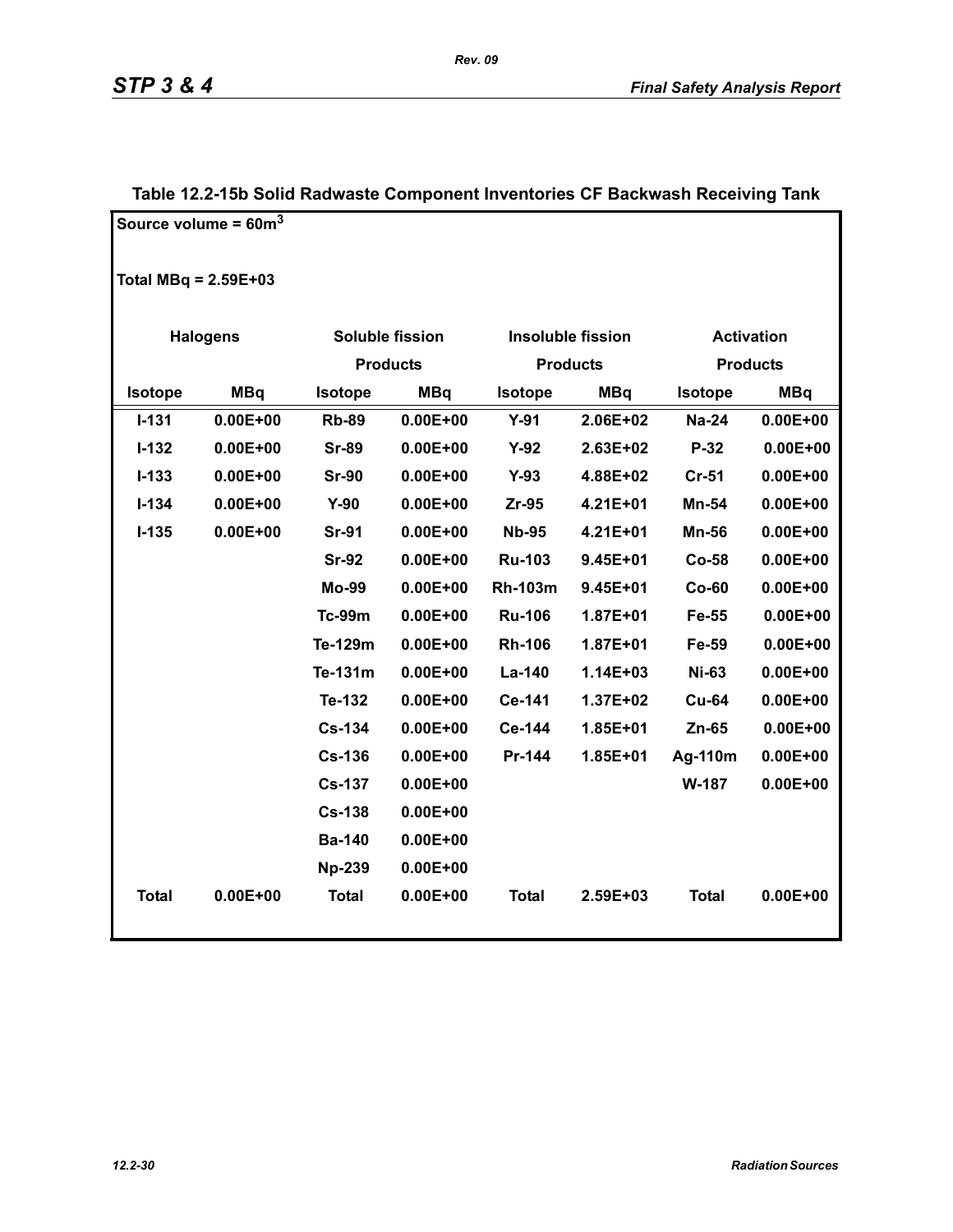|                | Source volume = $100m^3$ |                |                        |                |                          |                |                   |
|----------------|--------------------------|----------------|------------------------|----------------|--------------------------|----------------|-------------------|
|                | Total MBq = $5.10E+08$   |                |                        |                |                          |                |                   |
|                | <b>Halogens</b>          |                | <b>Soluble fission</b> |                | <b>Insoluble fission</b> |                | <b>Activation</b> |
|                |                          |                | <b>Products</b>        |                | <b>Products</b>          |                | <b>Products</b>   |
| <b>Isotope</b> | <b>MBq</b>               | <b>Isotope</b> | <b>MBq</b>             | <b>Isotope</b> | <b>MBq</b>               | <b>Isotope</b> | <b>MBq</b>        |
| $I - 131$      | 2.41E+07                 | <b>Rb-89</b>   | 8.06E+04               | $Y-91$         | 1.05E+06                 | <b>Na-24</b>   | $1.43E + 07$      |
| $I-132$        | 8.75E+06                 | <b>Sr-89</b>   | 2.69E+06               | $Y-92$         | 2.11E+06                 | $P-32$         | 3.76E+06          |
| $I-133$        | 6.28E+07                 | <b>Sr-90</b>   | 2.08E+05               | $Y-93$         | 3.90E+06                 | $Cr-51$        | 1.43E+08          |
| $I-134$        | 5.74E+06                 | $Y-90$         | 2.08E+05               | Zr-95          | 2.12E+05                 | <b>Mn-54</b>   | 2.03E+06          |
| $I-135$        | 2.72E+07                 | <b>Sr-91</b>   | 3.63E+06               | <b>Nb-95</b>   | 2.12E+05                 | <b>Mn-56</b>   | $1.27E + 07$      |
|                |                          | <b>Sr-92</b>   | 2.79E+06               | <b>Ru-103</b>  | 4.96E+05                 | Co-58          | 5.34E+06          |
|                |                          | <b>Mo-99</b>   | 1.16E+07               | <b>Rh-103m</b> | 4.96E+05                 | $Co-60$        | 1.17E+07          |
|                |                          | <b>Tc-99m</b>  | 1.16E+07               | <b>Ru-106</b>  | 8.89E+04                 | Fe-55          | 1.54E+07          |
|                |                          | Te-129m        | $9.61E + 05$           | <b>Rh-106</b>  | 8.89E+04                 | Fe-59          | 7.81E+05          |
|                |                          | Te-131m        | 2.65E+05               | La-140         | 7.17E+06                 | <b>Ni-63</b>   | 2.94E+07          |
|                |                          | Te-132         | 6.78E+05               | Ce-141         | 7.37E+05                 | <b>Cu-64</b>   | 3.48E+07          |
|                |                          | <b>Cs-134</b>  | 4.39E+05               | Ce-144         | 8.84E+04                 | $Zn-65$        | 5.71E+06          |
|                |                          | <b>Cs-136</b>  | 1.84E+05               | Pr-144         | 8.84E+04                 | Ag-110m        | 2.86E+04          |
|                |                          | <b>Cs-137</b>  | $1.21E + 06$           |                |                          | <b>W-187</b>   | 6.50E+05          |
|                |                          | <b>Cs-138</b>  | 5.93E+05               |                |                          |                |                   |
|                |                          | <b>Ba-140</b>  | 7.17E+06               |                |                          |                |                   |
|                |                          | <b>Np-239</b>  | 4.10E+07               |                |                          |                |                   |
| <b>Total</b>   | 1.29E+08                 | <b>Total</b>   | 8.53E+07               | <b>Total</b>   | $1.67E + 07$             | <b>Total</b>   | 2.79E+08          |

### **Table 12.2-15c Solid Radwaste Component Inventories Phase Separator**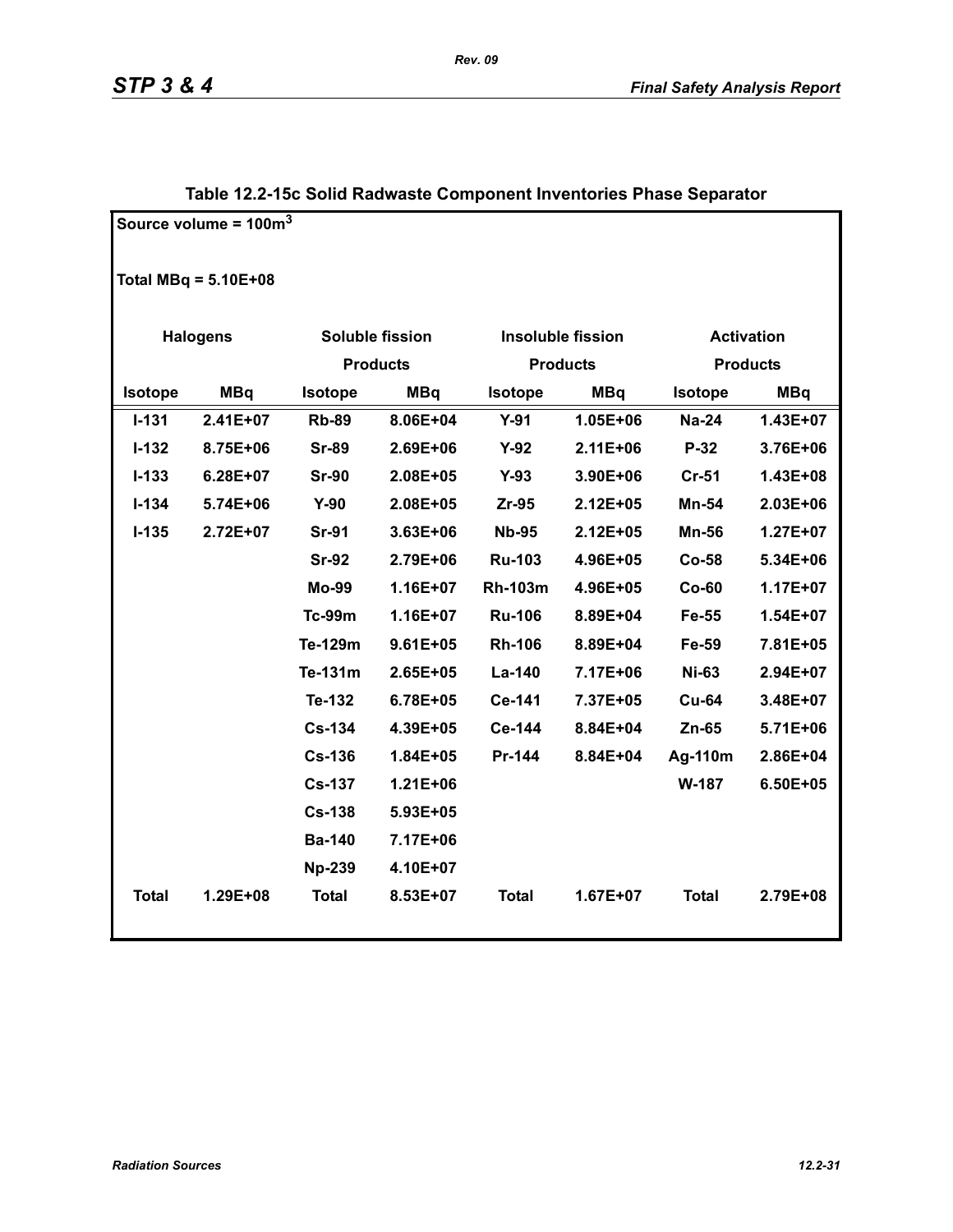|                | Source volume = $50m^3$ |               |                 |                |                          |              |                   |
|----------------|-------------------------|---------------|-----------------|----------------|--------------------------|--------------|-------------------|
|                | Total MBq = $5.72E+06$  |               |                 |                |                          |              |                   |
|                | <b>Halogens</b>         |               | Soluble fission |                | <b>Insoluble fission</b> |              | <b>Activation</b> |
|                |                         |               | <b>Products</b> |                | <b>Products</b>          |              | <b>Products</b>   |
| <b>Isotope</b> | <b>MBq</b>              | Isotope       | <b>MBq</b>      | <b>Isotope</b> | <b>MBq</b>               | Isotope      | <b>MBq</b>        |
| $I - 131$      | 1.48E+06                | <b>Rb-89</b>  | 1.58E+02        | $Y-91$         | 7.01E+01                 | <b>Na-24</b> | 3.37E+04          |
| $I-132$        | 1.53E+05                | <b>Sr-89</b>  | 2.47E+04        | $Y-92$         | 3.34E+01                 | P-32         | 1.43E+04          |
| $I - 133$      | 1.11E+06                | <b>Sr-90</b>  | 4.45E+03        | $Y-93$         | $6.21E + 01$             | $Cr-51$      | 8.46E+05          |
| $I - 134$      | 9.88E+04                | $Y-90$        | 4.45E+03        | $Zr-95$        | 1.51E+01                 | Mn-54        | 3.66E+04          |
| $I-135$        | 4.79E+05                | <b>Sr-91</b>  | 8.53E+03        | <b>Nb-95</b>   | $1.51E+01$               | <b>Mn-56</b> | 2.97E+04          |
|                |                         | <b>Sr-92</b>  | $6.52E + 03$    | <b>Ru-103</b>  | $2.57E + 01$             | Co-58        | 5.91E+04          |
|                |                         | <b>Mo-99</b>  | 2.75E+04        | <b>Rh-103m</b> | $2.57E + 01$             | $Co-60$      | 2.45E+05          |
|                |                         | <b>Tc-99m</b> | 2.75E+04        | <b>Ru-106</b>  | $1.12E + 01$             | Fe-55        | 4.74E+04          |
|                |                         | Te-129m       | $6.52E + 03$    | <b>Rh-106</b>  | $1.12E + 01$             | Fe-59        | 6.59E+03          |
|                |                         | Te-131m       | $6.24E + 02$    | La-140         | 1.73E+02                 | <b>Ni-63</b> | 6.31E+05          |
|                |                         | Te-132        | $1.62E + 03$    | Ce-141         | 3.32E+01                 | <b>Cu-64</b> | 8.19E+04          |
|                |                         | <b>Cs-134</b> | 7.28E+03        | Ce-144         | 1.06E+01                 | Zn-65        | 9.87E+04          |
|                |                         | <b>Cs-136</b> | $6.02E + 02$    | Pr-144         | 1.06E+01                 | Ag-110m      | 4.95E+02          |
|                |                         | <b>Cs-137</b> | 2.35E+04        |                |                          | W-187        | $1.53E + 03$      |
|                |                         | <b>Cs-138</b> | 6.76E+02        |                |                          |              |                   |
|                |                         | <b>Ba-140</b> | 2.55E+04        |                |                          |              |                   |
|                |                         | <b>Np-239</b> | 9.69E+04        |                |                          |              |                   |
| Total          | 3.32E+06                | <b>Total</b>  | 2.67E+05        | <b>Total</b>   | 4.97E+02                 | <b>Total</b> | 2.13E+06          |

### **Table 12.2-15d Solid Radwaste Component Inventories Spent Resin Storage Tank**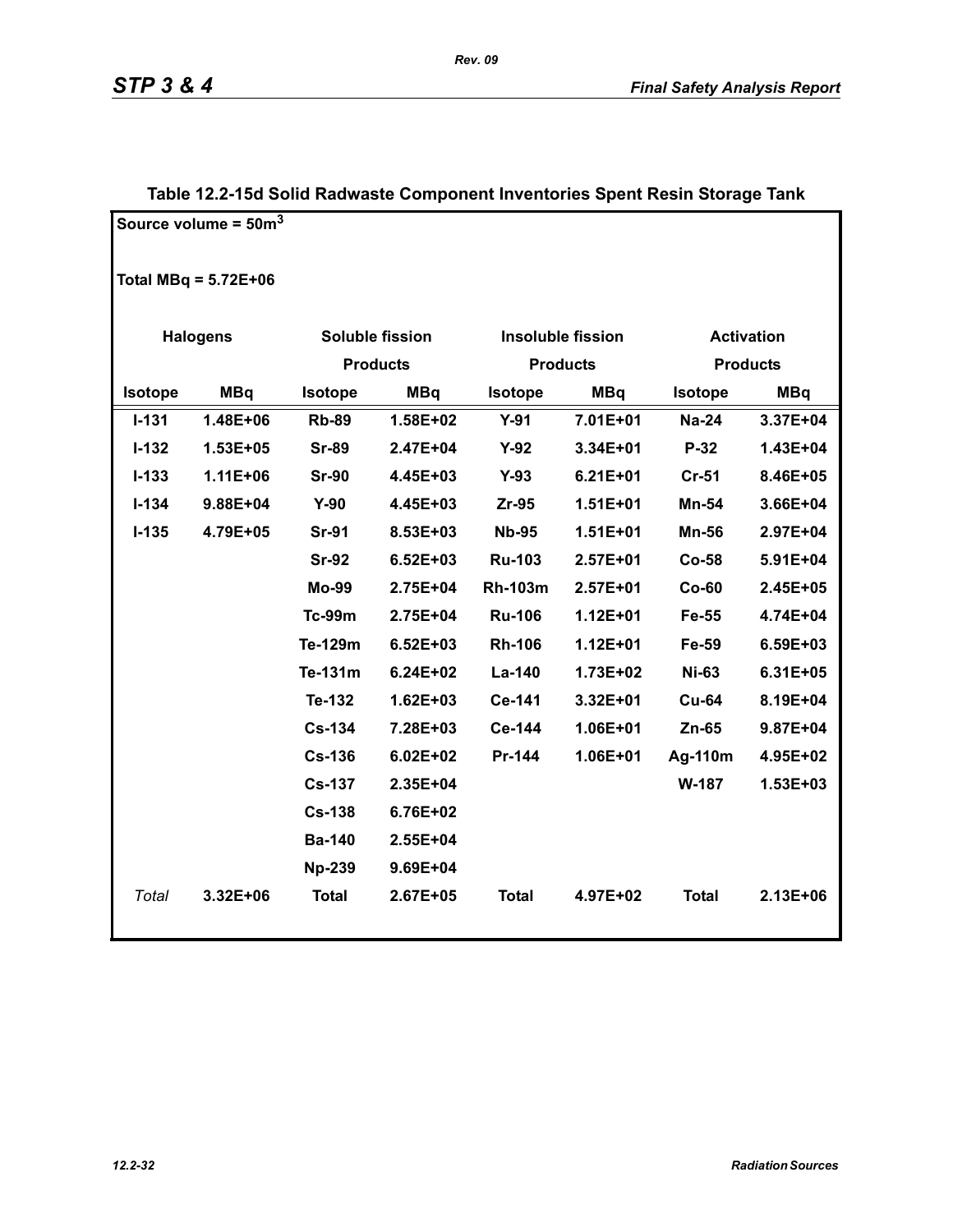### **Table 12.2-15e** *Solid Radwaste Component Inventories Concentrated Waste Tank* **Not Used**

**Table 12.2-15f** *Solid Radwaste Component Inventories Solids Dryer Feed Tank* **Not Used**

**Table 12.2-15g** *Solid Radwaste Component Inventories Solids Dryer (Outlet)* **Not Used**

**Table 12.2-15h** *Solid Radwaste Component Inventories Solids Dryer Pelletizer* **Not Used**

**Table 12.2-15i** *Solid Radwaste Component Inventories Solids Mist Separator (Steam)* **Not Used**

**Table 12.2-15j** *Solid Radwaste Component Inventories Solids Condenser* **Not Used**

**Table 12.2-15k** *Solid Radwaste Component Inventories Solids Drum* **Not Used**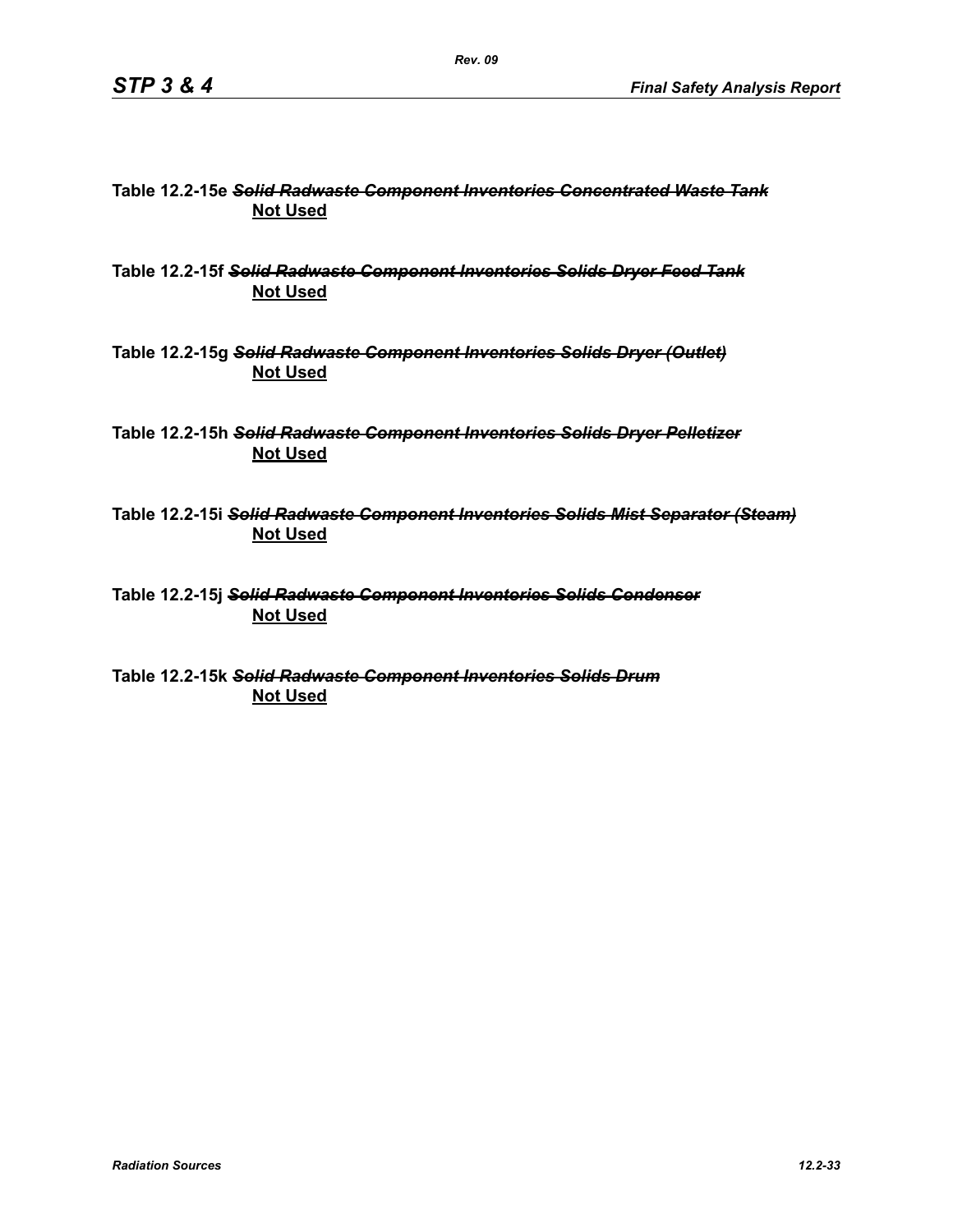|                       | Source volume = $50m3$ |                 |                 |                |                          |                |                   |
|-----------------------|------------------------|-----------------|-----------------|----------------|--------------------------|----------------|-------------------|
| Total MBq = $2.33E+6$ |                        |                 |                 |                |                          |                |                   |
|                       | <b>Halogens</b>        |                 | Soluble fission |                | <b>Insoluble fission</b> |                | <b>Activation</b> |
|                       |                        | <b>Products</b> |                 |                | <b>Products</b>          |                | <b>Products</b>   |
| Isotope               | <b>MBq</b>             | <b>Isotope</b>  | <b>MBq</b>      | <b>Isotope</b> | <b>MBq</b>               | <b>Isotope</b> | <b>MBq</b>        |
| $I - 131$             | 1.36E+05               | <b>Rb-89</b>    | 8.72E+01        | $Y-91$         | 1.92E+04                 | <b>Na-24</b>   | 9.75E+03          |
| $I-132$               | 5.40E+03               | <b>Sr-89</b>    | 2.31E+04        | $Y-92$         | $3.22E + 03$             | $P-32$         | 1.23E+04          |
| $I - 133$             | 4.51E+04               | <b>Sr-90</b>    | 3.65E+03        | $Y-93$         | 2.83E+03                 | $Cr-51$        | 8.47E+05          |
| $I - 134$             | 3.39E+03               | $Y-90$          | 3.65E+03        | $Zr-95$        | 2.42E+03                 | Mn-54          | 3.46E+04          |
| $I-135$               | 1.74E+04               | <b>Sr-91</b>    | 2.40E+03        | <b>Nb-95</b>   | 3.42E+03                 | Mn-56          | 8.54E+03          |
|                       |                        | <b>Sr-92</b>    | $1.71E + 03$    | <b>Ru-103</b>  | 4.19E+03                 | $Co-58$        | $6.27E + 04$      |
|                       |                        | <b>Mo-99</b>    | $1.16E + 04$    | <b>Rh-103m</b> | 4.20E+03                 | $Co-60$        | 2.25E+05          |
|                       |                        | <b>Tc-99m</b>   | $1.12E + 04$    | <b>Ru-106</b>  | 1.55E+03                 | Fe-55          | 5.43E+05          |
|                       |                        | Te-129m         | 6.57E+03        | <b>Rh-106</b>  | 1.56E+03                 | Fe-59          | 7.16E+03          |
|                       |                        | Te-131m         | $2.02E + 02$    | La-140         | 2.44E+04                 | <b>Ni-63</b>   | 5.84E+02          |
|                       |                        | Te-132          | 7.20E+01        | Ce-141         | 5.50E+03                 | <b>Cu-64</b>   | 2.33E+04          |
|                       |                        | <b>Cs-134</b>   | 8.68E+03        | Ce-144         | 1.50E+03                 | $Zn-65$        | 8.52E+04          |
|                       |                        | <b>Cs-136</b>   | 6.80E+02        | Pr-144         | 1.50E+03                 | Ag-110m        | 4.62E+02          |
|                       |                        | <b>Cs-137</b>   | $2.52E + 04$    |                |                          | W-187          | 5.31E+02          |
|                       |                        | <b>Ba-137m</b>  | 2.35E+04        |                |                          |                |                   |
|                       |                        | <b>Cs-138</b>   | 3.56E+02        |                |                          |                |                   |
|                       |                        | <b>Ba-140</b>   | 2.11E+04        |                |                          |                |                   |
|                       |                        | <b>Np-239</b>   | 3.86E+04        |                |                          |                |                   |
| <b>Total</b>          | 2.08E+05               | <b>Total</b>    | 1.82E+05        | <b>Total</b>   | 7.55E+04                 | <b>Total</b>   | 1.86E+06          |

### **Table 12.2-15l Solid Radwaste Component Inventories LW Backwash Receiving Tank**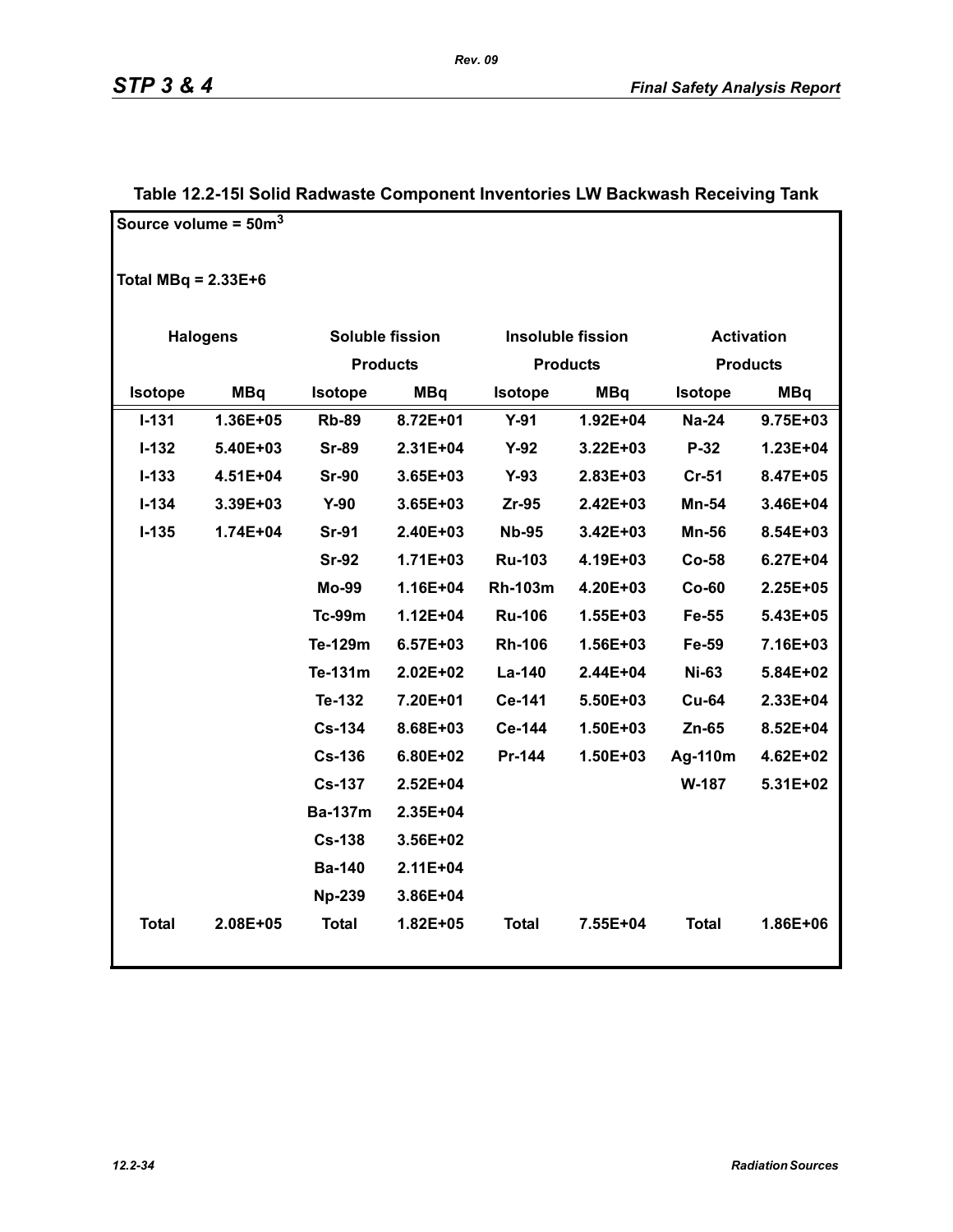|                 | Annual Average Airborne per Unit<br>(Site-specific) |                      | <b>Site Wide</b>    |
|-----------------|-----------------------------------------------------|----------------------|---------------------|
|                 | <b>Release</b>                                      | <b>Concentration</b> | 10CFR20 Limits      |
| <b>Nuclides</b> | MBq/yr                                              | MBq/cm <sup>3</sup>  | MBq/cm <sup>3</sup> |
| Kr-83m          | 3.10E+01                                            | 1.28E-17             | 1.85E-06            |
| <b>Kr-85m</b>   | 7.80E+05                                            | 3.22E-13             | 3.70E-09            |
| <b>Kr-85</b>    | 2.10E+07                                            | 8.66E-12             | 2.59E-08            |
| <b>Kr-87</b>    | 9.30E+05                                            | 3.83E-13             | 7.40E-10            |
| <b>Kr-88</b>    | 1.40E+06                                            | 5.77E-13             | 3.33E-10            |
| <b>Kr-89</b>    | 8.90E+06                                            | 3.67E-12             |                     |
| <b>Kr-90</b>    | 1.20E+01                                            | 4.95E-18             |                     |
| Xe-131m         | 1.90E+06                                            | 7.83E-13             | 7.40E-08            |
| Xe-133m         | 3.20E+03                                            | 1.32E-15             | 2.22E-08            |
| Xe-133          | 8.90E+07                                            | 3.67E-11             | 1.85E-08            |
| Xe-135m         | 1.50E+07                                            | 6.18E-12             | 1.48E-09            |
| Xe-135          | 1.70E+07                                            | 7.01E-12             | 2.59E-09            |
| Xe-137          | 1.90E+07                                            | 7.83E-12             |                     |
| Xe-138          | 1.60E+07                                            | 6.60E-12             | 7.40E-10            |
| Xe-139          | $1.50E + 01$                                        | 6.18E-18             |                     |
| $I-131$         | 9.60E+03                                            | 3.96E-15             | 7.40E-12            |
| $I-132$         | 8.10E+04                                            | 3.34E-14             | 7.40E-10            |
| $I-133$         | 6.30E+04                                            | 2.60E-14             | 3.70E-11            |
| $I - 134$       | 1.40E+05                                            | 5.77E-14             | 2.22E-09            |
| $I-135$         | 8.90E+04                                            | 3.67E-14             | 2.22E-10            |
| $H-3$           | 2.70E+06                                            | $1.11E-12$           | 3.70E-09            |
| $C-14$          | 3.40E+05                                            | 1.40E-13             | $1.11E-10$          |
| Na-24           | 1.50E+02                                            | 6.18E-17             | 2.59E-10            |
| $P-32$          | 3.40E+01                                            | 1.40E-17             | 3.70E-11            |
| Ar-41           | 2.50E+05                                            | 1.03E-13             | 3.70E-10            |
| $Cr-51$         | 1.30E+03                                            | 5.36E-16             | 1.11E-09            |
| Mn-54           | 2.00E+02                                            | 8.24E-17             | 3.70E-11            |
| Mn-56           | 1.30E+02                                            | 5.36E-17             | 7.40E-10            |
| Fe-55           | 2.40E+02                                            | 9.89E-17             | $1.11E-10$          |

### **Table 12.2-20 Airborne Concentrations**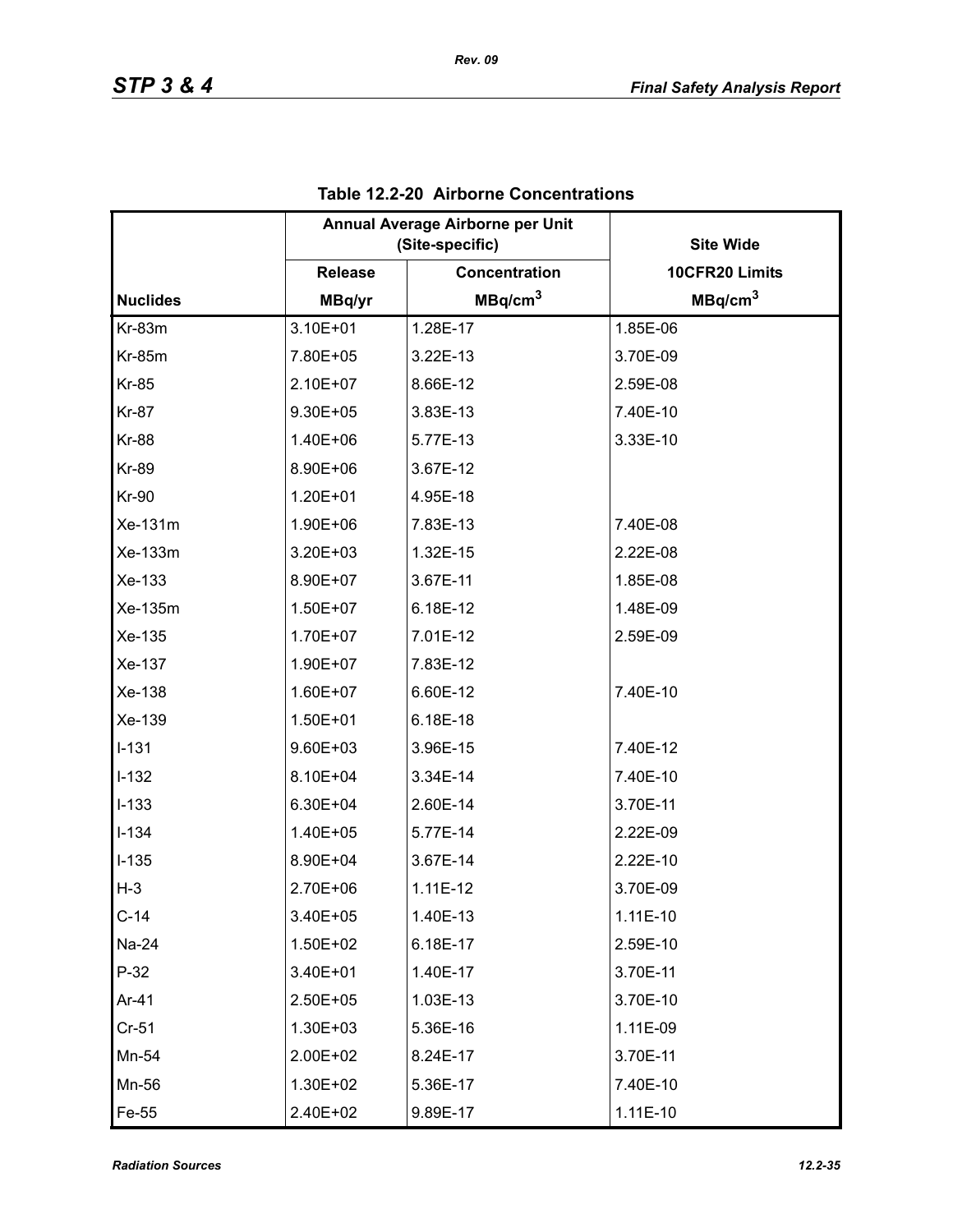|                 | Annual Average Airborne per Unit<br>(Site-specific) |                      | <b>Site Wide</b>    |
|-----------------|-----------------------------------------------------|----------------------|---------------------|
|                 | <b>Release</b>                                      | <b>Concentration</b> | 10CFR20 Limits      |
| <b>Nuclides</b> | MBq/yr                                              | MBq/cm <sup>3</sup>  | MBq/cm <sup>3</sup> |
| Fe-59           | 3.00E+01                                            | 1.24E-17             | 1.85E-11            |
| $Co-58$         | 8.90E+01                                            | 3.67E-17             | 3.70E-11            |
| $Co-60$         | 4.80E+02                                            | 1.98E-16             | 1.85E-12            |
| Ni-63           | 2.40E-01                                            | 9.89E-20             | 3.70E-11            |
| Cu-64           | 3.70E+02                                            | 1.53E-16             | 1.11E-09            |
| $Zn-65$         | 4.10E+02                                            | 1.69E-16             | 1.48E-11            |
| <b>Rb-89</b>    | 1.60E+00                                            | 6.60E-19             | 7.40E-09            |
| <b>Sr-89</b>    | 2.10E+02                                            | 8.66E-17             | 3.70E-11            |
| Sr-90           | 2.60E+00                                            | 1.07E-18             | 2.22E-13            |
| $Y-90$          | 1.70E+00                                            | 7.01E-19             | 3.33E-11            |
| Sr-91           | 3.70E+01                                            | 1.53E-17             | 1.85E-10            |
| Sr-92           | 2.90E+01                                            | 1.20E-17             | 3.33E-10            |
| $Y-91$          | 8.90E+00                                            | 3.67E-18             | 7.40E-12            |
| $Y-92$          | 2.30E+01                                            | 9.48E-18             | 3.70E-10            |
| $Y-93$          | 4.10E+01                                            | 1.69E-17             | $1.11E-10$          |
| $Zr-95$         | 5.90E+01                                            | 2.43E-17             | 1.48E-11            |
| <b>Nb-95</b>    | 3.10E+02                                            | 1.28E-16             | 7.40E-11            |
| Mo-99           | 2.20E+03                                            | 9.07E-16             | 1.48E-10            |
| Tc-99m          | 1.10E+01                                            | 4.53E-18             | 7.40E-09            |
| Ru-103          | 1.30E+02                                            | 5.36E-17             | 3.33E-11            |
| Rh-103m         | 4.10E+00                                            | 1.69E-18             | 7.40E-08            |
| Ru-106          | 7.00E-01                                            | 2.89E-19             | 3.70E-12            |
| Rh-106          | 7.00E-01                                            | 2.89E-19             | 1.48E-09            |
| Ag-110m         | 7.40E-02                                            | 3.05E-20             | 3.70E-12            |
| Sb-124          | 6.70E+00                                            | 2.76E-18             | $1.11E-11$          |
| Te-129m         | 8.10E+00                                            | 3.34E-18             | 3.33E-11            |
| Te-131m         | 2.80E+00                                            | 1.15E-18             | 3.70E-11            |
| Te-132          | 7.00E-01                                            | 2.89E-19             | 3.70E-11            |
| Cs-134          | 2.30E+02                                            | 9.48E-17             | 7.40E-12            |

|  | Table 12.2-20 Airborne Concentrations (Continued) |  |  |
|--|---------------------------------------------------|--|--|
|--|---------------------------------------------------|--|--|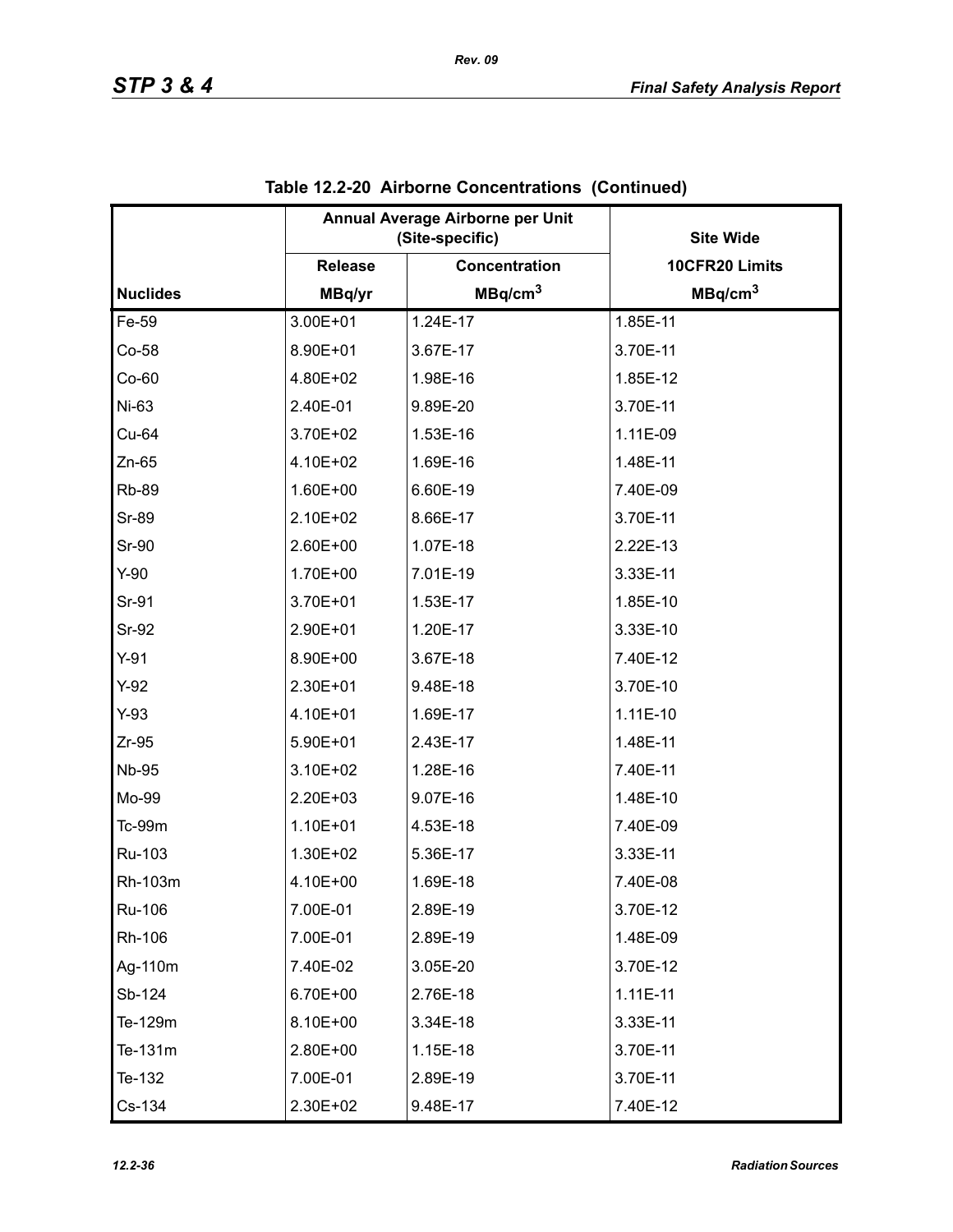|                 | Annual Average Airborne per Unit<br>(Site-specific) |                     | <b>Site Wide</b>    |
|-----------------|-----------------------------------------------------|---------------------|---------------------|
|                 | <b>Release</b>                                      | Concentration       | 10CFR20 Limits      |
| <b>Nuclides</b> | MBq/yr                                              | MBq/cm <sup>3</sup> | MBq/cm <sup>3</sup> |
| $Cs-136$        | 2.20E+01                                            | 9.07E-18            | 3.33E-11            |
| Cs-137          | $3.50E + 02$                                        | 1.44E-16            | 7.40E-12            |
| $Cs-138$        | $6.30E + 00$                                        | 2.60E-18            | 2.69E-09            |
| Ba-140          | $1.00E + 03$                                        | 4.12E-16            | 7.40E-11            |
| La-140          | 6.70E+01                                            | 2.76E-17            | 7.40E-11            |
| Ce-141          | $3.40E + 02$                                        | 1.40E-16            | 3.70E-11            |
| Ce-144          | 7.00E-01                                            | 2.89E-19            | 1.48E-12            |
| Pr-144          | 7.00E-01                                            | 2.89E-19            | 7.40E-09            |
| W-187           | 7.00E+00                                            | 2.89E-18            | 3.70E-10            |
| Np-239          | 4.40E+02                                            | 1.81E-16            | $1.11E-10$          |

| Table 12.2-20 Airborne Concentrations (Continued) |  |
|---------------------------------------------------|--|
|                                                   |  |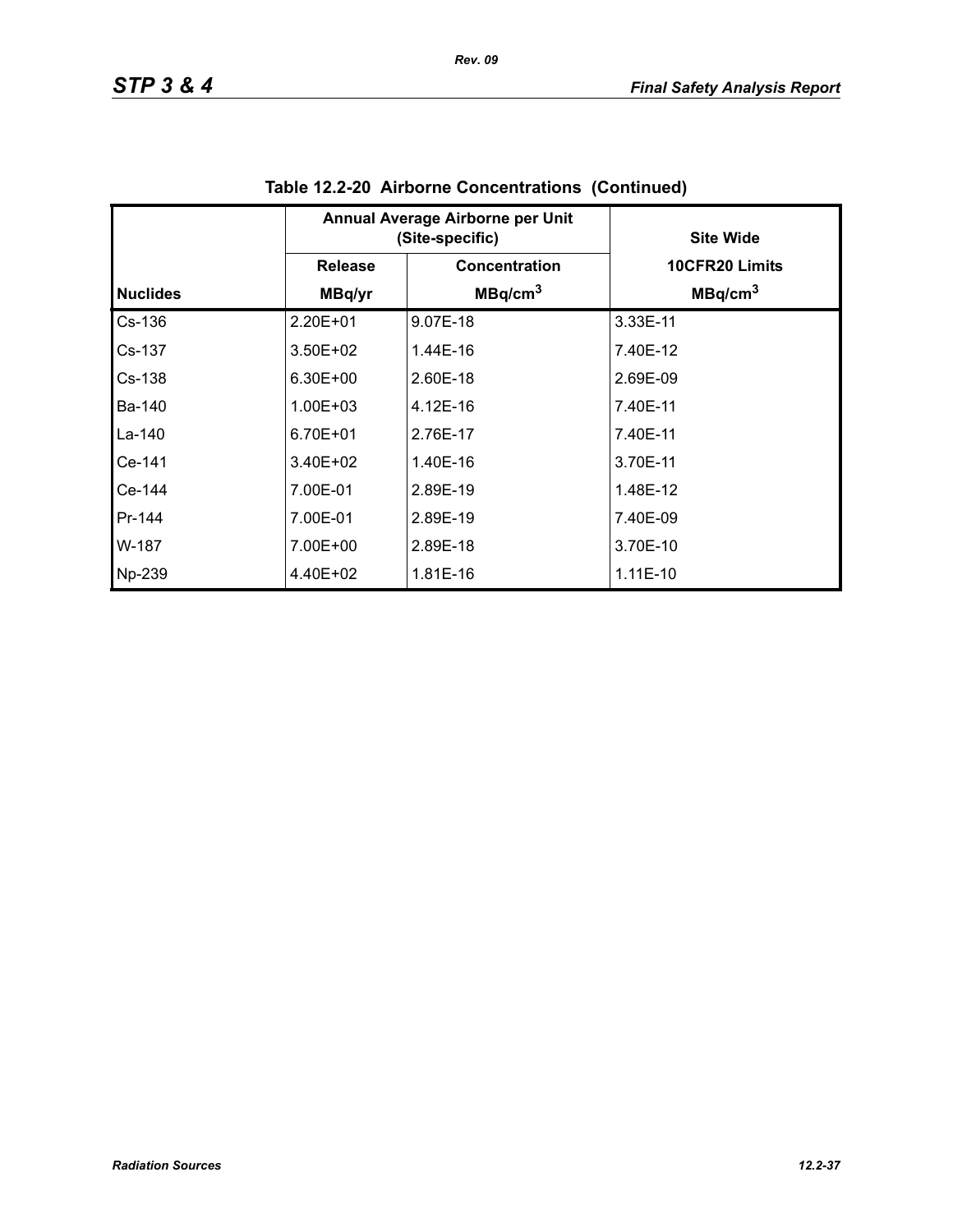| <b>PATHWAY</b>                                               |            |                   |            |                                     |                   | <b>THYROID</b>                            |             |                   |
|--------------------------------------------------------------|------------|-------------------|------------|-------------------------------------|-------------------|-------------------------------------------|-------------|-------------------|
|                                                              | T.BODY     | GI-TRACT   BONE   |            | <b>LIVER</b>                        | <b>KIDNEY</b>     | $[4]$                                     | <b>LUNG</b> | <b>SKIN</b>       |
| <b>PLUME</b>                                                 |            | 1.67E-01 1.67E-01 |            | 1.67E-01 1.67E-01                   | $1.67E-01$        | 8.63E-02                                  | 1.70E-01    | 4.62E-01          |
| <b>GROUND</b>                                                |            | 2.36E-02 2.36E-02 |            | 2.36E-02 2.36E-02                   | 2.36E-02 2.84E-02 |                                           |             | 2.36E-02 2.77E-02 |
| <b>VEGETABLE</b>                                             |            |                   |            |                                     |                   |                                           |             |                   |
| ADULT <sub>[2]</sub>                                         |            | 4.09E-02 4.03E-02 |            | 1.76E-01 4.41E-02 4.03E-02 8.31E-01 |                   |                                           |             | 3.43E-02 3.34E-02 |
| <b>TEEN [2]</b>                                              | 6.14E-02   | 6.13E-02          | 2.84E-01   | 7.00E-02                            | 6.38E-02          | 1.05E+00                                  | 5.55E-02    | 5.40E-02          |
| <b>CHILD</b>                                                 | 1.38E-01   | 1.35E-01          | 6.84E-01   | 1.55E-01                            | 1.44E-01          | 1.99E+00                                  | 1.31E-01    | 1.29E-01          |
| <b>MEAT</b>                                                  |            |                   |            |                                     |                   |                                           |             |                   |
| <b>ADULT</b>                                                 | 1.33E-02   | $1.81E-02$        | $6.18E-02$ | 1.38E-02                            | 1.32E-02 3.99E-02 |                                           | $1.24E-02$  | 1.23E-02          |
| <b>TEEN</b>                                                  | 1.10E-02   | 1.36E-02          | 5.21E-02   | $1.15E-02$                          | 1.10E-02 2.97E-02 |                                           | 1.05E-02    | 1.04E-02          |
| <b>CHILD</b>                                                 |            | 2.01E-02 2.11E-02 | 9.79E-02   | 2.09E-02                            | 2.02E-02          | 4.67E-02                                  | 1.95E-02    | 1.94E-02          |
| COW MILK [2]                                                 |            |                   |            |                                     |                   |                                           |             |                   |
| <b>ADULT</b>                                                 |            | 2.08E-02 1.65E-02 |            | 7.36E-02 2.49E-02 2.17E-02 9.77E-01 |                   |                                           |             | 1.43E-02 1.36E-02 |
| <b>TEEN</b>                                                  |            | 3.35E-02 2.84E-02 |            | 1.36E-01 4.45E-02                   | 3.90E-02          | 1.55E+00                                  |             | 2.64E-02 2.49E-02 |
| <b>CHILD</b>                                                 |            | 7.21E-02 6.34E-02 | $3.31E-01$ |                                     | 9.34E-02 8.39E-02 | 3.10E+00                                  |             | 6.31E-02 6.09E-02 |
| <b>INFANT [2]</b>                                            |            | 1.43E-01 1.35E-01 |            |                                     |                   | 6.43E-01   1.93E-01   1.64E-01   7.52E+00 |             | 1.31E-01 1.27E-01 |
| <b>GOAT MILK [3]</b>                                         |            |                   |            |                                     |                   |                                           |             |                   |
| <b>ADULT</b>                                                 |            | 3.10E-02 1.60E-02 |            | 8.26E-02 3.83E-02 2.70E-02          |                   | $1.28E+00$                                |             | 1.63E-02 1.40E-02 |
| <b>TEEN</b>                                                  | 4.33E-02   | 2.80E-02          | $1.51E-01$ | 6.79E-02                            | 4.81E-02          | 2.03E+00                                  | 3.01E-02    | 2.55E-02          |
| <b>CHILD</b>                                                 |            | 7.89E-02 6.37E-02 | $3.71E-01$ |                                     |                   | 1.33E-01 9.88E-02 4.05E+00                | 6.86E-02    | 6.17E-02          |
| <b>INFANT</b>                                                | 1.50E-01   | 1.31E-01          | 7.08E-01   | 2.70E-01                            | 1.89E-01          | $9.82E + 00$                              | 1.40E-01    | 1.28E-01          |
| <b>INHAL</b>                                                 |            |                   |            |                                     |                   |                                           |             |                   |
| <b>ADULT</b>                                                 |            | 1.62E-03 2.14E-03 |            | 8.13E-04 2.41E-03                   | 3.06E-03 7.46E-02 |                                           | 3.67E-03    | 1.03E-03          |
| <b>TEEN</b>                                                  | $1.75E-03$ | 2.33E-03          | 1.13E-03   | 2.92E-03                            | 3.79E-03          | 9.76E-02                                  | 5.04E-03    | 1.04E-03          |
| <b>CHILD</b>                                                 |            | 1.67E-03 1.76E-03 |            | 1.52E-03 2.72E-03                   | $3.46E-03$        | 1.21E-01                                  | 4.25E-03    | 9.18E-04          |
| <b>INFANT</b>                                                |            | 1.03E-03 9.57E-04 |            | 1.13E-03 2.10E-03                   | 2.17E-03          | 1.10E-01                                  | 3.05E-03    | 5.28E-04          |
| <b>SUM OF</b><br><b>VIABLE</b><br><b>PATHWAYS</b><br>(CHILD) | $3.50E-01$ | 3.48E-01          | $9.74E-01$ | 3.69E-01                            | 3.58E-01          | $2.27E+00$                                | 3.49E-01    | 6.39E-01          |
|                                                              |            |                   |            |                                     |                   |                                           |             |                   |

### **Table 12.2-21 Gaseous Pathway Doses for Maximally Exposed Individual [1] One Unit (millirem per year)**

[1] Site-specific maximally exposed individual for total body and all organs except thyroid is child resident, 2.18 miles WSW of STP3/4.

[2] Adult, teen and infant doses are presented as additional information.

[3] Cow milk and goat milk pathway doses are hypothetical for this location and are presented as additional information only; no milk animals are located within 5 miles of the plant.

[4] Maximally exposed individual for thyroid. Child resident 3.03 miles NNW.

Ground level releases assumed.

Source: GASPAR II calculated pathway doses for locations indicated in footnotes [1] and [4]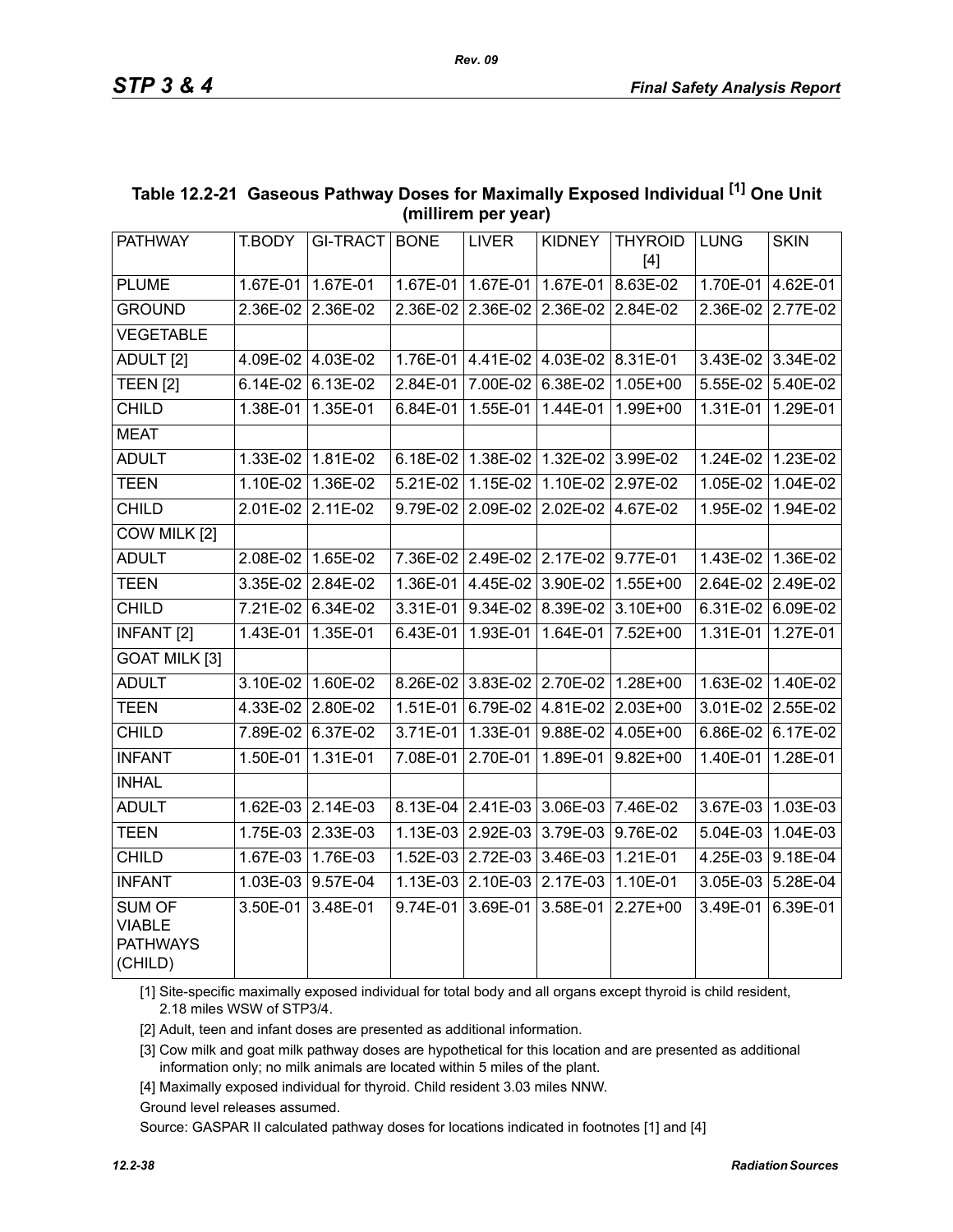|                | <b>Annual Release</b><br>(Site-specific) | Concentration<br>(Site-specific) |
|----------------|------------------------------------------|----------------------------------|
| <b>Nuclide</b> | MBq/yr                                   | MBq/ml                           |
| $I-131$        | 3.35E+02                                 | 1.75E-13                         |
| $I-132$        | 7.15E+01                                 | 3.75E-14                         |
| $I-133$        | 1.38E+03                                 | 7.23E-13                         |
| $I-134$        | 4.22E+00                                 | 2.21E-15                         |
| $I-135$        | 4.03E+02                                 | 2.11E-13                         |
| $H-3$          | 2.96E+05                                 | 1.55E-10                         |
| $C-14$         | $0.00E + 00$                             | $0.00E + 00$                     |
| Na-24          | 1.87E+02                                 | 9.78E-14                         |
| $P-32$         | 2.10E+01                                 | 1.10E-14                         |
| Cr-51          | 6.30E+02                                 | 3.30E-13                         |
| Mn-54          | 1.47E+02                                 | 7.68E-14                         |
| Mn-56          | 7.55E+01                                 | 3.95E-14                         |
| $Co-56$        | $0.00E + 00$                             | $0.00E + 00$                     |
| Co-57          | $0.00E + 00$                             | $0.00E + 00$                     |
| Co-58          | 3.10E+02                                 | 1.62E-13                         |
| $Co-60$        | 5.69E+02                                 | 2.98E-13                         |
| Fe-55          | 3.50E+02                                 | 1.83E-13                         |
| Fe-59          | 8.24E+01                                 | 4.31E-14                         |
| Ni-63          | $6.29E + 01$                             | 3.30E-14                         |
| Cu-64          | 4.67E+02                                 | 2.45E-13                         |
| $Zn-65$        | 1.63E+01                                 | 8.53E-15                         |
| <b>Rb-89</b>   | $0.00E + 00$                             | $0.00E + 00$                     |
| Sr-89          | 1.16E+01                                 | 6.08E-15                         |
| Sr-90          | 9.92E-01                                 | 5.19E-16                         |
| $Y-90$         | $0.00E + 00$                             | $0.00E + 00$                     |
| Sr-91          | 4.64E+01                                 | 2.43E-14                         |
| $Y-91$         | 8.70E+00                                 | 4.55E-15                         |
| Sr-92          | $1.64E + 01$                             | 8.58E-15                         |
| $Y-92$         | $6.27E + 01$                             | 3.28E-14                         |
| $Y-93$         | $5.05E + 01$                             | 2.64E-14                         |
| $Zr-95$        | 4.10E+01                                 | 2.14E-14                         |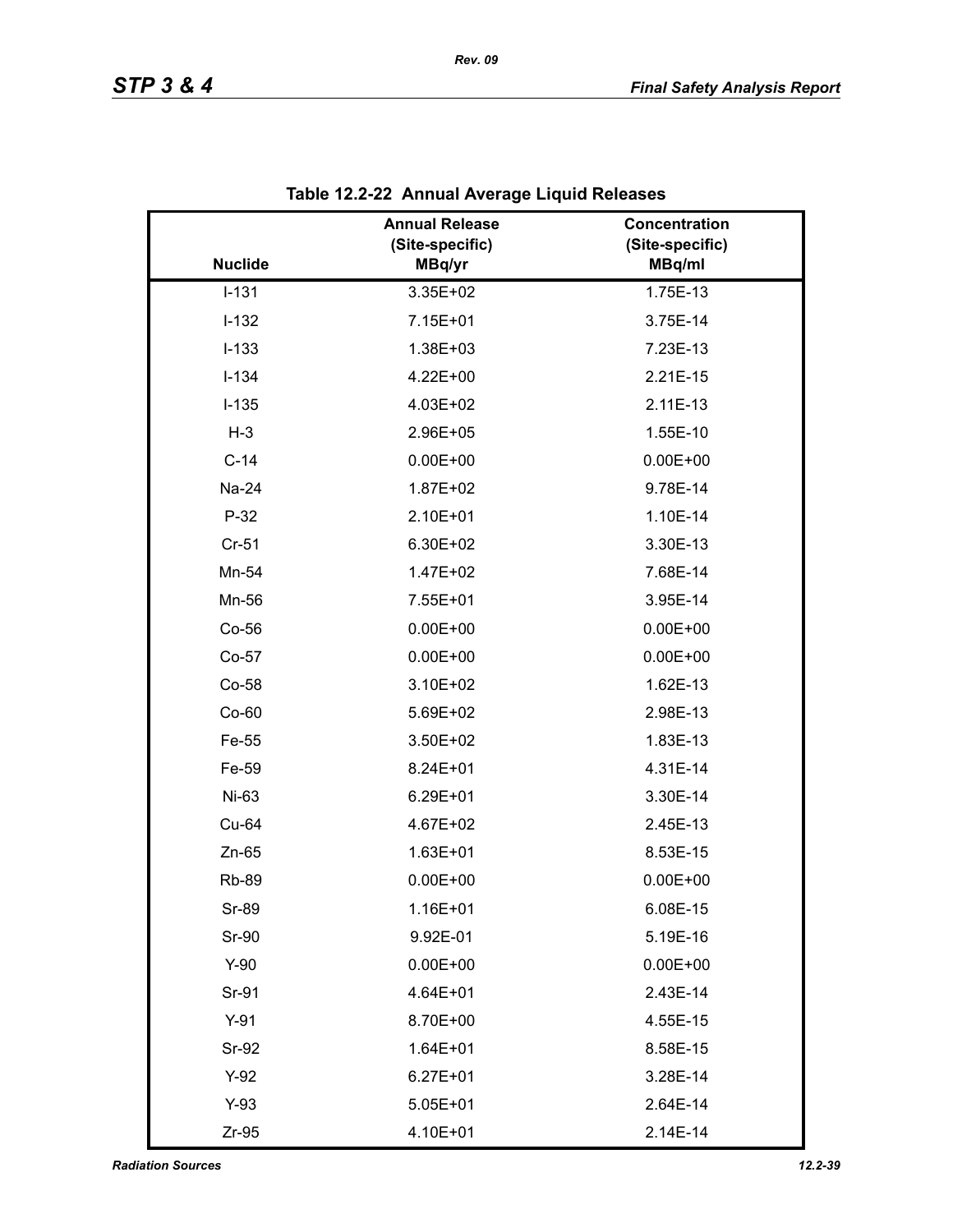|                | <b>Annual Release</b><br>(Site-specific) | Concentration<br>(Site-specific) |
|----------------|------------------------------------------|----------------------------------|
| <b>Nuclide</b> | MBq/yr                                   | MBq/ml                           |
| <b>Nb-95</b>   | 1.16E+01                                 | 6.08E-15                         |
| Mo-99          | $9.66E + 01$                             | 5.06E-14                         |
| <b>Tc-99m</b>  | 2.10E+02                                 | 1.10E-13                         |
| Ru-103         | $1.21E + 01$                             | 6.34E-15                         |
| Rh-103m        | $0.00E + 00$                             | $0.00E + 00$                     |
| Ru-106         | 3.29E+02                                 | 1.72E-13                         |
| Rh-106         | $0.00E + 00$                             | $0.00E + 00$                     |
| Ag-110m        | 4.44E+01                                 | 2.32E-14                         |
| Sb-124         | $0.00E + 00$                             | $0.00E + 00$                     |
| Te-129m        | $3.12E + 00$                             | 1.63E-15                         |
| Te-131m        | 3.10E+00                                 | 1.63E-15                         |
| Te-132         | 5.00E-01                                 | 2.62E-16                         |
| Cs-134         | 4.18E+02                                 | 2.19E-13                         |
| Cs-136         | 2.78E+01                                 | 1.46E-14                         |
| Cs-137         | $6.57E + 02$                             | 3.44E-13                         |
| Cs-138         | 2.96E-02                                 | 1.55E-17                         |
| Ba-140         | $6.23E + 01$                             | 3.26E-14                         |
| La-140         | $0.00E + 00$                             | $0.00E + 00$                     |
| Ce-141         | 1.10E+01                                 | 5.74E-15                         |
| Ce-144         | 1.44E+02                                 | 7.56E-14                         |
| Pr-144         | 3.00E+00                                 | 1.57E-15                         |
| Nd-147         | 7.40E-02                                 | 3.87E-17                         |
| W-187          | 8.24E+00                                 | 4.32E-15                         |
| Np-239         | $3.51E + 02$                             | 1.84E-13                         |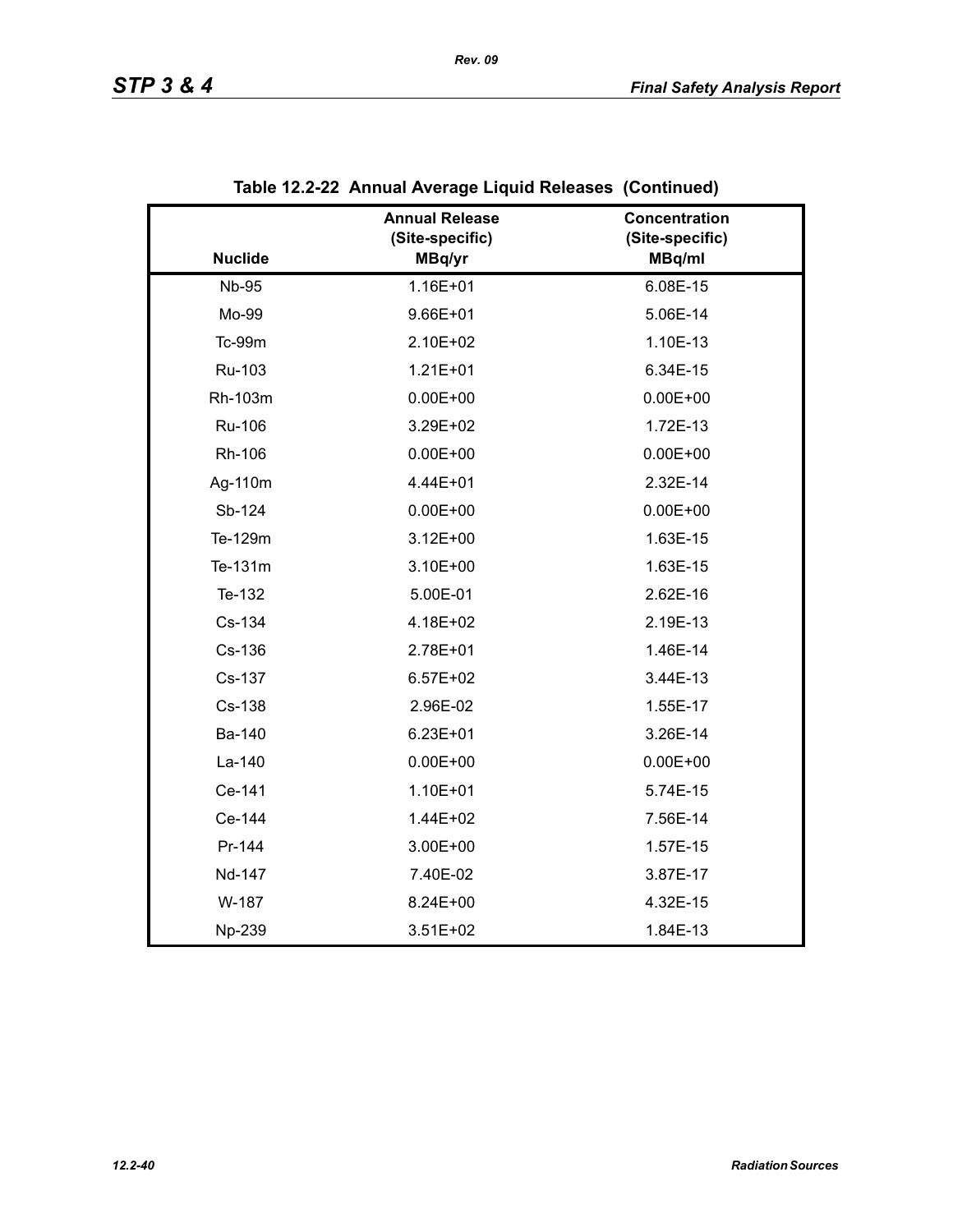| <b>Skin</b> | <b>Bone</b> | ∟iver   | Total Body   Thyroid |          | Kidney  | Lung     | <b>GI-LLI</b> [2]  |
|-------------|-------------|---------|----------------------|----------|---------|----------|--------------------|
| 2.12 E-4    | 1.15 E-3    | 2.92E-4 | 2.63E-4              | 2.03 E-4 | 2.13E-4 | 2.05 E-4 | $4.34 \text{ E-4}$ |

**Table 12.2-23 Liquid Pathway Dose Analysis[1] (millirem per year) (One Unit)**

[1] Site-specific liquid pathway MEI is a teenager ingesting fresh water sport fish and receiving shoreline exposure from the Little Robbins Slough.

[2] GI-LLI = Gastrointestinal-lining of lower intestine.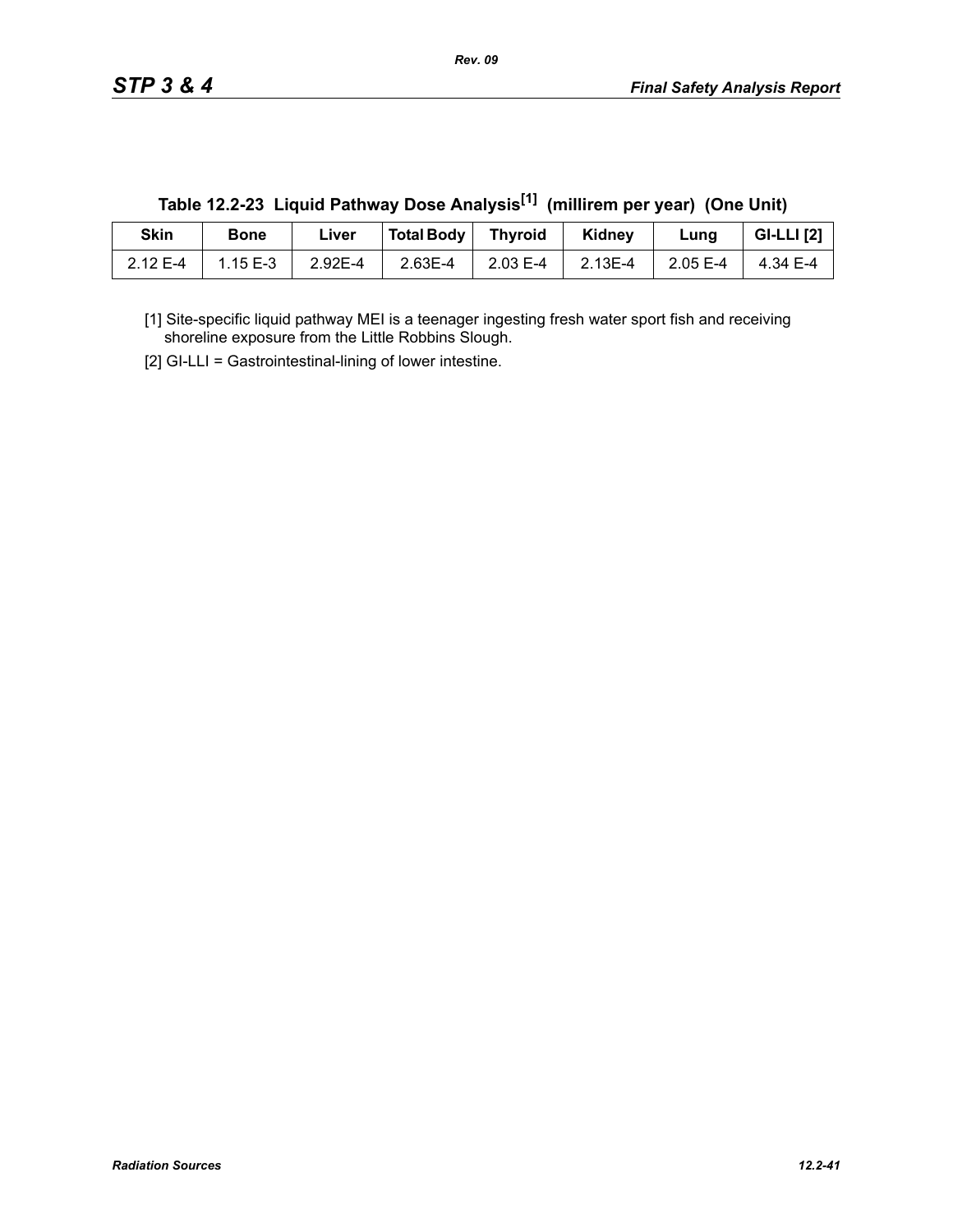| <b>Parameter</b>                                                  | Value            |
|-------------------------------------------------------------------|------------------|
| Release Source Terms                                              | Table 12.2-20    |
| Population distribution                                           | ER Table $2.5-2$ |
| Dispersion and deposition factors $(\chi/q \text{ and } d/q)$ [1] | Table 2.3S-27    |
| 50-Mile Milk Production (L/yr)                                    | $2.13E6$ [2]     |
| 50-Mile Meat Production (kg/yr)                                   | 4.05E7 [2]       |
| 50-Mile Vegetable Production (kg/yr)                              | $9.64E6$ [2]     |

### **Table 12.2-31 Gaseous Pathway Parameters**

[1] Air concentration and deposition per unit release rate.

[2] Animal and vegetable production from 2002 National Census of Agriculture. Production converted to food products using average conversion factors: 21,328 lb-milk/cow, 524 lb beef per cattle/calf, 92.2 lb pork/hog-pig, 61.1 lb meat/sheep, and 8,090 kg vegetables/acre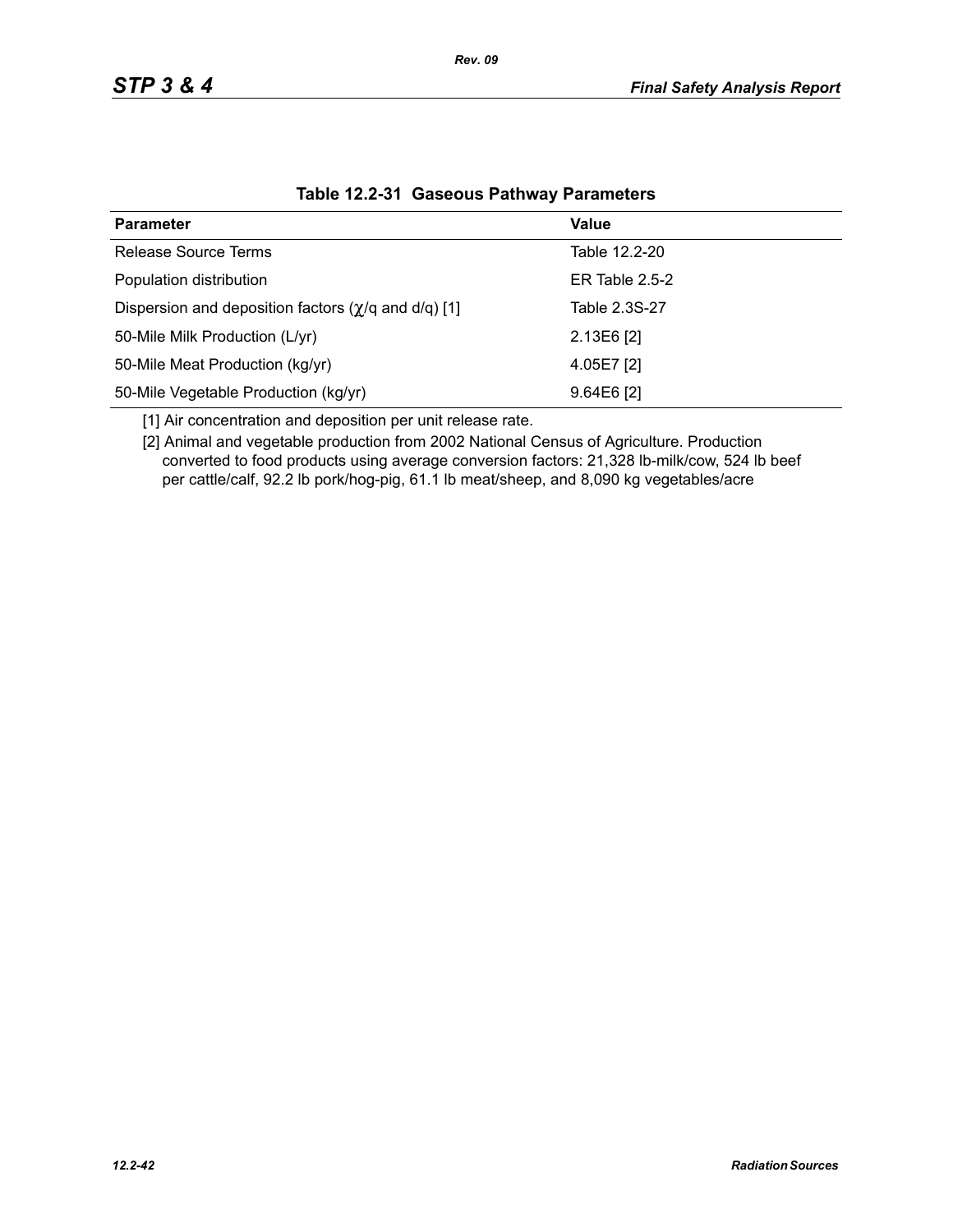|                                           | <b>Annual Rate</b> |       |      |              |  |  |
|-------------------------------------------|--------------------|-------|------|--------------|--|--|
| <b>Consumption Factor</b>                 | Infant             | Child | Teen | <b>Adult</b> |  |  |
| Milk consumption (L/yr) [1]               | 330                | 330   | 400  | 310          |  |  |
| Meat consumption (kg/yr) [1]              | 0                  | 41    | 65   | 110          |  |  |
| Leafy vegetable consumption $(kg/yr)$ [2] | 0                  | 26    | 42   | 64           |  |  |
| Vegetable consumption (kg/yr) [2]         | 0                  | 520   | 630  | 520          |  |  |

### **Table 12.2-32 Gaseous Pathway Consumption Factors for Maximally Exposed Individual**

Source: Reference 12.2-12

[1] Cattle are assumed on pasture for 11 months of the year.

[2] Leafy vegetables are assumed grown in the MEI's garden for 11 months of the year; the garden is assumed to supply 76% of the other vegetables ingested annually.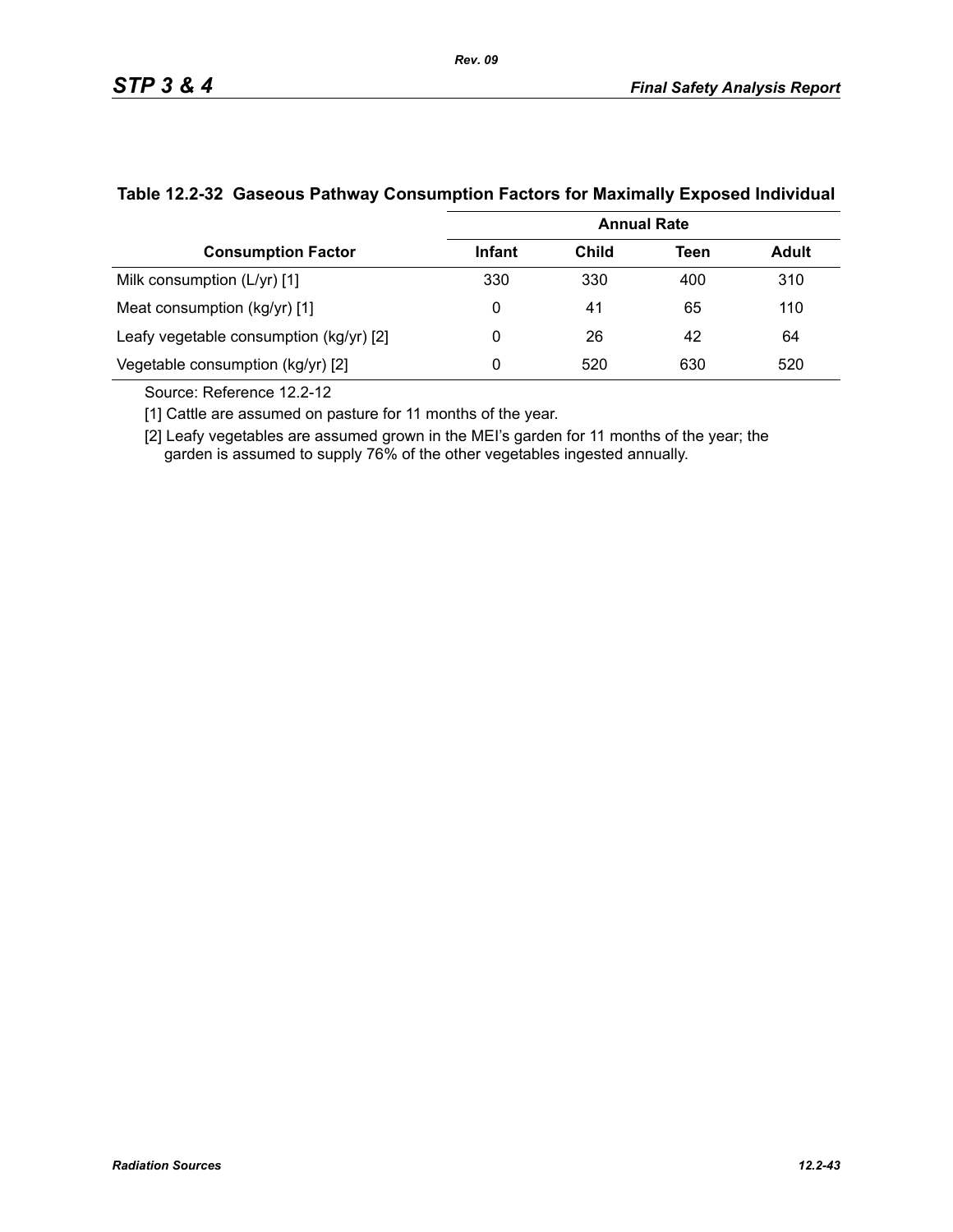|                                                                              |                  | <b>Distance</b> |
|------------------------------------------------------------------------------|------------------|-----------------|
| Receptor                                                                     | <b>Direction</b> | (miles)         |
| Site boundary                                                                | <b>NNW</b>       | 0.69            |
| Maximally exposed individual (MEI), total body and all organs but<br>thyroid | <b>WSW</b>       | 2.18            |
| MEI, thyroid                                                                 | <b>NNW</b>       | 3.03            |

### **Table 12.2-33 Gaseous Pathway Receptor Locations**

Source: from GASPAR II (Reference 12.2-12) calculations of dose at nearby receptors (receptors given in Reference 12.2-13). Locations of maximum dose reported above.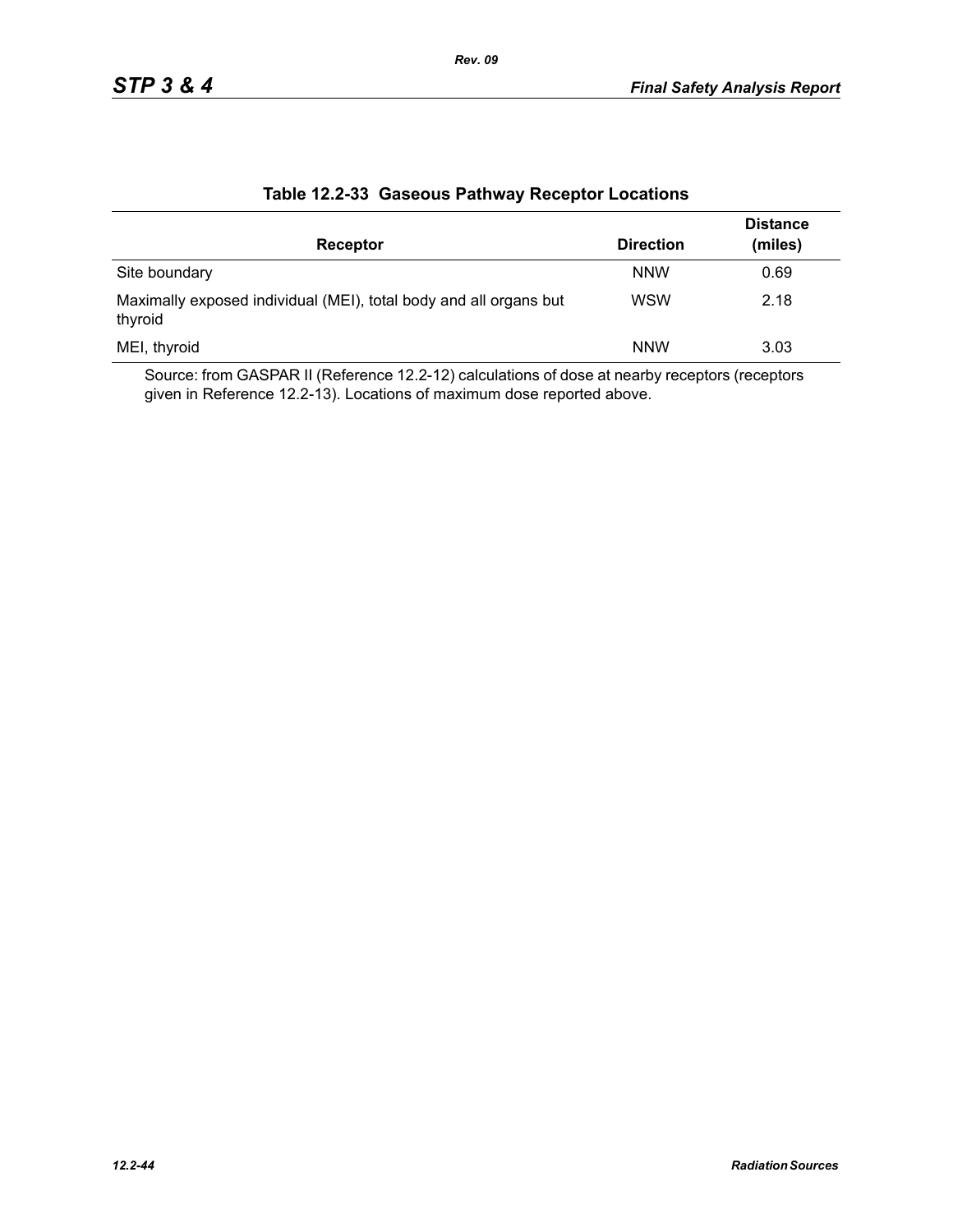| <b>Parameter</b>                          | Value                                      |
|-------------------------------------------|--------------------------------------------|
| Release source terms                      | Table 12.2-22 [1]                          |
| Water body flow                           | 600, 97800, 18.3 cubic feet per second [2] |
| Dilution factor for discharge             | 1[3]                                       |
| Transit time to receptor                  | 1 hour [4]                                 |
| Impoundment reconcentration model         | None [5]                                   |
| 50-Mile population                        | 514,003 [6]                                |
| 50-Mile sport fishing, invertebrate catch | 4.5E4, 1.8E6 kg/yr [7]                     |
| 50-Mile shoreline usage                   | 7.84E6 person-hours/yr [8]                 |
| 50-Mile swimming, boating usage           | 3.92E6 person-hours/yr [9]                 |
| Fish consumption                          | 21 kilograms per year [10]                 |
| Drinking water consumption                | None [11]                                  |

[1] Table 12.2-22 gives single unit releases to the main cooling reservoir. Sources to the Colorado River, Matagorda Bay, and Little Robbins Slough are calculated by multiplying the values in Table 12.2-22 by the factors for each water body and nuclide in Table B4-1 of Reference 12.2-13.

- [2] Dilution flow rate in Colorado River, Matagorda Bay, and Little Robbins Slough (Reference 12.2-14).
- [3] Liquid discharge assumed fully mixed with annual average dilution flows.
- [4] 1 hour assumed for transit time from reservoir discharge in all water bodies. This parameter is inconsequential because of residence time in the reservoir.
- [5] Completely mixed model used for all water bodies. Reservoir characteristics built into Reference 12.2-13 Table B4-1 factors.
- [6] Estimated 2060 population, ER Table 2.5-2.
- [7] One-half of fish catch in each of Colorado River and Matagorda Bay. All invertebrate catch in Matagorda Bay (Reference 12.2-13)
- [8] One-half at each of Colorado River and Matagorda Bay (Reference 12.2-13)
- [9] Each of swimming and boating assumed one-half of shoreline usage.
- [10] Adult MEI. 6.9 kilograms per year average (adult population) fish consumption (Reference 12.2-15)
- [11] References 12.2-13 and 12.2-14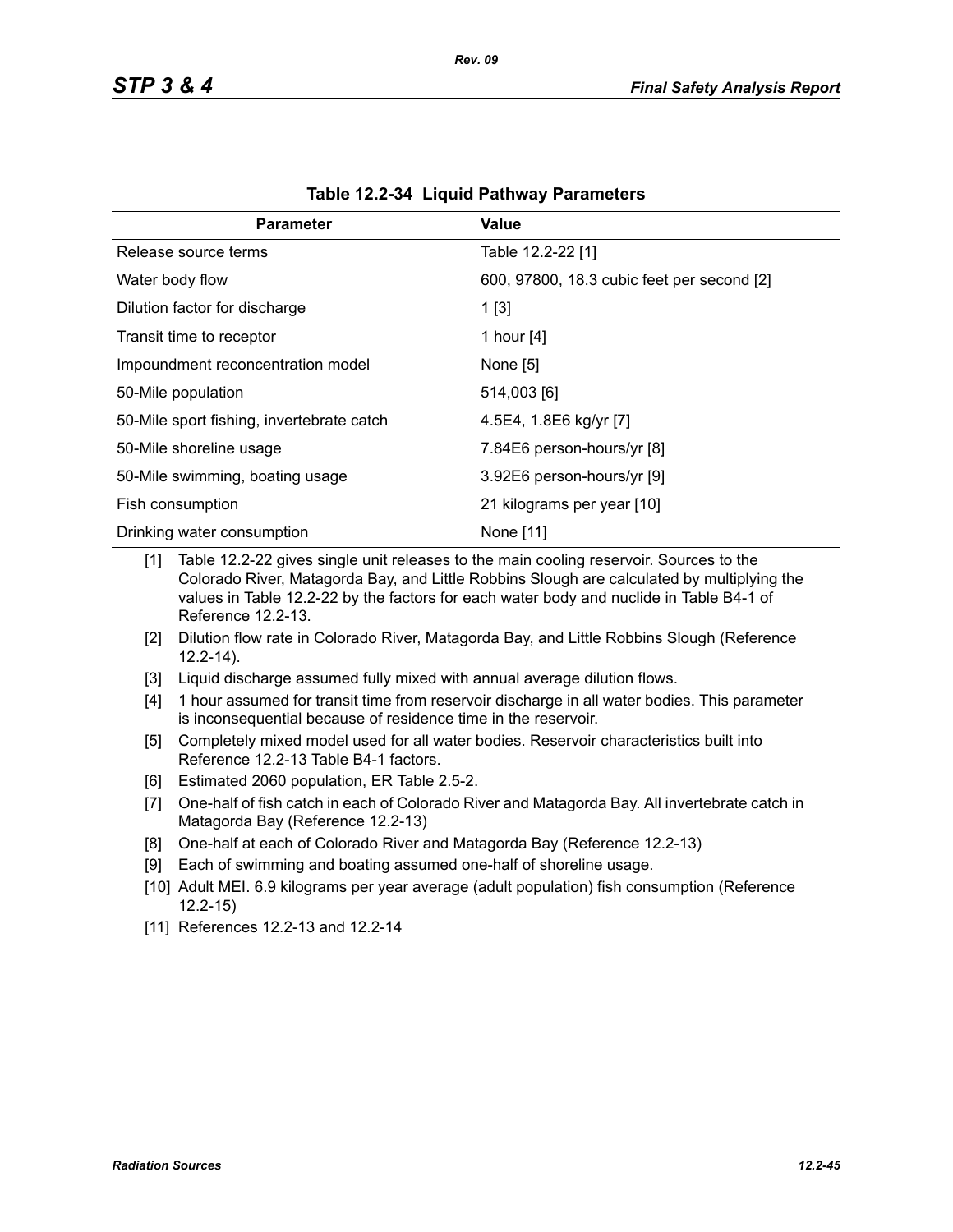|                                                     |                       | <b>Annual Dose</b> |       |
|-----------------------------------------------------|-----------------------|--------------------|-------|
|                                                     |                       | <b>ABWR</b>        |       |
| <b>Type of Dose</b>                                 | Location              | (per unit)         | Limit |
| Liquid effluent                                     | Little Robbins Slough |                    |       |
| Total body (mrem) [5]                               |                       | $2.63E-4$ [1]      | 3     |
| Maximum organ - Bone (mrem)                         |                       | 1.15E-3 [7]        | 10    |
| Gaseous effluent [2]                                | Site Boundary         |                    |       |
| Gamma air (mrad) [6]                                |                       | 3.30               | 10    |
| Beta air (mrad)                                     |                       | 4.28               | 20    |
| Total external body (mrem)                          |                       | 3.20               | 5     |
| Skin (mrem)                                         |                       | 7.25               | 15    |
| lodines and particulates [3] (gaseous<br>effluents) |                       |                    |       |
| Maximum organ – thyroid (mrem)                      | MEI                   | 2.19[4]            | 15    |

### **Table 12.2-35 Comparison of Annual Maximally Exposed Individual Doses with 10 CFR 50, Appendix I Criteria**

*Rev. 09*

[1] Teenager using Little Robbins Slough.

[2] North-northwest Site Boundary. Ground level releases assumed.

[3] Includes Tritium and Carbon-14 terrestrial food chain dose (and inhalation dose for calculation ease and conservatism), consistent with Table 1 of Reference 12.2-16.

- [4] Child eating home grown meat and vegetables. Difference between Tables 12.2-21 and 12.2-35 thyroid dose is 0.087 millirem per unit from noble gases in the plume.
- [5] One-one thousandth of a rem (roentgen equivalent man). For gamma and beta exposure, one mrem = one mrad.
- [6] One-one thousandth of a rad (radiation absorbed dose), or 0.1 ergs per gram of, biological mass.
- [7] Child using Little Robbins Slough.

Source: GASPAR II and LADTAP II calculated doses.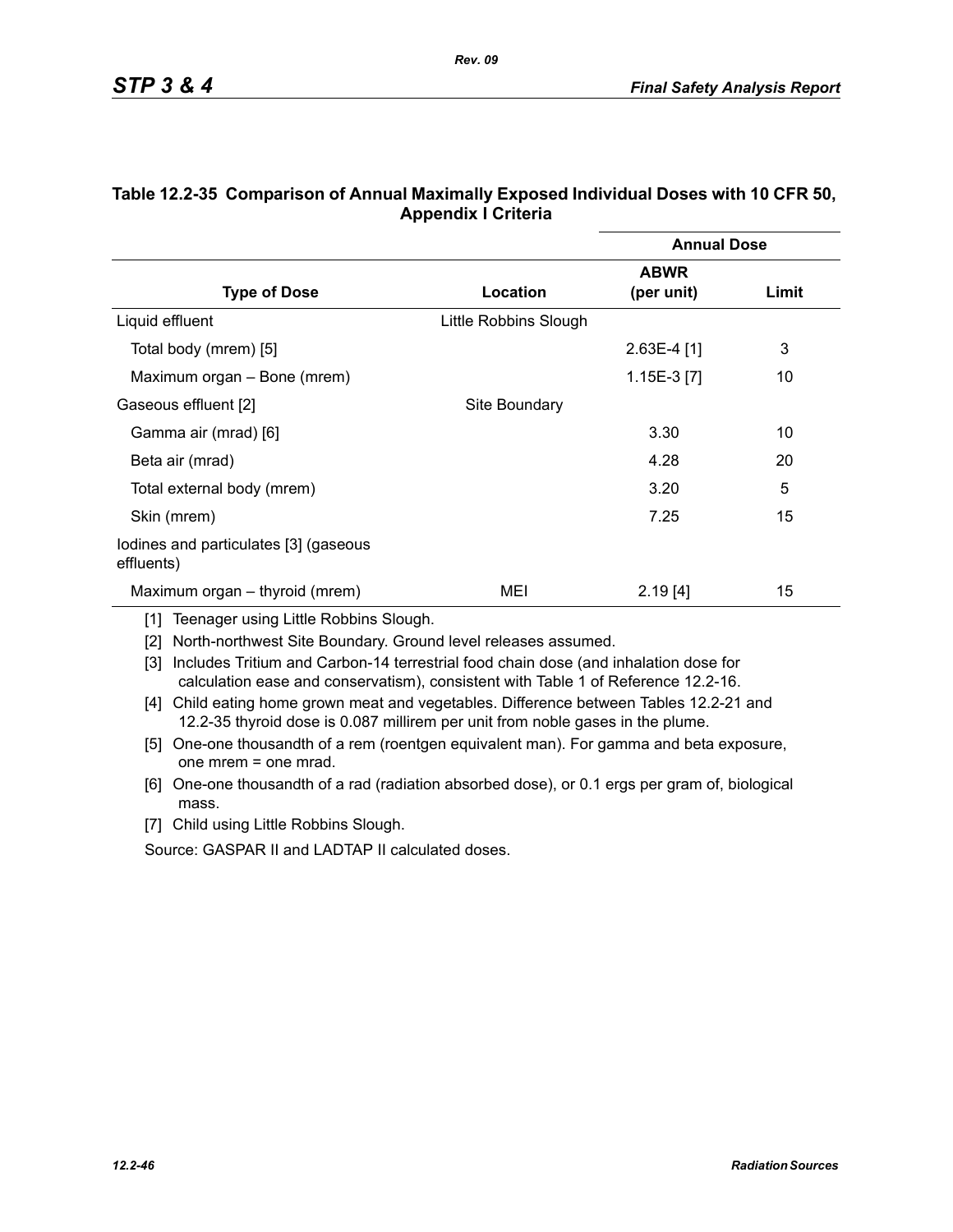|                       |                            | Units 3 and 4 (ABWR)                                                                                                                                                                    |                |              |         | Units 1 and 2 (Existing) [6] |              |                             |                            |
|-----------------------|----------------------------|-----------------------------------------------------------------------------------------------------------------------------------------------------------------------------------------|----------------|--------------|---------|------------------------------|--------------|-----------------------------|----------------------------|
|                       | <b>Direct</b><br>Radiation | Liquid                                                                                                                                                                                  | <b>Gaseous</b> | <b>Total</b> | Liquid  | <b>Gaseous</b>               | <b>Total</b> | <b>Site</b><br><b>Total</b> | <b>Regulatory</b><br>Limit |
| Total body            | 5.0                        | $0.00053$ [2]                                                                                                                                                                           | 0.70[4]        | 5.70         | 0.0042  | 0.0080                       | 0.012        | 5.71                        | 25                         |
| <b>Thyroid</b>        | <b>NA</b>                  | $0.00041$ [2]                                                                                                                                                                           | 4.54[5]        | 4.54         | 0.0041  | 0.0097                       | 0.014        | 4.55                        | 75                         |
| Other organ -<br>bone | <b>NA</b>                  | $0.0023$ [3]                                                                                                                                                                            | 1.94 [4]       | 1.94         | 0.00077 | 0.0011                       | 0.0019       | 1.94                        | 25                         |
|                       |                            | [5] Residence with meat animal and vegetable garden, dose to child, 3.03 miles NNW of new units.<br>[6] References 12.2-12, 12.2-14, and 12.2-15. Same receptor locations as STP 3 & 4. |                |              |         |                              |              |                             |                            |